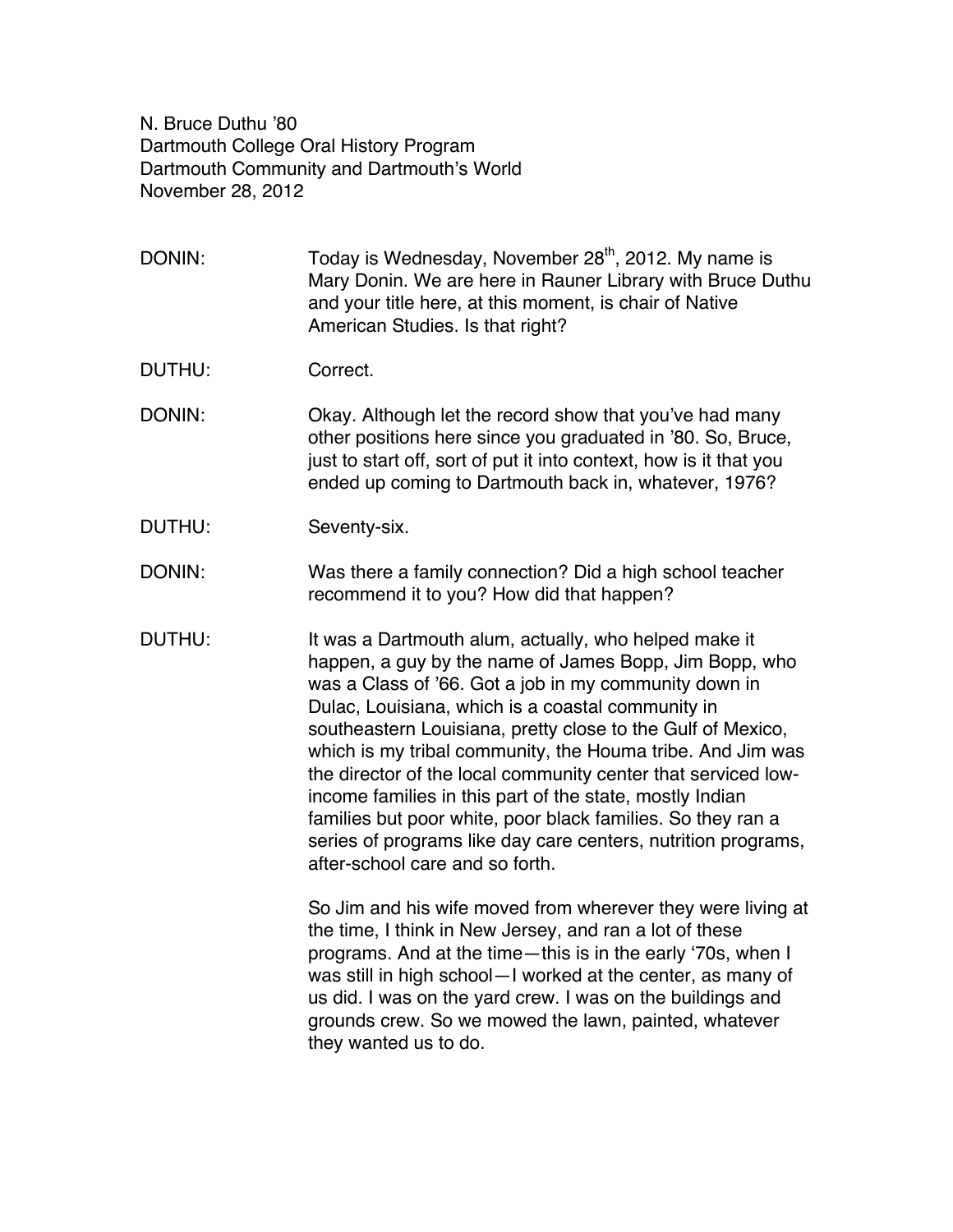And my aunt was the secretary. She was the bookkeeper and the secretary for Jim. And when I got to high school, tenth grade, and I had finished typing—I had taken a course in typing, and I was a very good typist—my aunt asked if I wanted to work in the office as an office aide because she needed some help and she thought I could be helpful to Jim. So I got the job, and I got to work closer with Jim.

And so it started out I was doing his — typing correspondence and so forth, but pretty soon he saw that, as he got to know me better, that I was a pretty bright kid and could do a lot more than just doing correspondence, so he gave me lots of work. And so pretty soon I'm writing reports, I'm drafting things, and so as the months and years got along, he could see that I had a lot on the ball, and so we would talk about, "Well, what do you want to do?"

And I said what most boys in that part of the world said, was, "I'm gonna be a shrimper or work on the oil rigs," even though in my heart I knew I wanted to do neither of those things because it's hard work and I'm pretty lazy at heart. I am! But it's dangerous work as well, very, very hard work. But I really had no idea what else I wanted to do. I really did think at one point, for a long time, that I wanted to become a Catholic priest, and I shared that with him. I said, "Well, it's a predominantly Catholic area. I think I'd like to be a priest" and so forth.

So he began to talk to me about college, and Dartmouth in particular and its historic commitment to Indian education, and that was pretty intriguing, but it really sounded very much like a fantasy. Like, no one from here goes there. And I still knew nothing about the school. I'd never heard of Dartmouth. None of my family had ever heard of Dartmouth.

- DONIN: Was college a tradition in your family at that time?
- DUTHU: No. No, completing high school was still a big challenge for most kids in the area. The dropout rate was well over 50 percent, probably closer to 75 percent. So very, very few kids were finishing school. This was still—I grew up in an era of the segregated schools in the South, and so from kindergarten through fifth grade, I went to an all-Indian elementary school. Louisiana ran a tripartite public school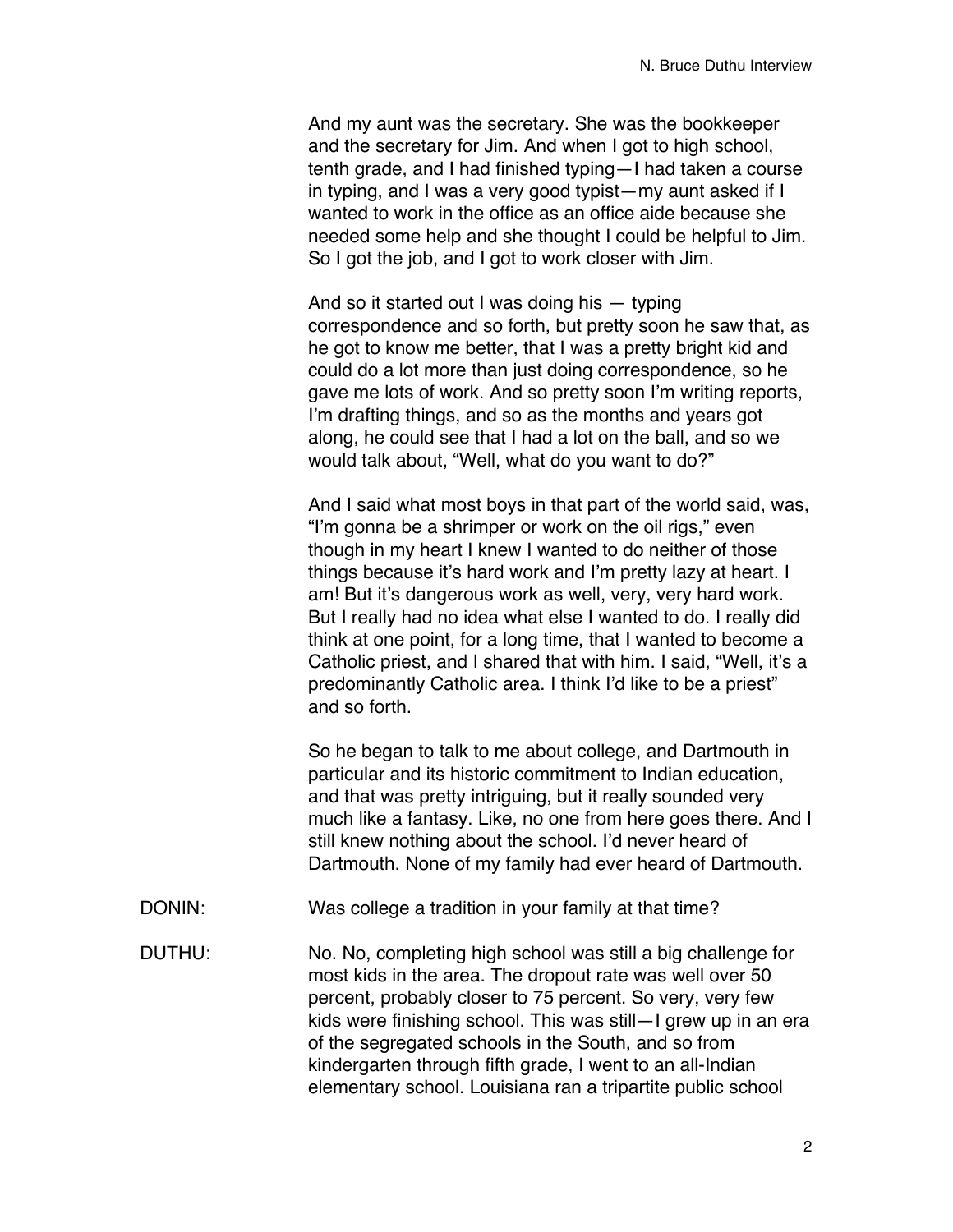system in my parish, so there was a separate school system for blacks, for whites and for Indians. So I went to the all-Indian Dulac Indian school.

Integration, which required another round of federal court cases, finally came to our area in the '60s, and they implemented it in a staged fashion. So the high schools were first. In fact, my aunt, the same aunt that I worked with, was the first Houma Indian to graduate from South Terrebonne High School, which is the one that most of the kids from our area went to. She was the first to graduate. Then they integrated the middle schools, and then finally, by 1969, they integrated the elementary schools. So when I entered sixth grade in 1969, that was the first year that I went to school with black and white kids.

- DONIN: Wow.
- DUTHU: Yes. So it's not ancient history at all. So, no, going to college was just off the radar for most families. And a school like Dartmouth—although, to be honest, none of us knew really what conceptions like Ivy League meant, so in a way that was good; there was nothing to be intimidated by. It was just entirely foreign, so it was just another degree of foreignness, was that it was in the North, it was far away, it was college, and it was different. All of those things made it seem like an unreachable type of thing.

So by my junior year of high school, I was still in conversation with Jim about it but not really seriously because I still thought it was somewhat of a fantasy. Jim and his wife then left the area and moved back to I think New Jersey, but he kept in touch, kept insisting that I—checking in to see if I had applied. And I kept putting him off or making excuses for not having applied.

And then the last excuse that I used, which was actually the truth, was that we didn't have the money. I grew up in a very, very poor community. Single mom with two boys (I'm the younger), and living with our grandfather. Her dad took us in when she and my dad divorced. So we really had no money. She was a shrimp factory worker, and my grandpa was a shrimper and a trapper and then later a self-taught carpenter.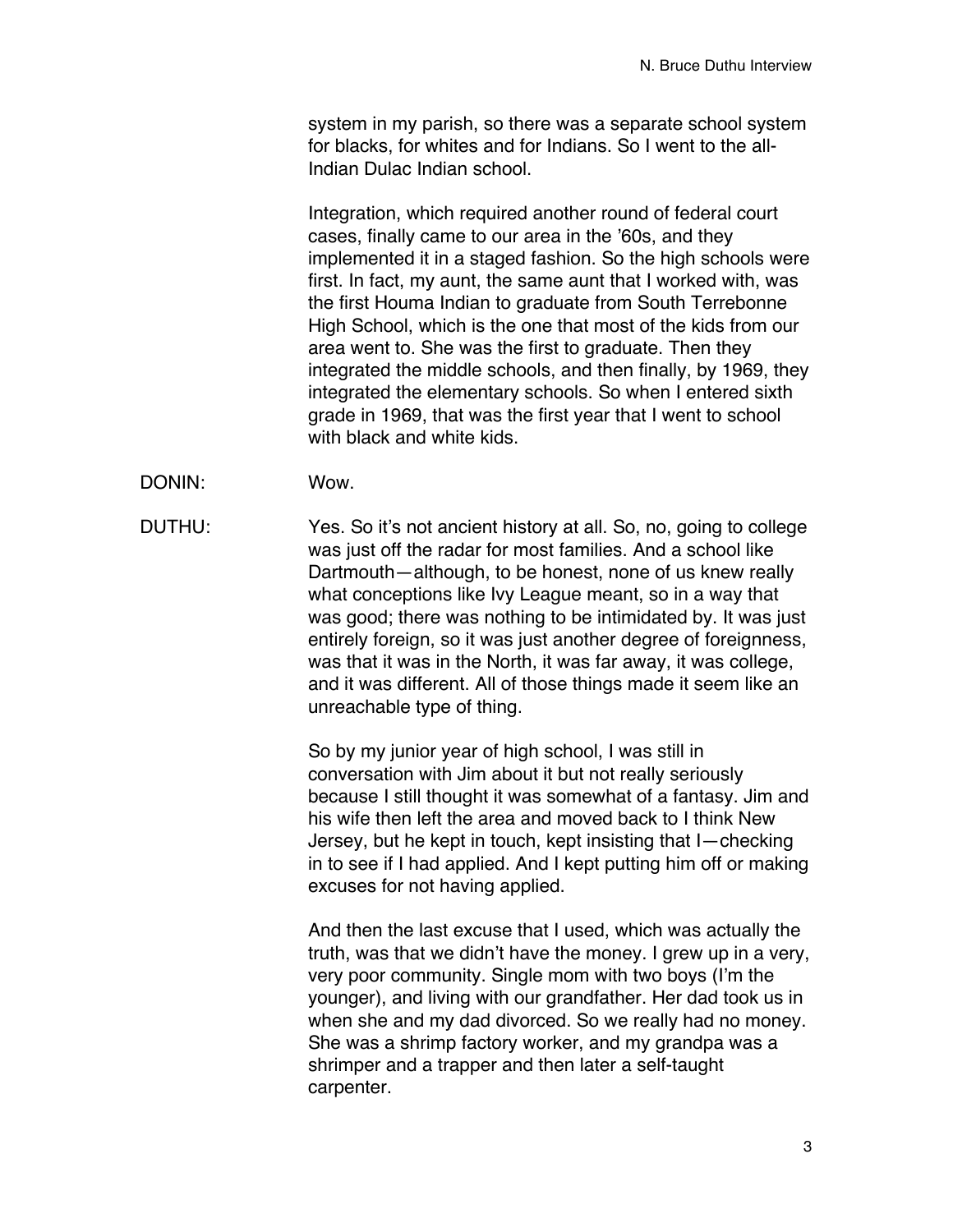So I said to Jim, "We don't have the extra" whatever it was back then, twenty-five, thirty bucks to fling off an application that may never see the light of day. So he sent me a check, payable to Dartmouth College, with a one-word letter: "Apply."

So I did. And then I started getting a lot more material from Dartmouth, the propaganda, you know. And I felt, *What a missed opportunity.* I just did the application in an afternoon. You know, all these essays, just to get Jim off my back. [Chuckles.] And then I start reading all this background and Dartmouth's history of Indian education, and all of it sounded fabulous, and the opportunities for off-campus study. Again, I would read some of this to my mom, and she just says, "Well, that just sounds wonderful, but it's not our world. That's not what we do." But she never discouraged me. She just said, "What a wonderful opportunity," and pretty much leaving it at that. But the implicit kind of unsaid part of our conversation was, "That's not our world."

But I was encouraged to apply. By this time, my name apparently got into the Dartmouth system because I had applied, so I got on the radar for the Native American Program, and at the time, the college still ran a program called the Summer Bridge Program for minority students, and I was invited to apply to be a participant in the Bridge Program.

My application status was still not certain at the time. They said, "You were a possible." I think they gave you a little barometer of, you know, likely, possible, find another school kind of indication. I was in that middle category: still a chance.

But I was accepted into the Bridge Program, and—

DONIN: And that takes place the summer before you start.

DUTHU: Summer before starting fall term, so it's in between. It's the bridge between high school and college. And so I was given a chance to fly up to visit Dartmouth in the spring, through the Native American Program and the admissions office program that still continues today. And so it was my first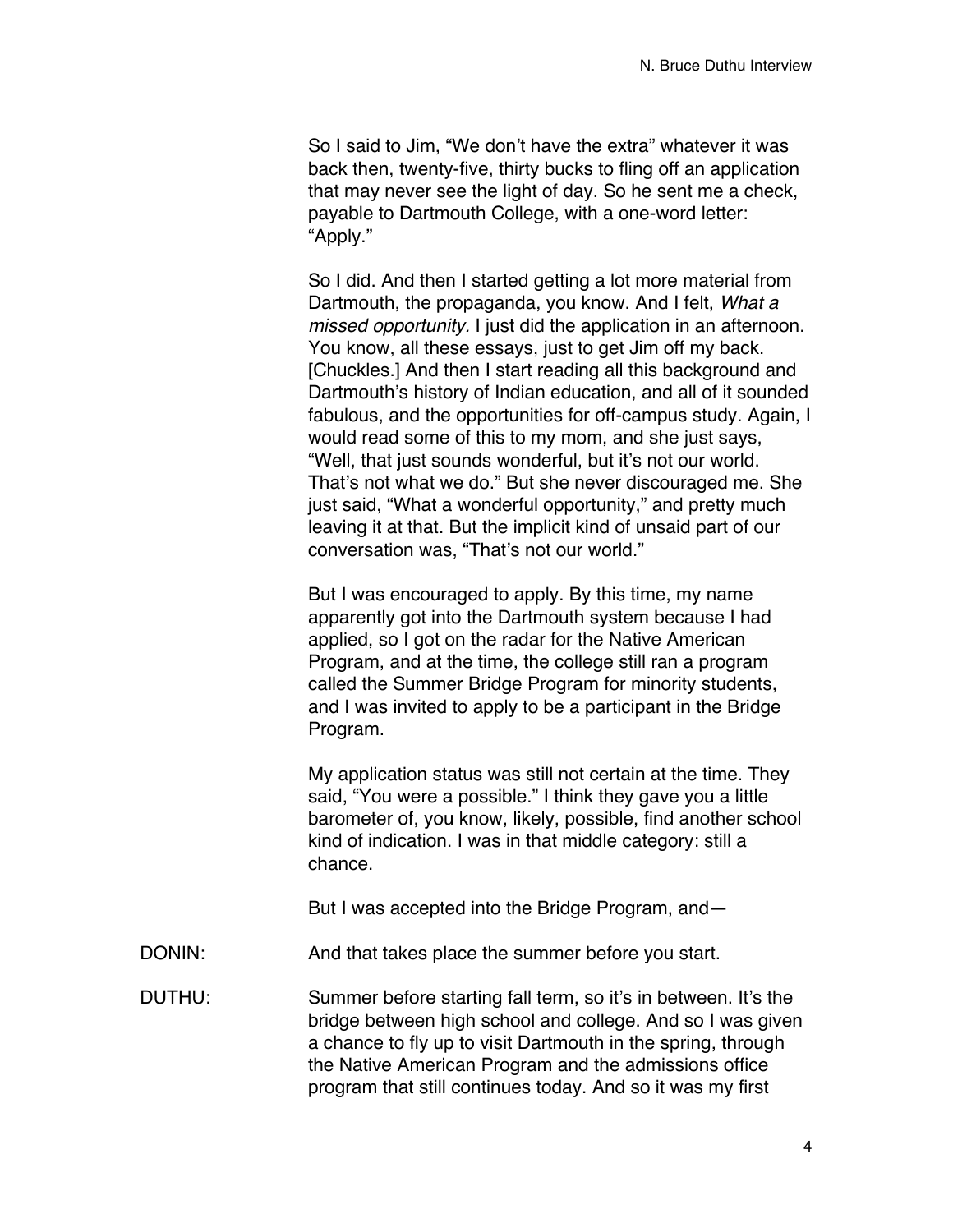airplane flight. I'd never been on a plane before, never been to this part of the country before, and it was amazing. Got to sit in classes and meet Native kids from tribes I'd never heard of. Most of them had never heard of my tribe, either.

But those two or three days in Hanover were enough to make me really want this opportunity. I applied to one other school. I applied to a small sectarian school in Louisiana, as a backup, but I really had no interest in going there. It was really Dartmouth or make up some Plan B. And thankfully I got in, eventually. Did the Bridge Program, which was very, very helpful, not so much for the academics, but more for the social acclimation. And I know we're going to talk a lot about community. And the Bridge Program went a long way towards helping us acclimate to the community because there were four Native kids and twenty-eight African-American students on this program. That was the transition into Dartmouth.

- DONIN: Wow. When your mother found out, your family found out that you were going to come to Dartmouth, was there any concern that you were going to sort of lose touch with your culture? You were going to a sort of white world, and I assume you'd never—other than your high school experience, when they finally integrated the schools, you were going to be sort of watered down up here.
- DUTHU: Yes, it was not a big—we didn't talk about it very much, but, again, like in the early conversations when we were just entertaining the idea of my even applying to go to Dartmouth, there was this unstated concern that moving away might mean that I would stay away or come back in a very different way. And that was based in some actual experience.

So, for example, there were some family members or distant relatives who had left the area earlier for their kids to get an education, and they'd moved to other parts of Louisiana, where if they were light-skinned, as I am, they could pass for white and be admitted into the local schools, and then they would come back—many of these families would come back and not speak our version of French. This is a community that is heavily intermarried between French and Indian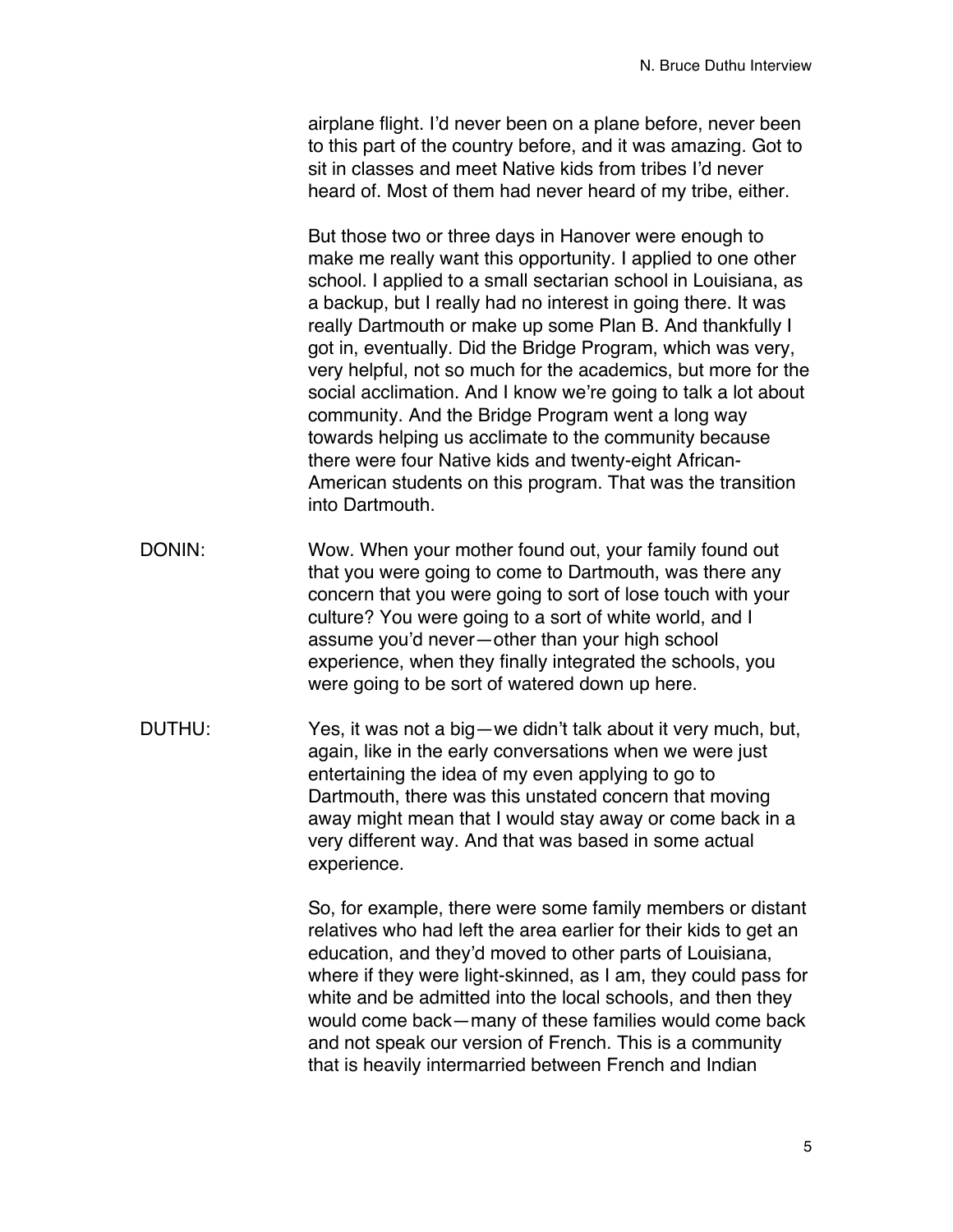families, so French or an archaic form of French is the first language. It was my first language.

These families would come back and not speak French anymore; they would only speak in English, and so there was already the sense that or this idea that when you leave, you take on the attributes of the broader society, including the language, and so you come back and now you're better than the local folks. And you wanted to show that you were better by pretending that you couldn't speak the language anymore.

And so I think there was that concern that I would go away to a very different place, get a very different kind of educational experience and then maybe come back and be one of those people that rubs it in the family's face: "Look at me, look at me." But we didn't talk about it explicitly.

- DONIN: Right. But I can imagine that would be a concern.
- DUTHU: Mm-hm. It was.

DONIN: So what did you find when you got here?

- DUTHU: Well, it was a very different world. I mean, both the summer that I arrived—we were in a bubble, first of all, because it was the Summer Bridge Program. We did almost everything as a group.
- DONIN: Together, uh-huh.
- DUTHU: And so that was an artificial kind of exposure or artificial community that I was first immersed in, because we literally traveled in a pack. [Chuckles.] And I think, in hindsight, the organizers probably thought that might not have been a good idea to not have us more fully integrated into the life of the college, because we also took classes together—you know, English or math and a writing course or a study skills course. We were very identifiable, very visible on campus because there was this enclave of young, very, very young, mostly dark-skinned kids who were not really Dartmouth students yet. And so—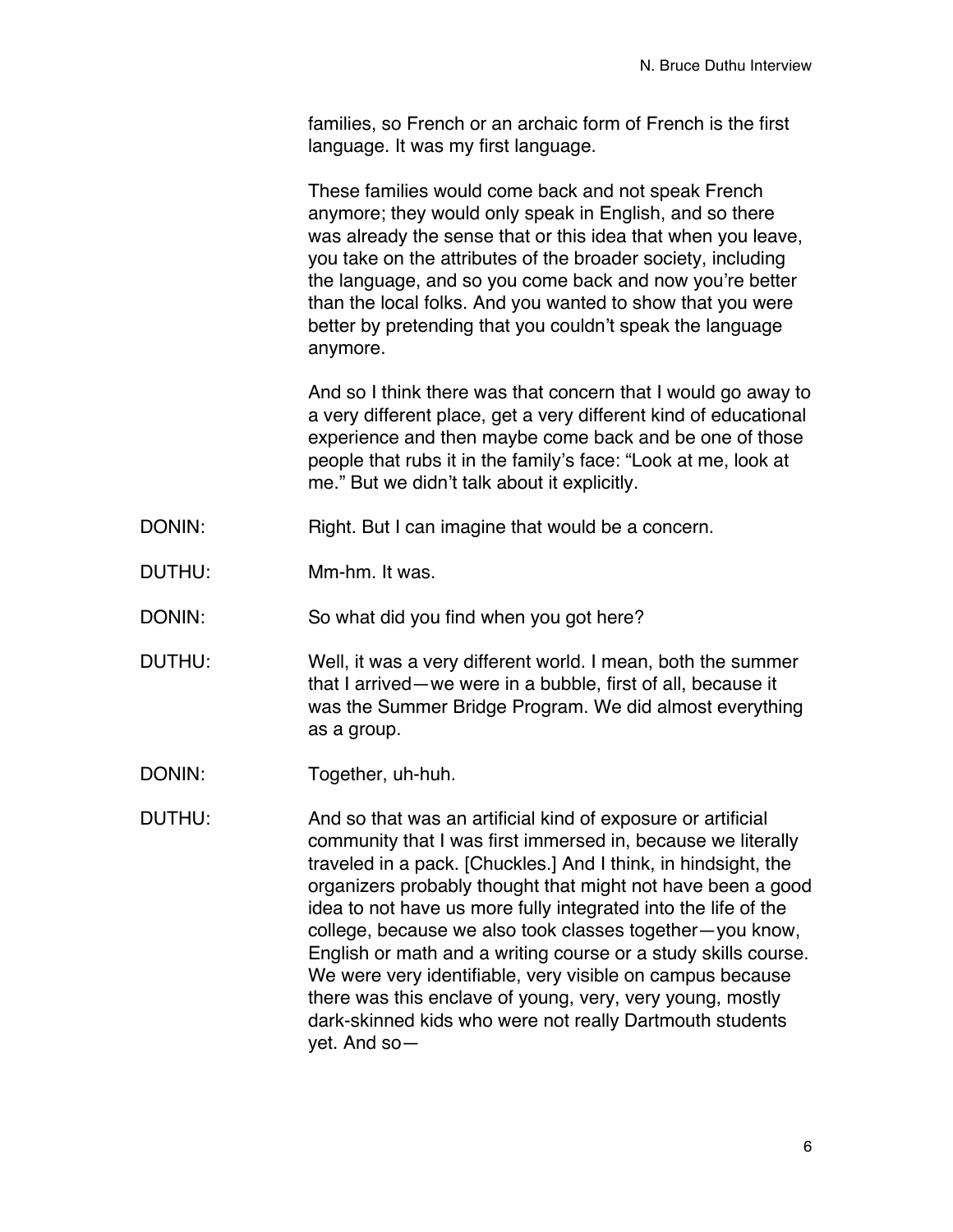- DONIN: And just to envision this properly, by this time, Kemeny had—it was year round, so the school was going on in the summer.
- DUTHU: Exactly. So summer term was year round. This is 1976, so there were plenty of other Dartmouth students who were here. It was also co-ed, so there were both men and women, mostly men. But the real taste—I guess the taste for the regular community for all of us began, like most students, in the fall, when the new freshman class arrived and you get the full-blown kind of experience.

So a couple of things that stood out for me that were very, very different: One was this sense of welcome. I grew up in, unfortunately, a community where it's very hostile towards people of different races, and so if people—I was used to working or moving in circles where, if I was going beyond the Indian community, people could still be very polite, because they had to be polite—teachers, counselors—and not everyone; some people were genuinely, genuinely interested in your welfare. But if you went to certain stores, for example, in the local community or even in the town, which was the city of Houma, people could know that you were Indian based on, one, you're speaking French; two, what you look like. And so you could tell by their demeanor that they were forcing themselves to be polite, because they're in the public, they're running stores, they're city officials and things like that.

And so I was pretty used to people pretending to be nice to me. Here, I continued to be surprised at how genuinely welcoming people were, that they made me feel like I was wanted here and welcomed here, almost across the board.

The college had done something quite wonderful for those of us on financial aid, which was almost all of the Indian students. They had assigned one financial aid officer to become the expert on the myriad federal regulations that deal with financial aid and American Indian students. And that was a guy named Tony Quimby. And Tony was in the financial aid office for many, many years, and he got to know all these Native students, from the earliest days on, well into the ʻ80s. In fact, when I came back as an administrator in the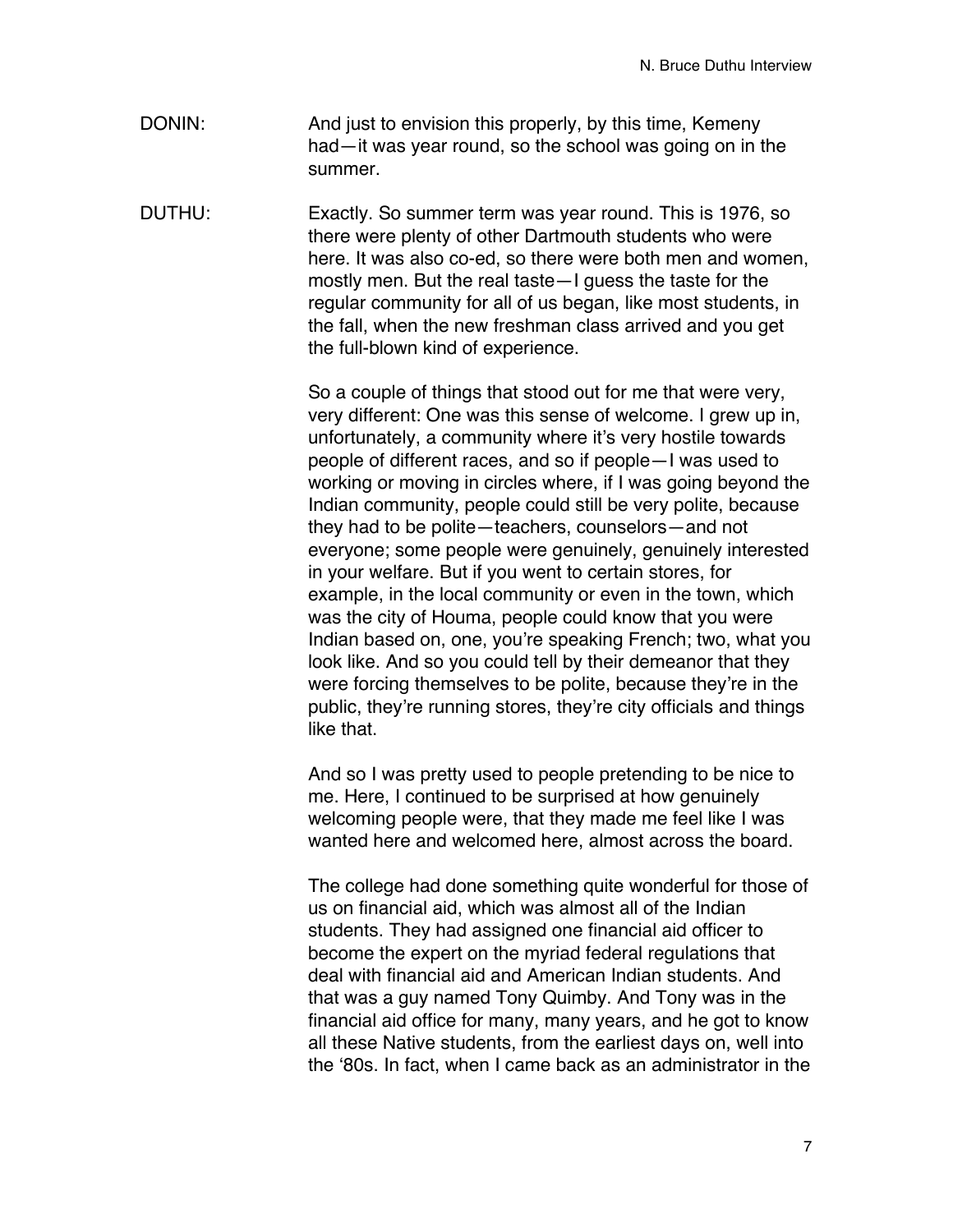ʻ80s, Tony was still working in the admissions office, so to come back and have him as a colleague was just fantastic.

DONIN: So how many of you were there in those days, back in the ʻ70s?

DUTHU: Yes, in the ʻ70s I think the total enrollments from all four classes didn't exceed 45 students—

- DONIN: Wow.
- DUTHU: -45, 50 students.
- DONIN: So, like 11 or 12...
- DUTHU: Per class. Yes, there were ten Native students in my class. In the Class of 1980 there were ten. And not all of them were active in the Native American Program. Probably about half, five or six were very active. We would go to meetings, we would hang out, we would live at the Native American house and so forth. We were very identifiable in the community. So that was one thing in terms of being here.

The second thing that was very, very apparent to me was the nature and the quality of the teaching was off the charts from anything I had ever experienced. And I had good teachers in high school. I went to a large public high school. But I was usually in the honors sections of almost all of the classes, and so the teachers were quite good.

- DONIN: You got the best of the lot.
- DUTHU: I got the best of the lot. And some of them were extraordinary. But this was another notch, as they say, where you just could, through their voice, their delivery, the content of what they were talking about—seemed so immersed in their subject that you wondered, *How many lives have these people lived to be able to know all this stuff?* Since I was still thinking that I was going to become a priest at the time, I quickly began taking religion courses, so religion was my earliest—and Native American Studies, which was still just in its infancy back then—but I took courses with professors like Robert Oden, Charles Stinson.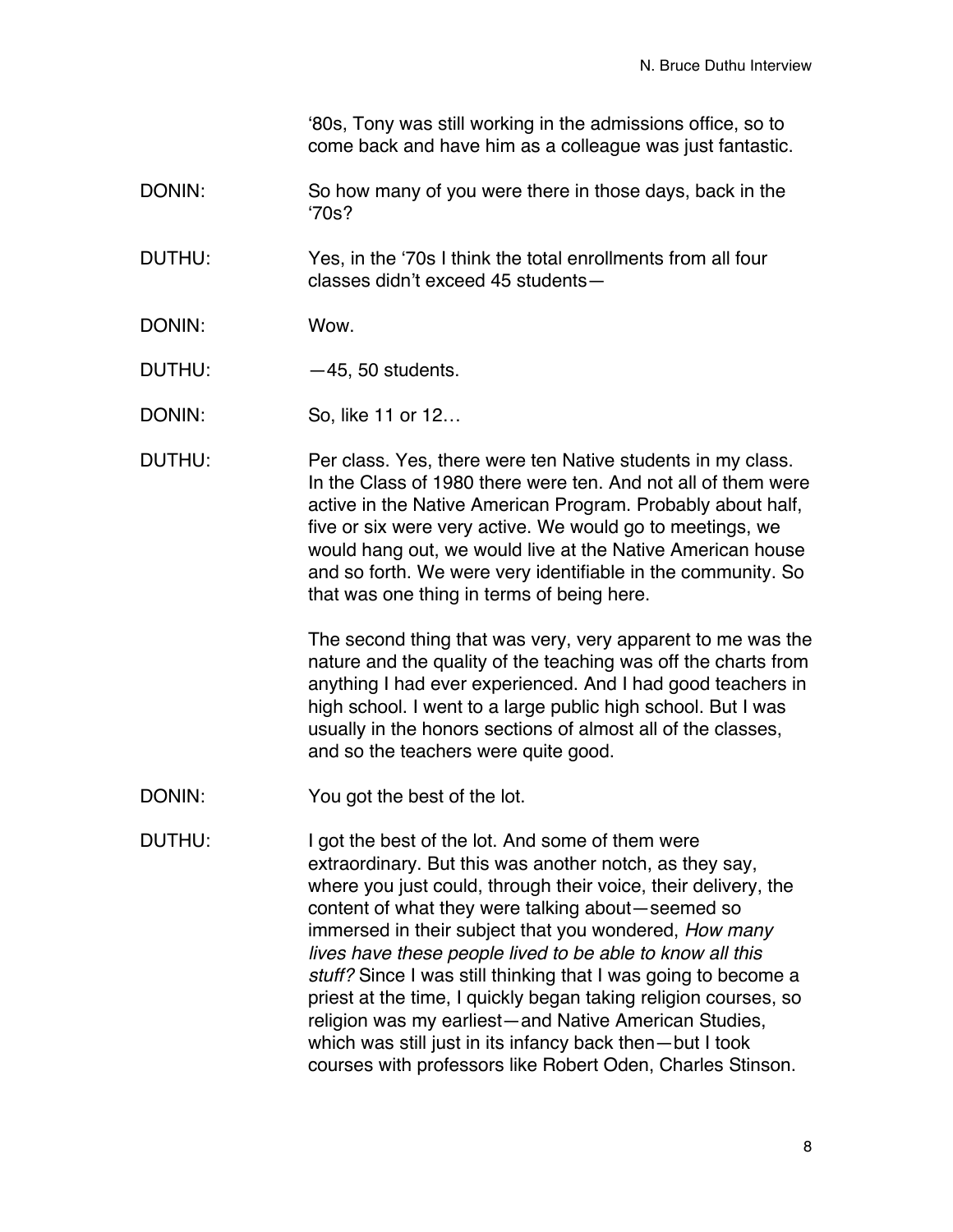Two remarkable teachers, particularly Professor Stinson, because my mom also joined me in a class during freshman parents weekend, during the spring. I had talked and talked about this professor, who never brought notes, never brought anything into the classroom. Charles specialized in early church, Christian church doctrine, and history. And so he would talk about the early church fathers: Augustine, Origen, all of these people, like he knew them personally. And he would make all these references, put it in a contemporary context so you could imagine Augustine having a conversation with a contemporary leader or responding to a contemporary issue and immediately let you into that world.

Every class, he would just walk in and just pick up where he had left off the previous class, without skipping a beat. And, again, no notes, no text. And he would just walk around class. And for years after that, my mom would ask me if I had ever taken a class with that man, she says, "Who'd close his eyes and always had his finger up in the air," like this. [Demonstrates.]

DONIN: [Laughs.]

DUTHU: You know, she would mock Stinson. He just had an amazing, amazing capacity. And those early moments—I couldn't imagine how formative they were because now that I've become a teacher and an educator, I find that those are the moments that I go back to in my mind when I think about good teachers and who I want to emulate in my own teaching. It's those folks from the early years. It's not my law school professors; they were good but not exceptional, none of them. It was my undergraduate teachers at Dartmouth who were passionate about teaching. They lived for this stuff, and I'd never encountered educators who were that passionate about their subject matter.

> I did do one of those foreign study programs with Rob Oden, who became my major adviser. I did end up majoring in religion and remember going to the British Museum with Robert, when he would walk us through seeing hieroglyphics and all these things that—he's reading these rocks. You know, he was an expert in ancient and Near Eastern cultures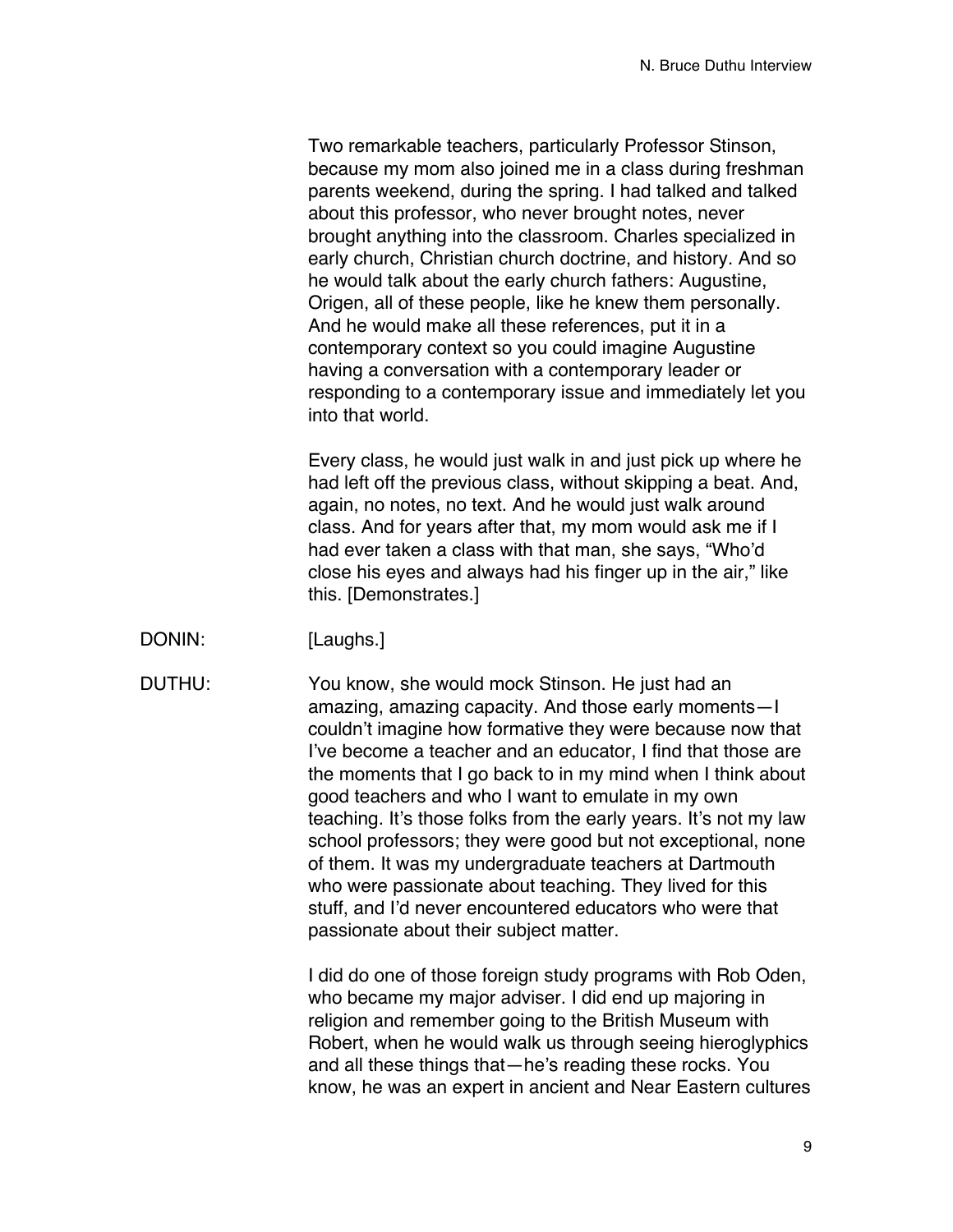and religion and people. So there would be some Sumerian texts—you know, a Rosetta stone type of thing. And he's reading these rocks, and he says, "Well, this is—" you know, based on—and we're just looking at each other and said, "This guy! Now he's showing off." [Chuckles.]

DONIN: Amazing.

DUTHU: So that made you want—made *me*—I don't know what impact it had on my fellow students, but that kind of example, which was fairly universal throughout my Dartmouth career— I had very few teachers who I would categorize as poor teachers. You know, they all seemed to really aspire to really get us into their subject matter. They made you want to learn more and work harder because you didn't want to disappoint, so you wanted to produce work that was really good, and knowing that they would be reading it and giving you critical feedback.

> Another professor who really, really stands out for me was Brenda Silver in the English department. Brenda, Lynn Higgins and Mary Kelley were three teachers who helped coteach the very first women studies course at Dartmouth, and I was in that class. And so we would come together for a general lecture, and then they each handled a break-out group. And I was in Brenda's break-out group.

And there again, someone who was a masterful teacher, plus she was gorgeous, and we all had cru- —and I've told her this, so I'm not telling secrets and stuff. I said, "We all had crushes on you." You know, you just sat there— [Apparently pantomimes how they stared at her.]

- DONIN: [Laughs.]
- DUTHU: What a beautiful woman! She's still a gorgeous woman.
- DONIN: Right.

DUTHU: But listening to this person speak with such eloquence and passion was exciting. And then—and I've shared this with her as well—I try, and I fail most of the time, but I try to emulate the kind of feedback that she gave us on papers. Brenda's style was she would read your paper and then put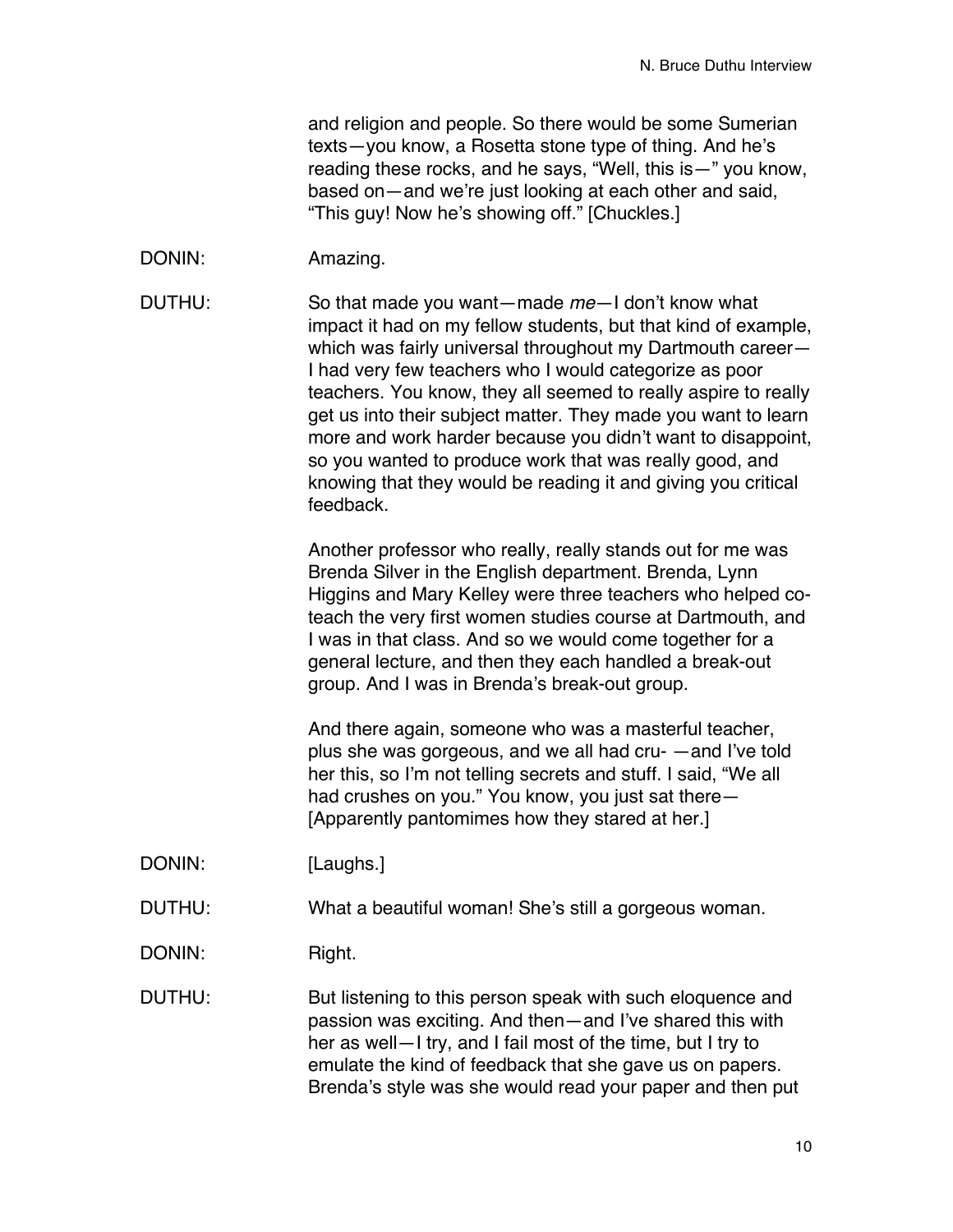a number, always in pencil—and then you'd get a typewritten statement of those comments. So you'd have number one, and you'd look at your Brenda sheet, with copious notes about your sentence. If it was a good sentence, you were told why it was a good, very, very wonderful sentence. If it was not clear or if the material that you were talking about was—you were not fleshing out—you know, capturing what the arguments were, she would explain: "Now, what I'm trying to understand is what are you seeing in this passage? What is it about this passage that motivated you to say what you said? I want to understand how you make this move."

And for the first time, I think, I have someone who is really teaching me, showing me the power of language and the importance of language and being able to use it carefully, treating it like a very precious thing, where she would say and this is something I would share with my law students years later. As a lawyer, language is your tool. This is what you have, the construction of arguments and all of these sorts of things, and I would go right back to those formative lessons with Brenda—her detail, to being able to say, "Say what you mean." But before you can do that, you really have to understand what it is that you're working with. Sounds so obvious, but when you've got someone who's helping you by giving you all of this kind of a road map to an intellectual framework, it becomes so much more clear.

So, extraordinary teachers. So for me, the community coming into here was I understood what it was like to live in an intellectual community, a life of the mind, to really be open to new ideas in ways that were really exciting.

The hard thing, though, was to be able to go back home. Because of the D-Plan, I was frequently back in Louisiana. It was really hard for me to share with my family in Louisiana what was going on in this world over there. It was almost like I had to keep it in two separate little compartments, that I had my Louisiana world and my New Hampshire world.

There were some people here that I could talk [to] about this difficulty. It was very painful to be able to not kind of share this experience because of that phenomena you noted at the top. It was, like, *I am changing, or I am perceiving*—already, as an 18-, 19-year old—*that I like this stuff. Does that mean*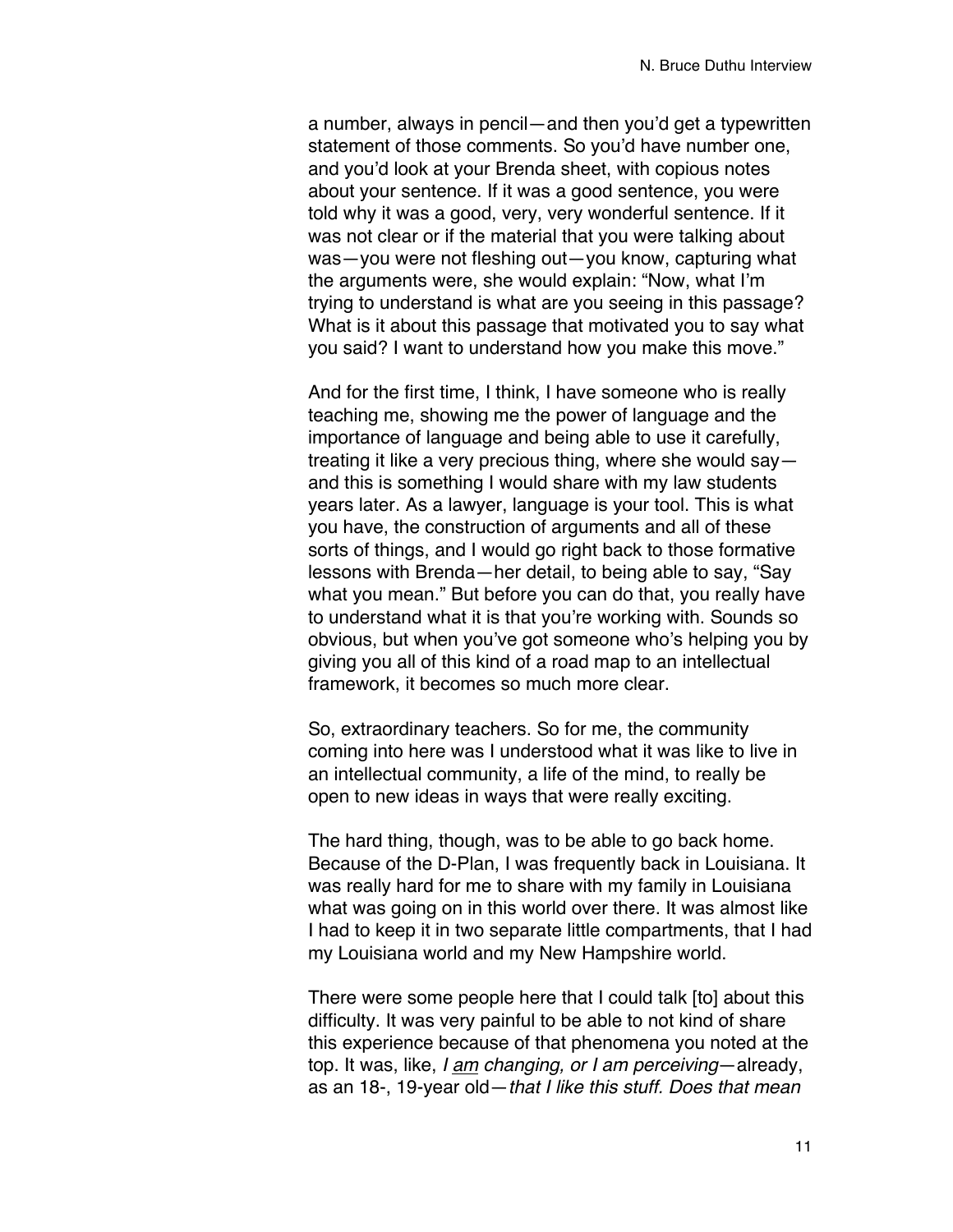*I*'*m less Native now, that I*'*m becoming exactly what my mom might have feared, or my community might have feared?*

And I'm sure I would come back to Louisiana and say and present myself in a way that I *was* giving off those—even without meaning to, I was giving off those airs that—*Look at me. You know, I*'*m doing*—and I was doing something very, very different than anybody—My going to Dartmouth was front-page news in the local community. The headline said: "Duthu's Journey from Dulac to Dartmouth."

- DONIN: Fantastic.
- DUTHU: A lot of alliteration in there.
- DONIN: Yes.
- DUTHU: And so front-page story that family members clipped and they tell me they still have after all these years, so it was a big thing. But it had its downsides, as well.
- DONIN: I want to make sure I understood what you said. There were people here—are you talking about your teachers or your friends that you'd made that you could talk to about transitioning back to home?
- DUTHU: The most critical person and office for that kind of conversation was the Native American Program, and this says a lot about why I came back as an administrator. The Native American Program, which at that time was directed by Dave Bonga, who was a Class of '74—Dave was the first alum to head that office, and since David, every director of the NAP has been a Dartmouth alum, with the exception of two people, including the current director, Molly Springer.

Dave had an open-door policy, and because he had gone through the Dartmouth experience himself, had come from a tribal community, he was a great role model that we could go to, and I went to Dave a lot, and we became very close. We're still actually quite close today. I bring him back to guest lecture in my courses because he's a lawyer and talks about tribal court, jurisprudence and so forth.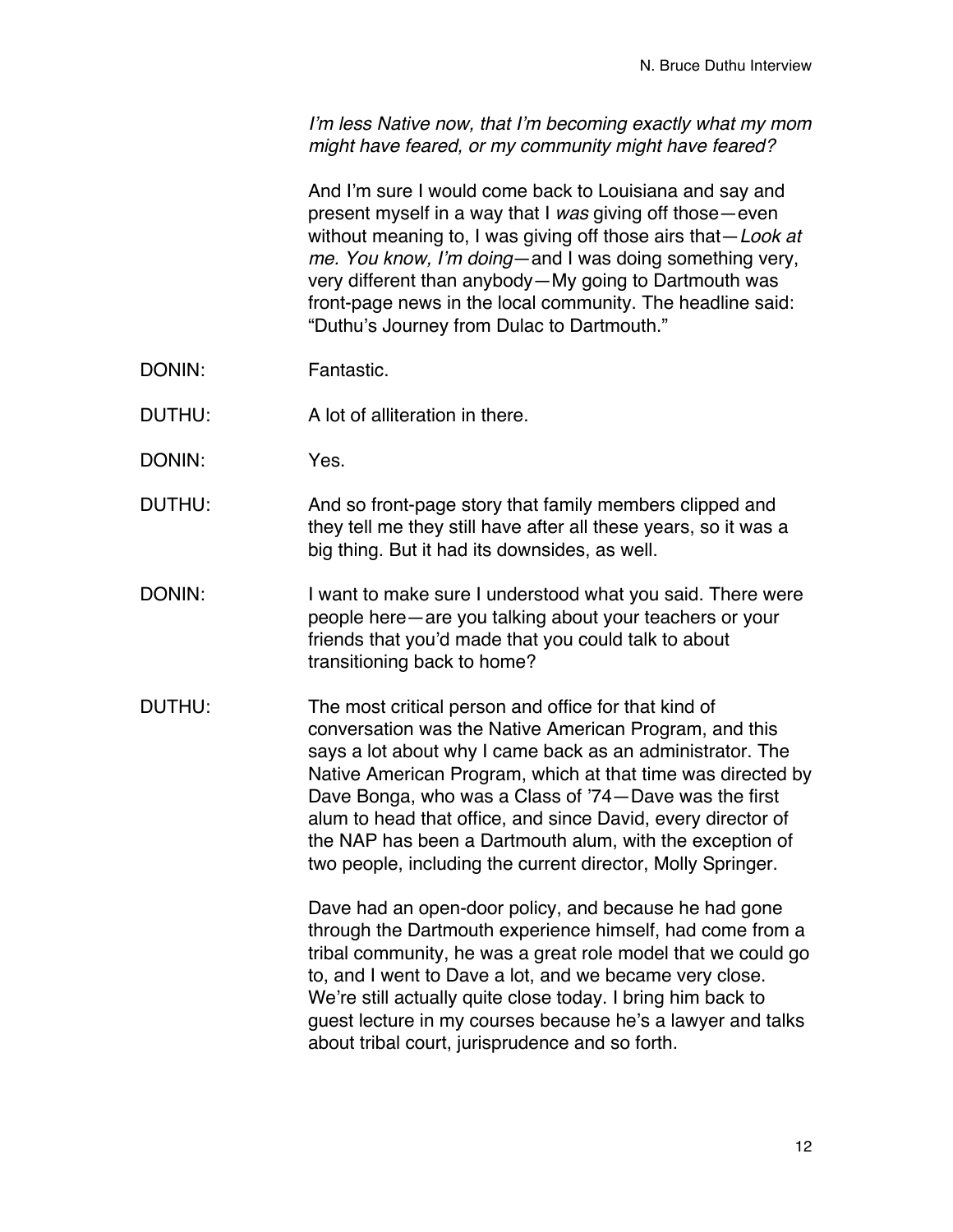But in those days, he was the person that I would go to and talk about these particular challenges. So if the challenge was dealing with an issue back home or a community issue here. So, for example, one of the difficulties of bringing a multi-tribal—setting that up, where you have Native kids from all—

DONIN: All over.

DUTHU: —different tribes, is they're discovering how different *they* are. What they have in common is they're Native, but their traditions are very different, their ideas of what it means to be Indian—very, very different, and that also erupted into conflict, where people would eventually mimic the kinds of discourse that happens in Indian country, which is, Well, who are the *real* Indians? Because if you don't speak your native language or if you didn't grow up on the reservation, if you don't look like a stereotypical Native person, you can start ticking the little boxes and say, "The fewer boxes you can tick, the less authentic you are as a Native person."

> And so when these discussions would happen and they would look at people—let's say East Coast kids, from tribes that had a long history of intermarriage between African-American and Native American, and say what is it about your background that makes you say that you're Indian? What's the criteria by which you say that you're Indian?

Those were hard discussions. They still are very difficult discussions. None of us had the vocabulary at 18, 19 years old. We had a lot of emotion. We had a lot of feeling about saying, "How dare you say I'm not Indian!" But we really didn't have a vocabulary for having that conversation, so there were a lot of tensions in that community in terms of people who would stop talking to each other or would not be active in the Native community because of these barriers that we had.

So Dave had a tough job, which was, How do you build community when there is such diversity within the community? Which everyone, I think, from the outside of the Indian community saw as a positive. "Look at all these Native kids." But within it, there's all these tensions and frictions and so forth. We still have to manage that, and I think we do it a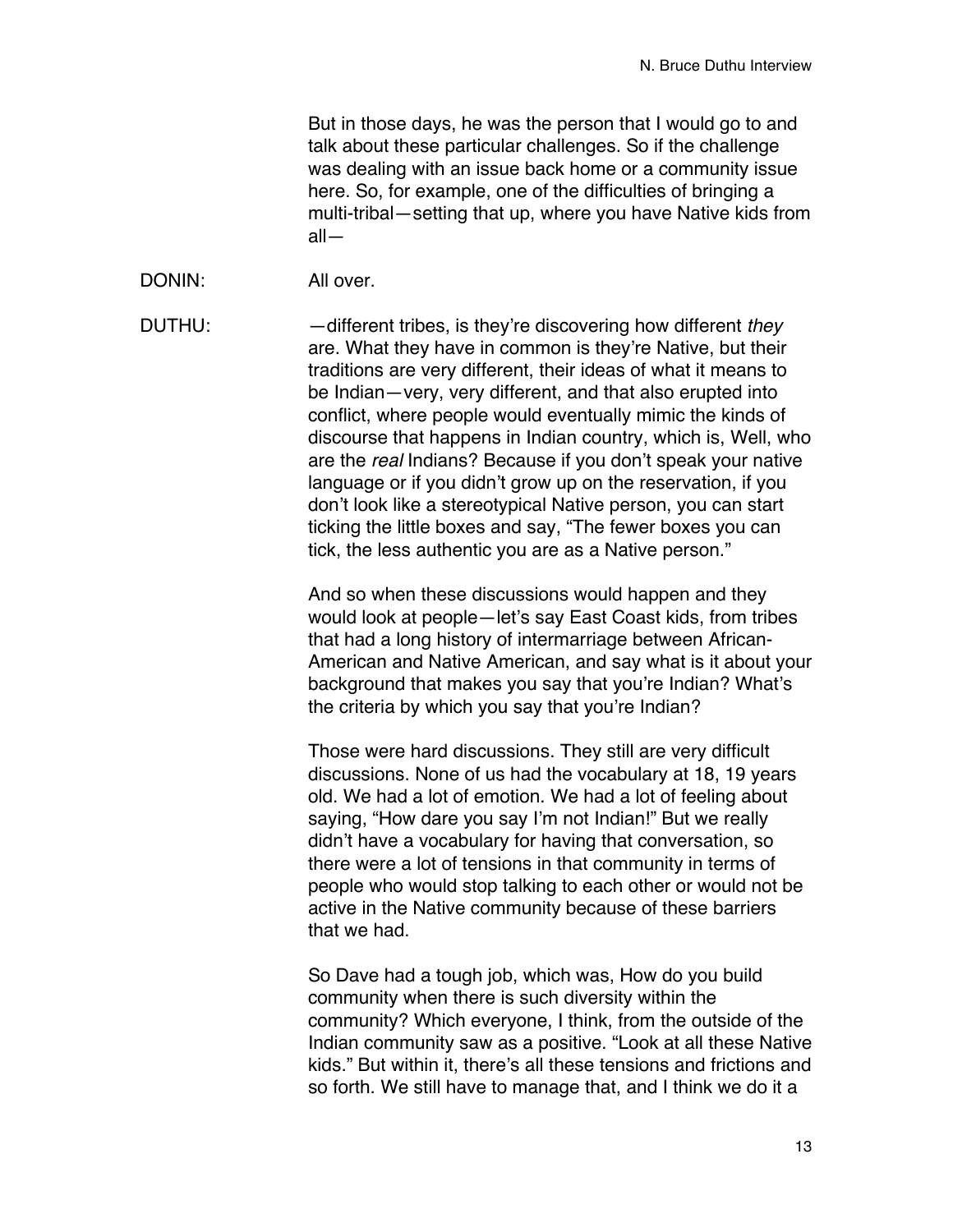lot better now because there's more data. We have a vocabulary now for having that conversation, but back then, this was really tough stuff to do.

- DONIN: What was the gender breakdown in those days? I mean, of those 12 or 10 people that are in your class—I mean, there was no parity—
- DUTHU: Uh-uh.
- DONIN: —until many years later, so I assume it was more men than women.
- DUTHU: It was. In my class, I can think of only two women, two Native women in the class, so I think they were the only two. So two women, eight men in a class of 80 who were Native. And other classes, like the one just before me, the Class of '79, had many more women in it, so in terms of those students who elected to be active in the Native community, there was close to parity in terms of the genders, so there were about as many women as men who were, you know, leaders in the student organization, were active on the campus. Some of them were, you know, active in both communities and walked very easily between both communities.

So you got to see—I got to see women in very, very important roles, and learned a lot from them in terms of when *they* go back to their communities what's their role, how do they manage that transition? So, yes, the Native American Program facilitated those kinds of conversations, and then, of course, there was the evening conversations at the Native American House, where we would talk a lot about those kinds of issues.

So that community was so formative for me and helpful to help me navigate, to find a place where I didn't really have to explain myself too often. It was a sanctuary. Not a hideout, but it was a place that made me feel like I could be stronger and make a contribution, even if I felt woefully inadequate sometimes. You know, in my own mind, it was hard—it's hard to overcome things that, in your earlier memory, you still have those days of segregated schools and things like that. You still have things that would come up to say, *I don*'*t*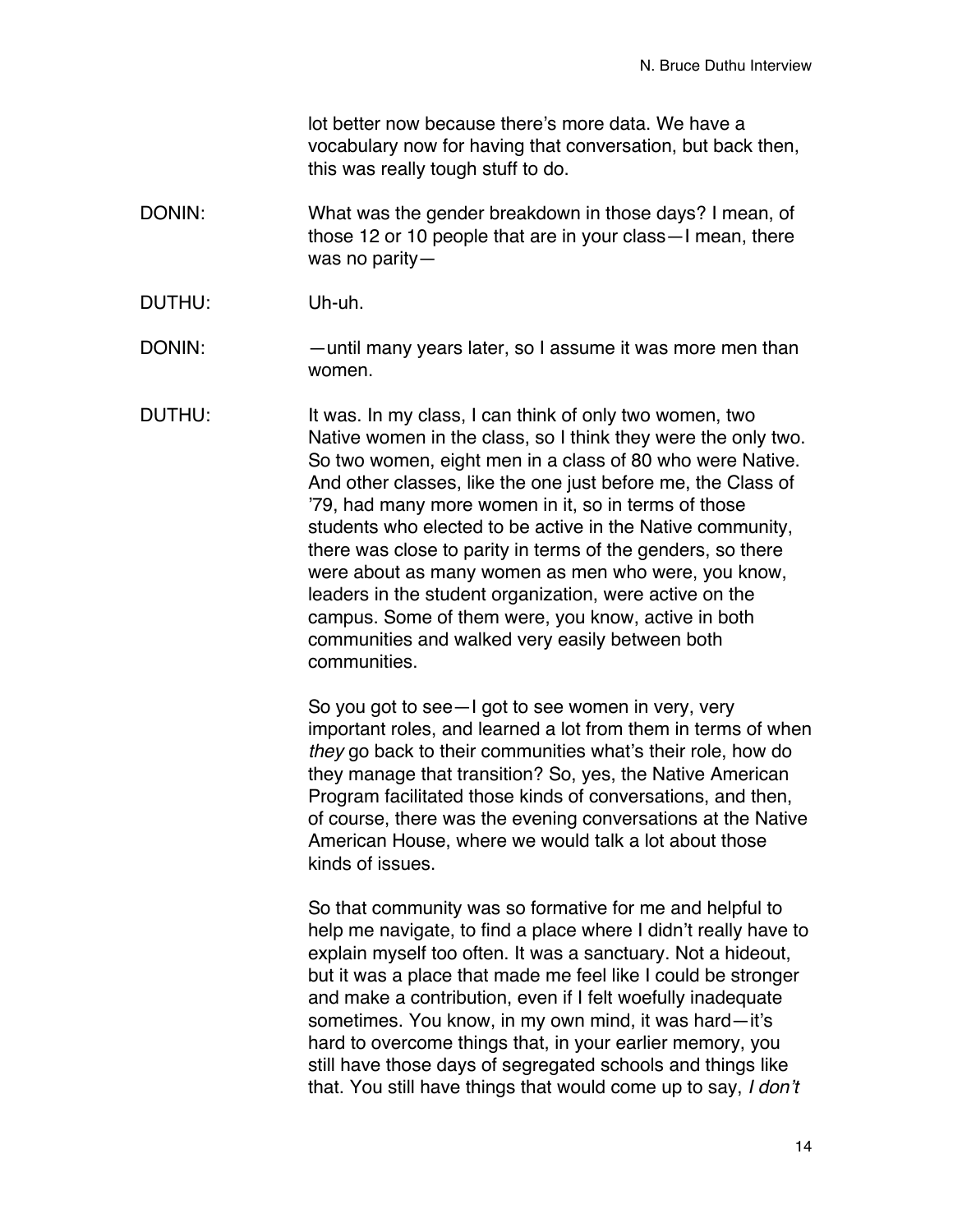*deserve this* or *Maybe those people were right*. Like, if you got a low grade—for example, if I'd get a B-minus or a C or something like that, I—initially, it would be very easy for those demons from the past to sort of come up and—and so I would feel sorry for myself and say, *Well, maybe I shouldn*'*t be here in the first place*.

So I would remember things—like, when I was a boy—I was about 9 or 10 years old—as a boy, my cousins and I were playing on the side of the bayou. I grew up—all of us grew up right on the bayou, which was the small river and the lifeblood of the community, and we were fishing or something like that. And, out of nowhere, this white guy, driving a big truck zoomed by and stopped and threw a beer bottle at us and yelled an epithet. The N-word for white people to call Native people was sabine, so that's was the racial epithet that they would hurl. They'd say, "He's just a no-good, drunken sabine."

So this guy drove past and threw his beer bottle at us, and it just missed one of us. I don't know if it was me or—and he called us—I forget what it was, but there was the epithet and some swear words.

DONIN: Ugly, ugly stuff.

DUTHU: Ugly stuff. And he drove off. And then we just sort of looked at each other, and then what I remember is we just kept on playing, but I remember that moment of, like, being, you know, just a kid and then this person, with such anger and like, he could have hurt or maimed one of us or done some damage. Why would you do that to some little kids and stuff?

> So sometimes that memory would come up again. I'd have to force myself to say, *Okay, this C that I just got isn*'*t because she*'*s just like that man; it*'*s because I didn*'*t do a good—it*'*s not about me, it*'*s the work, and I need to remember that*. But I had to force myself to make that distinction, that it's not about someone calling me out as, you know, "You're not worth it."

> What did make that distinction harder to make was the whole Indian symbol controversy, where some alums and current students, who just couldn't understand why we were not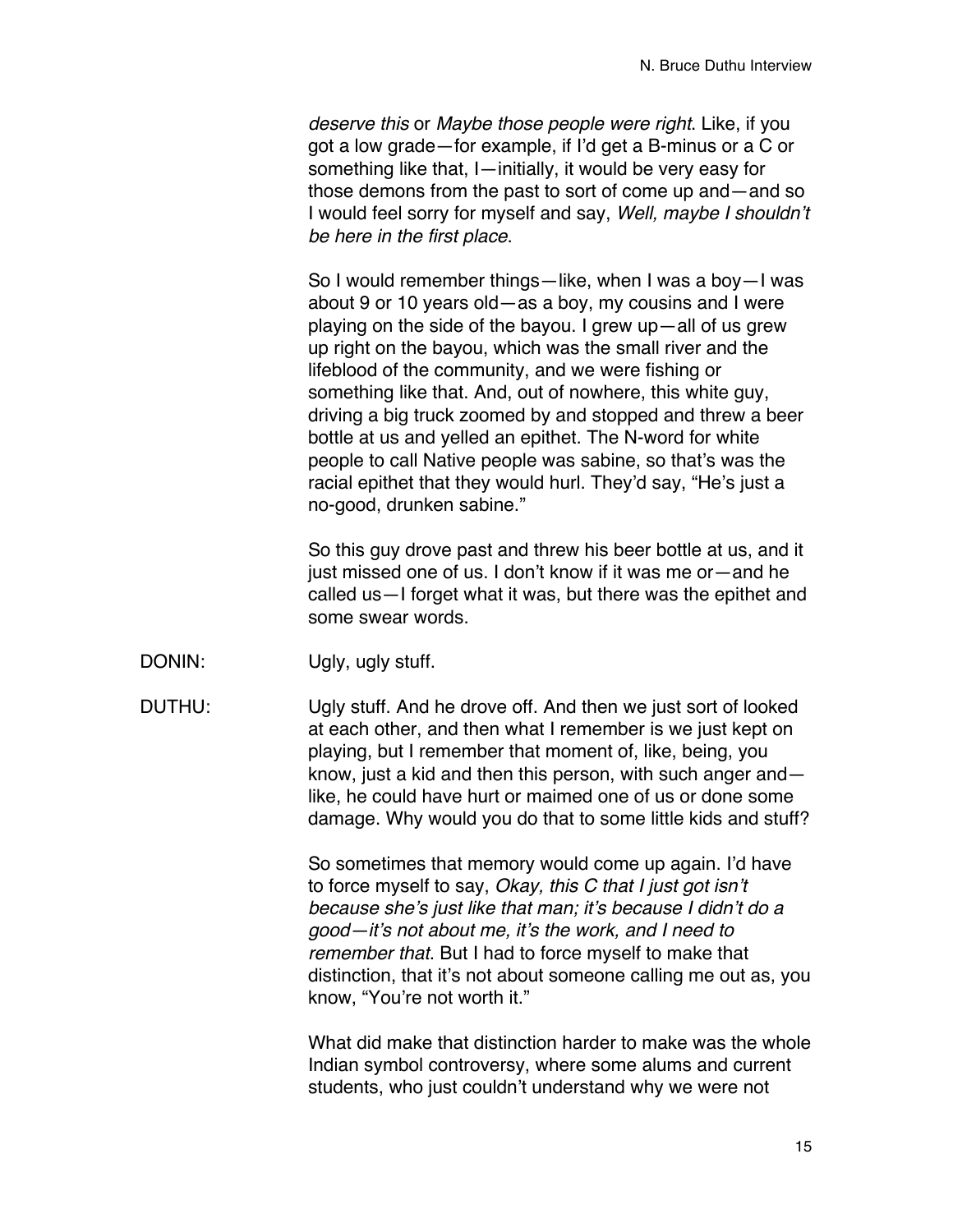enamored—why we didn't get it, that the symbol was meant to honor all of us—that is the closest I ever got to being reminded of that guy throwing the beer bottle at me. It's, like, you know, "You're not wanted. If you don't like it here, leave."

- DONIN: Was that the message you were given?
- DUTHU: Oh, yeah! It was, like, "This was fine. This place was perfectly fine until *you* folks showed up and started stirring up trouble." And this was before the *[Dartmouth] Review* was born.
- DONIN: What about the Hovey murals? Were they playing a part?
- DUTHU: Yes. But at least with the Hoveys we had a context in which we could talk about that, because it was there; they were not living human beings kind of parading around in war paint and feathers and all of this kind of stuff, so they were not a moving target. So there, we could talk about it, debate it and deal with it on its own terms.

This other community stuff was one element that made it very problematic. Again, this is where having allies was just so important, people who taught us how to fight. Michael Dorris was probably the foremost individual who stands out in my mind as the person who took a lot of arrows for all of us. And I only knew later just how much stuff Michael had to contend with from alumni, from even other colleagues, from other elements within the college as to the difficulty of getting his program, Native American Studies, off the ground, and then also being someone to whom Native students could go to for help, not just with our academic issues but, Do we really belong here? Do we fit here?

And Michael—we had this forum, that we still have, called the Native American Council, and the Council, you won't find on any org chart, but we created it organically, so it was a coming together, a forum for the Native American Studies, the program and the students. And so the Council was—we mimicked community systems, where you do things in council. And so we would come together to talk every other week or something like that. It was a regular gathering. And those meetings, beyond just kind of updating each other on what was going on, the day to day, was also the time to air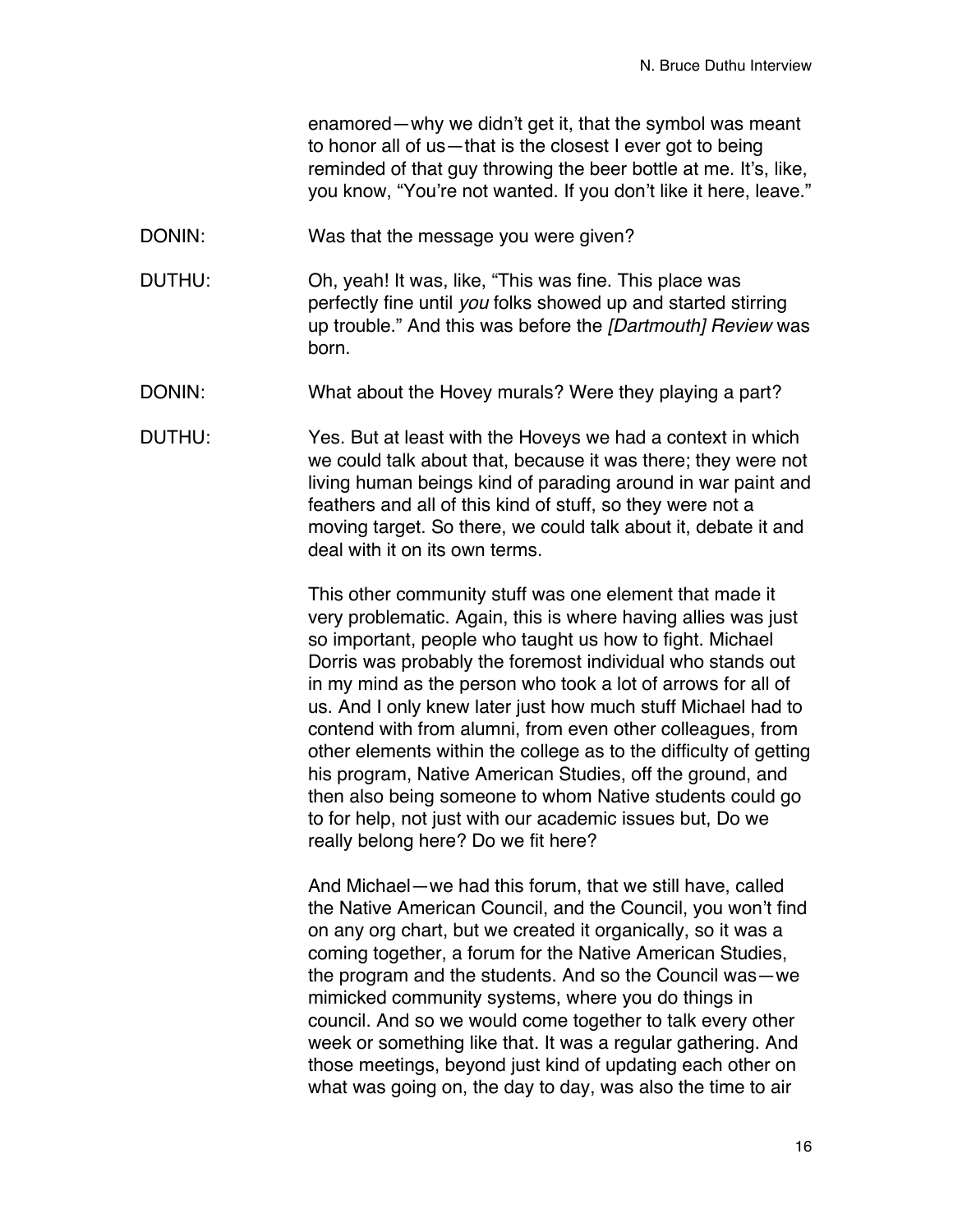out. If there was an Indian T-shirt issue, if there was a mascot display at the football game or something like that, we had a chance to talk about it and say, "Now, what are we gonna do about it?"

And Michael was always there to lend great advice. But one thing that he stated over and over again, as a reminder to the students—he says, "Remember, your first job here is to be a student." So *he* would oftentimes—he says, "I don't want to displace you. Those of you who want to write a letter to *the D*, knock yourself out. Do that kind of stuff. But remember, when you choose to use your time in that way, you're not writing the essays or the papers or doing your homework. And then you run the risk of being a self-fulfilling prophecy for those people who think you didn't belong here in the first place. Your low grades will become a testament that fuels their argument, that you couldn't cut it here, that you only got in because you're Indian. Don't give them that argument."

So instead of just saying that, he would also say, "Those of us who are the older, the adults in the community—it's our responsibility to help change this community." And so *he* would write the letters. *He* would go to the meetings, or come with us to a number of meetings. And so he was an amazingly strong voice for a lot of us in terms of saying, "This is your school. This school was started for you." And he made us believe it, you know, so whenever we felt kind of low and I would feel that demon, that guy with the beer bottle coming up again, then I would have Michael there as an antidote for that, to say, *No! This is my school, and I*'*m gonna make my mark here, and there are gonna be these folks who don*'*t want us here or don*'*t want us to change what is their Dartmouth or was their Dartmouth experience*.

So for every difficult scenario, there were also these individuals who were here, to be supportive, which played a big part in my choosing, years later, in 1986, to come back to Dartmouth.

Now, somewhere along the way, I decided not to be a priest. There's a very particular story about that. I was in my sophomore year, so it actually happened pretty quickly. I was still on campus in the summer of 1977, it would be, when I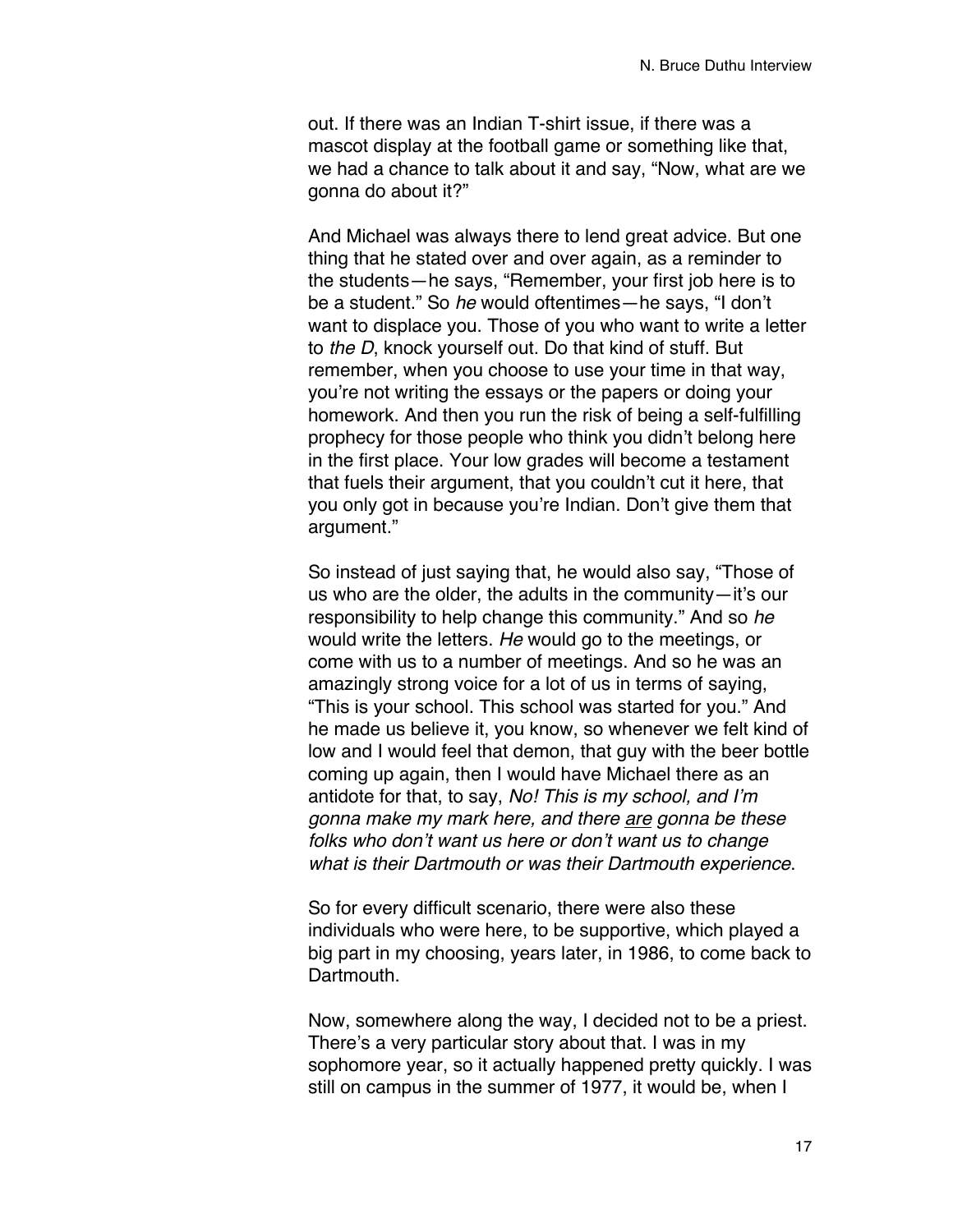was very active with the Catholic community at St. Denis, not Aquinas House.

- DONIN: Oh, yes. Not Aquinas.
- DUTHU: No. And the reason for that was very simple: I felt that I wanted to be part of a parish community that felt like a real parish, so I would tell my mom—I said, "I need to see babies or hear babies crying, and I need to see old people, and I see neither of them at Aquinas. It's all students." I said, "it doesn't feel like a real parish." So I started going to St. Denis, and the priest there at the time was um, um—I'm spacing out on his name already. But there was a young seminarian who was doing a summer—I don't know what they call it—apprenticeship or something like that. Marcel, from Canada.

And he and I became close friends, and we would have these wonderful conversations. We'd go to lunch or go for walks, and he was fascinated with my background being Native American but also being Catholic and a Frenchspeaking Indian, so there was a lot of sort of exotic—

- DONIN: You were exotic.
- 

DUTHU: —aspects of that for him. But he wasn't too anthropological, as some people tended to be. He was just curious, and that gave us an entrée into each other's worlds. But mostly we talked about religion and faith and aspirations. And he would ask, was one of the first to ask repeatedly, "Why do you want to be a priest?" And so my responses tended to be—he summarized it very eloquently. He says, "It sounds like you want to be a priest to pursue a social justice agenda," because I would describe all of the background that I grew up in and that among those few white people and institutions that seemed able, when they elected to, to make a difference, it was the church because the church had power in Louisiana.

> And I talked about a couple of priests in particular, who stood out because of that. One in particular was this old Irish guy named Father Finnegan who, when he was appointed to our parish in the ʻ50s, late ʻ50s, he was appalled when he walked into the main church. There were two little churches: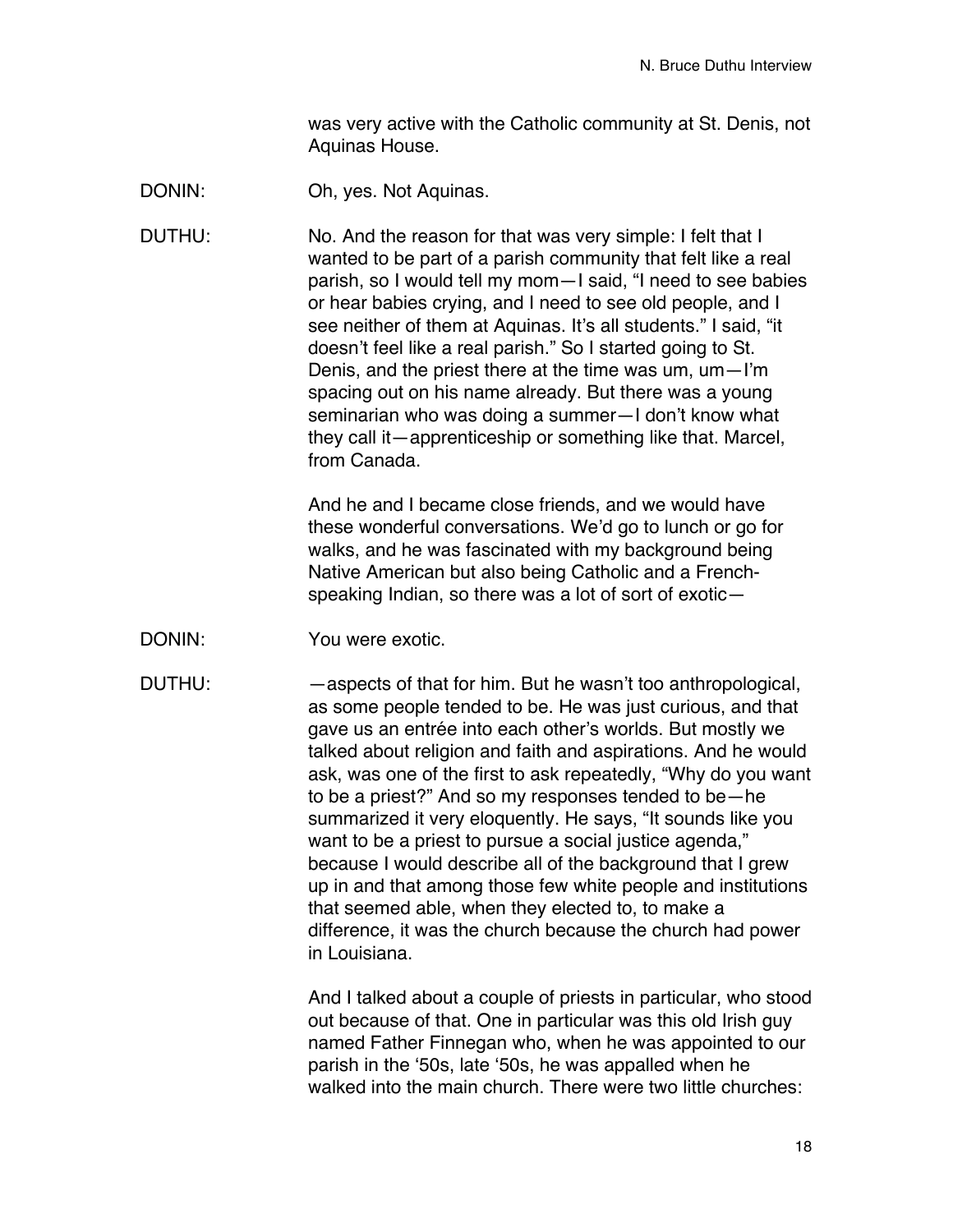the main church and the chapel that was in Dulac. The main church actually had bars nailed on the pews to designate the Indian section—

### DONIN: Oh!

DUTHU: —of the church. That was the Indian section. When he walked in with the white parishioners who all made up the church council, and he says, "What's that?" And they said, "Oh, that's where the sabines—" They couldn't even say Indians; they said, "That's where the sabines sit." And he was, like, "What do you mean?" So they explained. He was furious.

> So the first thing he did is he personally undid all the bars, loaded them into his station wagon and drove them to the bishop's residence in New Orleans, because we were part of the archdiocese of New Orleans then, and he said, "If any of my parishioners ask me where the bars in the pews are, I will send them here so that you can explain why you tolerated that."

Well, he was like a godsend.

- DONIN: Powerful.
- DUTHU: Yeah!
- DONIN: Really powerful.

DUTHU: That story was—We were, like, "Okay!" He was like a Michael Dorris in my community. He was a fighter. And so when he died, actually, I took five of my aunts—we all went to his funeral. I happened to be home at the time. We all went to pay honor to this guy, Father Finnegan. What a wonderful guy!

> So there were stories like that that I shared with Marcel, and so he summed it all up by saying, "So social justice. You want to change things through the church." He goes, "Well, what about God, service to God and all of that?" I go, "Oh, it's up there."

DONIN: [Laughs.]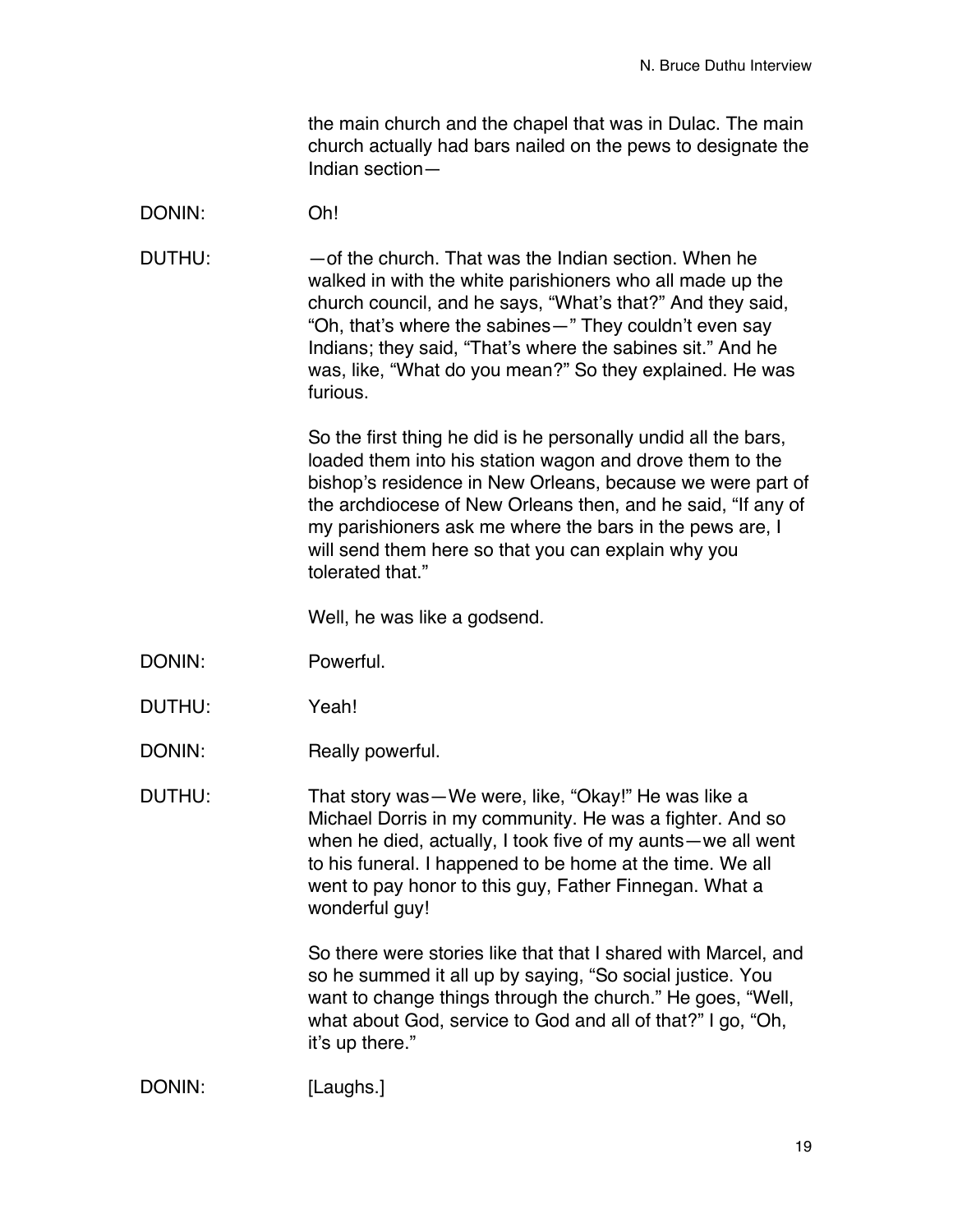DUTHU: Top ten. [Laughs.] Easily. And he says, "You know, I think you would be a wonderful priest," he says, "but I think you would be a very unhappy priest." I said, "Why would you say that?" He says, "Because I think the kinds of things that you would want to do as a priest are going to be very difficult to do in that kind of setting, given who you are." And I didn't fully understand what he meant, but it was all about the liberation of theology and all of these kinds of things. "What are you doing with the church? Where are you taking the church?" and so forth.

> And then, of course, all the constraints, the institutional constraints that would come with that, that he was exactly right. The more I thought about that, the more I thought, *You*'*re absolutely right*. So by the end of that summer, I had decided not to become a priest. And it just coincidentally happened that I also met Hilda, my wife, now of 30-plus years, the same summer.

- DONIN: Wow.
- DUTHU: And we fell madly in love, and —
- DONIN: Was she a Dartmouth student?
- DUTHU: Her sister was. So Therese Ojibway, who was a Class of '78, was also on campus that summer term, and Hilda was visiting her sister, both at the beginning of the term—they drove out together so my wife could catch a plane to Spain. She was a student at Michigan State University. So to save money, she and her sister drove out east together at the beginning of that summer. Hilda flies off to Spain. I'm still thinking I'm going to be a priest.
- DONIN: [Laughs.]
- DUTHU: By the time she comes back, I'm not going to be a priest anymore, and she and her sister drive back to Michigan, but the last week or so of that summer was when we really fell madly in love, connected and so forth. And then we were apart for over six months because she went back to Michigan and then I went abroad to do language study abroad as well as the foreign study program in religion with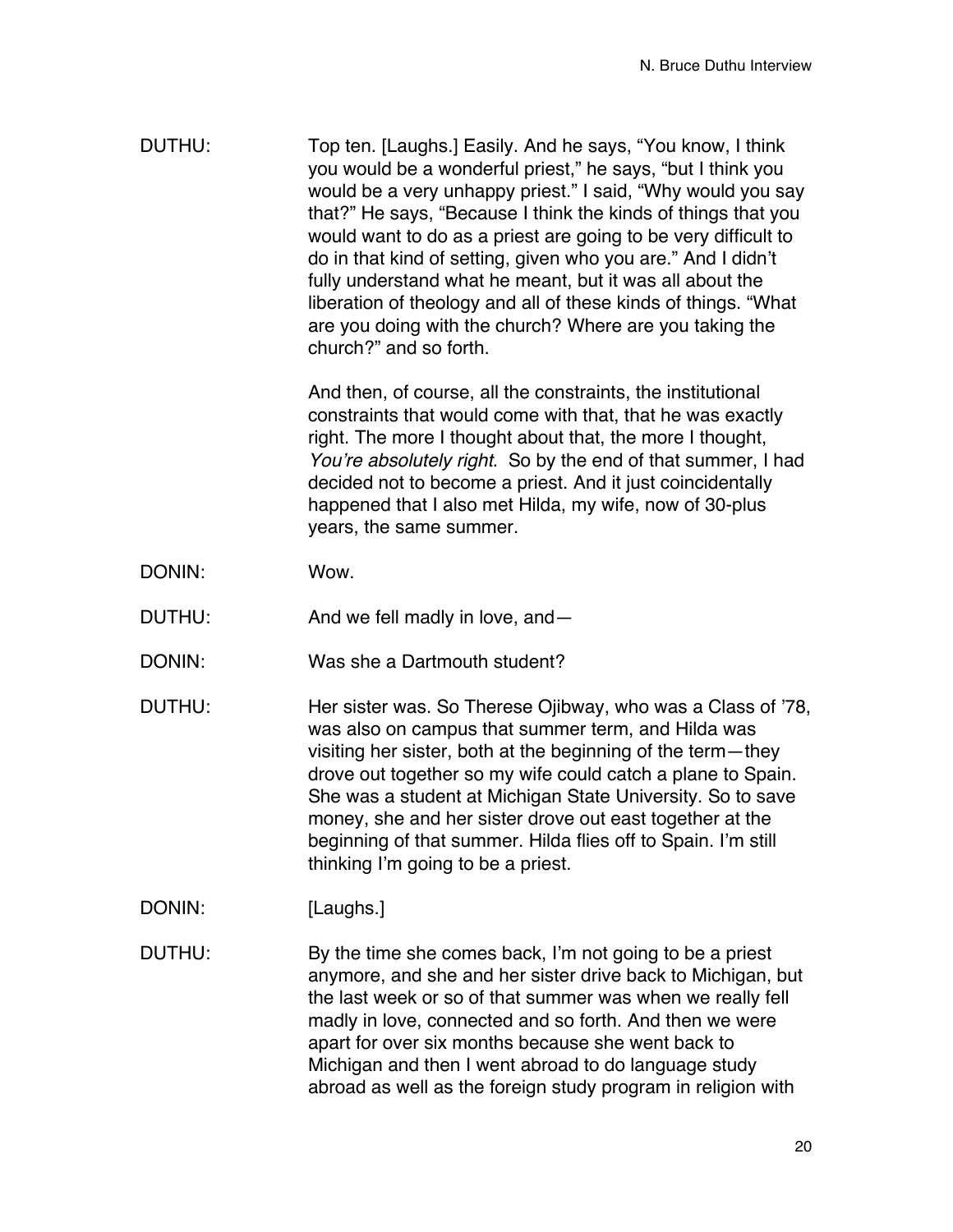Rob Oden. This is pre-Skype and e-mail and all this stuff, so we just wrote letters furiously. Almost every day, we wrote to each other.

#### DONIN: Wow.

DUTHU: And at the end of that fall and winter term—so in the beginning of the spring term, Hilda had saved up her money to meet me in Europe, so we rendezvoused in London, where I had befriended this wonderful family, this couple, an Indian couple, from India, who were relatives of my landlord. They had all immigrated from India years earlier. I even called them Mom and Pop. They had never had children, and we just mutually had this falling in love. Met over Christmas, because I spent Christmas in London, and we just loved each other.

> And so after I was done with the trip in France, I went back to London, where Mom and Pop had agreed to let us stay at their—they had a separate flat where Pop did his sign painting. He was a sign painter, and they said, "You can stay in our flat." Charged us, like, nominal rent, just so they could pay the fuel.

> So that's where we set up—we welcomed Hilda. They were so excited to meet this—because they had really fallen for me, and so they wanted to meet this young woman, so Mom helped me pick out the sheets and everything for welcoming Hilda.

And so that became the beginning of a five-week trip in Europe. So we had the Eurail passes and everything. And so we traveled. We were London for almost a week and then Paris and Barcelona and Rome and Vienna and then through the Alps and then back to Paris and then back to London. In Paris, we were engaged. We got engaged in front of the Arc de Triomphe.

# DONIN: Oh!

DUTHU: So we have this big, beautiful painting of it in our house.

When we got back to London, back to Mom and Pop, we were standing at their doorway, and we said, "We have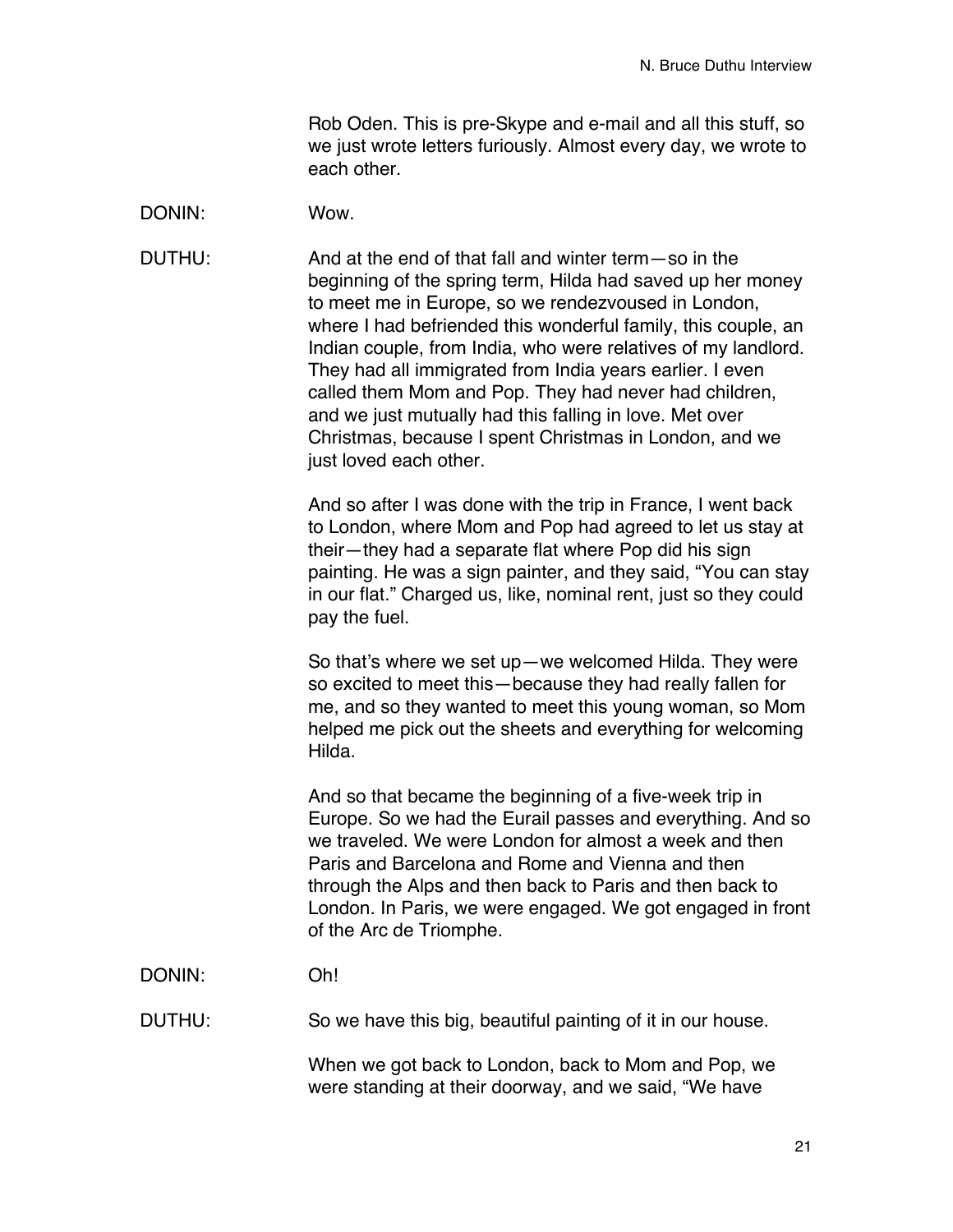some exciting news." We didn't have to tell them. They hugged each other!

DONIN: [Laughs.]

DUTHU: Not us. They hugged each other, because they felt, *We helped make all of this happen* and stuff. So Mom and Pop were truly special in our lives.

DONIN: Great story.

DUTHU: So years later, Hil and I—a year later, we got married. We got married in '79. We were both still students. Hil was a senior at Michigan State, and I was a junior here at Dartmouth, but I took two leave terms, went to Michigan, where I worked as a counselor to Indian students in the high school and middle school there while she finished up her degree. And then she and I both came back in the summer of 1979. Then I did summer, fall, winter, spring and graduated right on time with my class.

> And by then I needed a Plan B, since Plan A was off the table. The priesthood thing was not going to work out. So law school came to be—and here's the story about law school: Hil and I were invited to one of these alumni dinners that they do at the Dartmouth Outing Club, but they do them all over the place. You've been to your share of these dinners. I call them the "grand seduction dinners," where they get all these alumni together and woo them and make them feel warm and fuzzy, and then they just [makes sound signifying speed] whip out the check.

> So they strategically plant some undergrads at each of these tables, so I'm at one of the tables, where it seemed that all the alums who were there were lawyers, because they're all talking about their law careers and stuff. So when it came around to the dessert and the conversation turned to, "Well, Bruce, my man, what are you going to be doing after Dartmouth?" And without skipping a beat, I said, "I'm going to be going to law school." My wife almost swallowed her spoon.

DONIN: [Laughs.]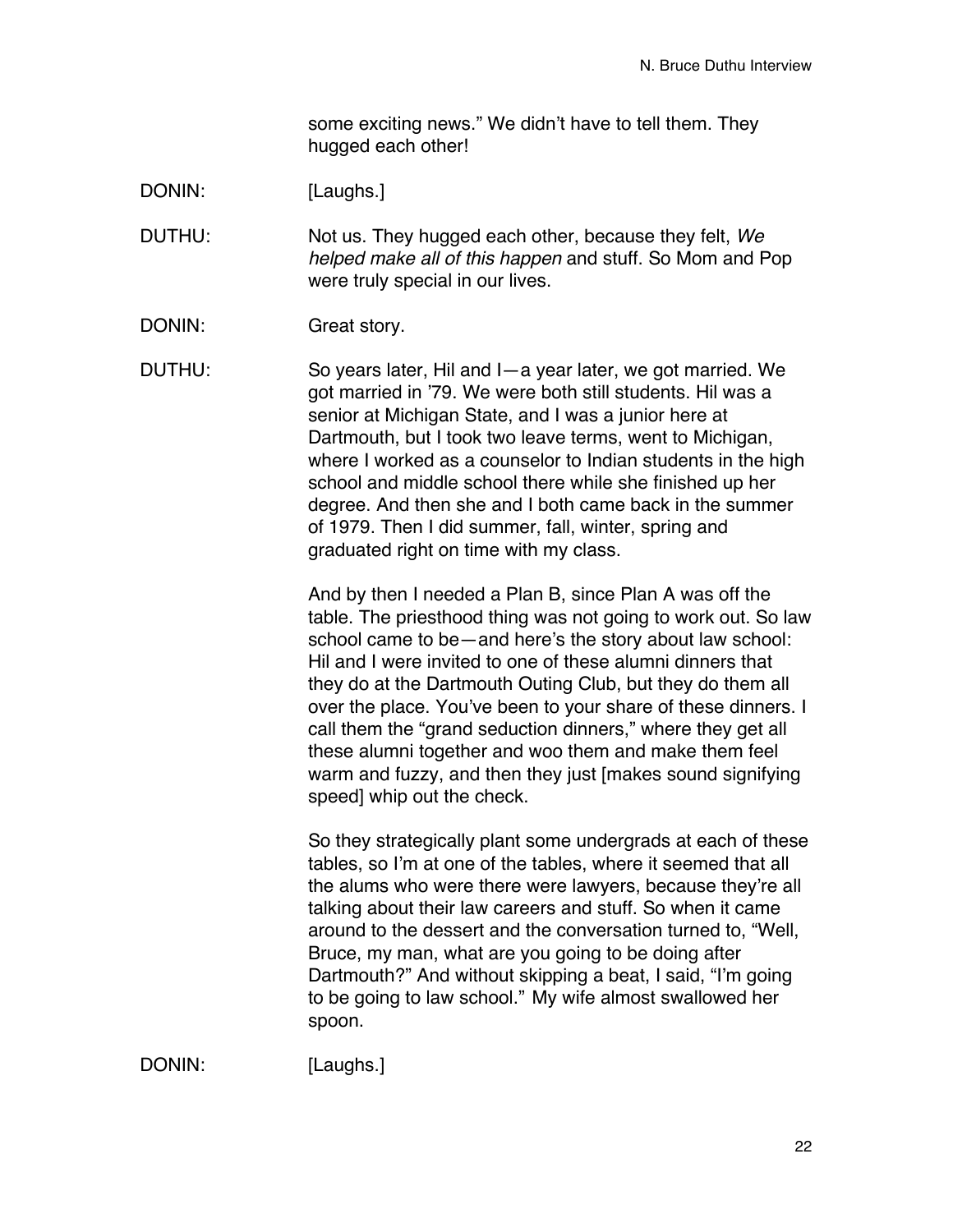| DUTHU: | She had never heard those words coming out of my mouth.        |
|--------|----------------------------------------------------------------|
|        | And so on our way home, she was very quiet, and finally-       |
|        | because we lived in Sachem Village here in West Lebanon.       |
|        | So we're driving home. On the way home, she says, "So, law     |
|        | school." I said, "Uh-huh." She goes, "Had we been at the       |
|        | next table with all the doctors, would you be thinking about   |
|        | medical school?" [Laughter.] And she says, "isn't there, like, |
|        | some test that you have to take, you know, and all of that?" I |
|        | had done nothing: no LSAT, nothing. So that had to get         |
|        | going right away.                                              |

But I did everything, got into law school, and I ended up going to Loyola, a Jesuit school, which I always considered to be a partly—maybe an insurance policy for abandoning the priesthood and at least go to a Catholic school.

So we lived in New Orleans for a total of six years, so law school and then I practiced law, civil litigation, for over three years. And then we had the opportunity to come back to Dartmouth. During that time that I was in private practice, I was invited to join this group called the Native American Visiting Committee, which John Kemeny had actually started. As part of all the setting the framework for welcoming and supporting Native students, they had the foresight to create this advisory body of alumni.

And at the time, during the ʻ70s, the Native American Visiting Committee also included a sitting trustee, who was Bob Kilmarx at the time.

- DONIN: Oh, yes.
- DUTHU: I think I told you a little bit about Bob-
- DONIN: Yes.
- DUTHU: with whom I spoke just a few days ago.
- DONIN: That's great.
- DUTHU: And so I was on the NAVC, and in the context of one of our meetings, I learned—this would have been 1985 or so—I learned that the sitting director of the Native American Program was going to be stepping down from his role. He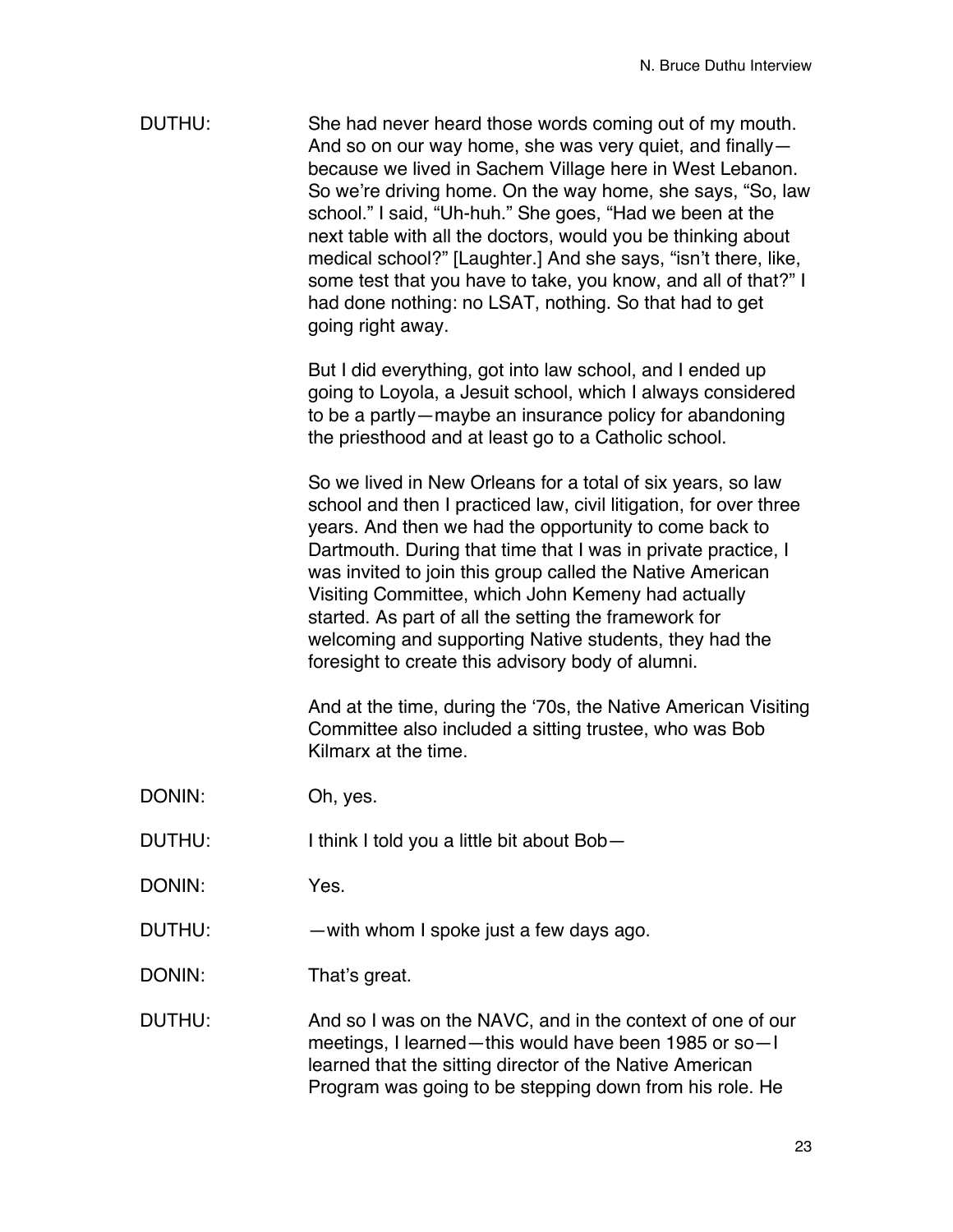had announced that he was leaving to go to law school. He was going to go to Vermont Law School, in fact. And I jokingly said to the dean of the college, who at the time was Ed Shanahan—I said, "Oh, if Don wants to do the law thing, he and I can switch positions for a while, and I'll come do his job and he can go do the law thing." (Just joking.)

During a break, Ed came up, and he says, "Would you seriously consider coming back to Dartmouth?" And I said, "No. I mean, what would possess me to do something like that?" He says, "Well, you'd have a lot to offer." And he began to talk to me about the possibilities. And so one conversation led to another, and it looked like this might actually be something that could be interesting.

The thing that really—the sweetener was when Michael Green, Professor Michael [David] Green, who was chairing Native American Studies at the time, also joined the conversation and said, "If you were to come, would you be interested in developing and teaching a course in Native Americans and the law? Because we really want to have a law and policy component to NAS. It's so critical to the experiences of Native peoples." Well, that was—

DONIN: That did it.

DUTHU: That did it, because then I remembered all these teachers. What came up was Stinson and Oden and Brenda Silver, and to think that I could teach in classrooms where these "gods" taught! But I'm not one of them because I'm paid to be an administrator and I'm moonlighting as a teacher because I'm not going to get paid, either. They made that point very, very clear: "Administrators don't get paid." Fine.

> I said, "Happy to do it." And that's what brought us up, was this idea that I could come back and make a contribution. We really thought this was going to be a short-term thing. We will do this for two, three years. It was my pay-back to the Native American Program and Dartmouth generally for, even at that early stage, what had been transformative experiences for me and for my family. I met my wife, had a career. All kinds of things had already happened that I felt this need: *I gotta give some of this back. I gotta give it back*.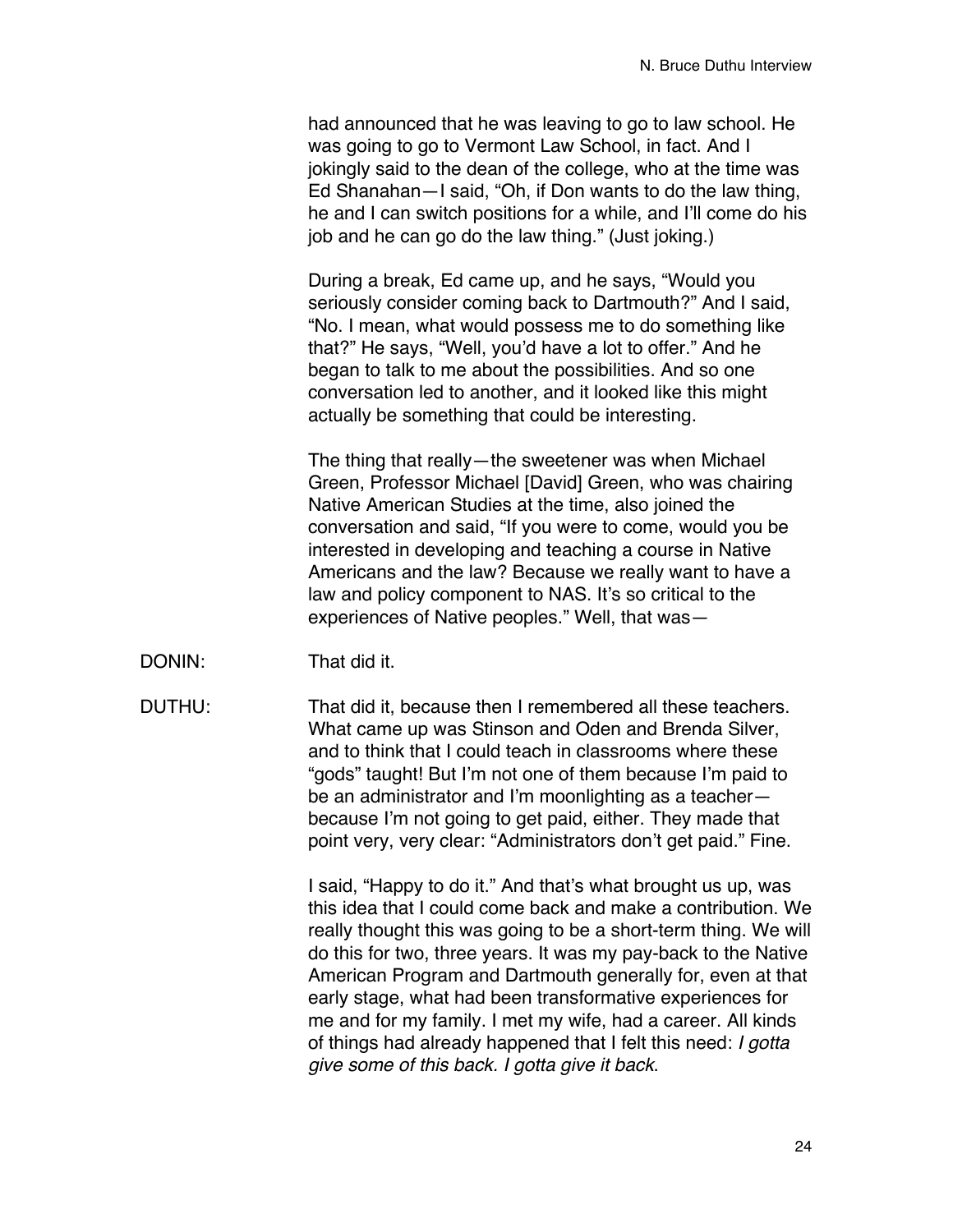And then we had no plan for, like, where would we go? Would we go back to Louisiana? That was a possibility. Move to some other area, maybe back to Michigan, where Hilda's family is from? So we were pretty open to lots of other things.

My law partners thought I was completely nuts. You know, "Why would you leave a successful law practice?" et cetera. They couldn't get it. And many members of my family couldn't get it either, because, again, they thought, "How many of us graduate from high school and then get to go to college and then, as the first lawyer in the tribe?" And from their perspective, I'm throwing it all away. I actually had a cousin or the wife of a cousin who said, "Bruce, what a waste!" And then my mom's oldest brother, when he heard that I was leaving the law to come back to Dartmouth to direct the Native American Program—and he says, "What is that job?" And my mom described that it's supporting and you know, she's trying to articulate it as well as she could, and this is her oldest brother, so she has to be very respectful in terms of our system. They're very respectful to the oldest brother. And he shook his head, and he goes, "So he's gonna be a baby sitter."

- DONIN: Oh!
- 

DUTHU: That's how he saw it. He says, "So he's gonna stop being a lawyer so he can go baby sit some Indian kids." And he just couldn't get it. It just didn't resonate for anybody there. But it felt right, and I did have another law partner, who had recently joined our firm. I had switched firms. But this guy he was a fairly senior member of the firm but, just in the previous two years, had lost a daughter through an automobile accident and had totally changed—unfortunately changed—belatedly changed his outlook on life.

> And we had this long conversation where he said—he says, "I follow the path that way too many lawyers follow, which is I try to make as much money—I'm on the fast track. I want to get the best in the best firm with the best salary and the best house, and why have one house when you can have two and all the material aspects of that?" He says, "And thinking that my family is going to wait for me when I get there." He goes, "Well, guess what: There is no ʻthere.'" He says,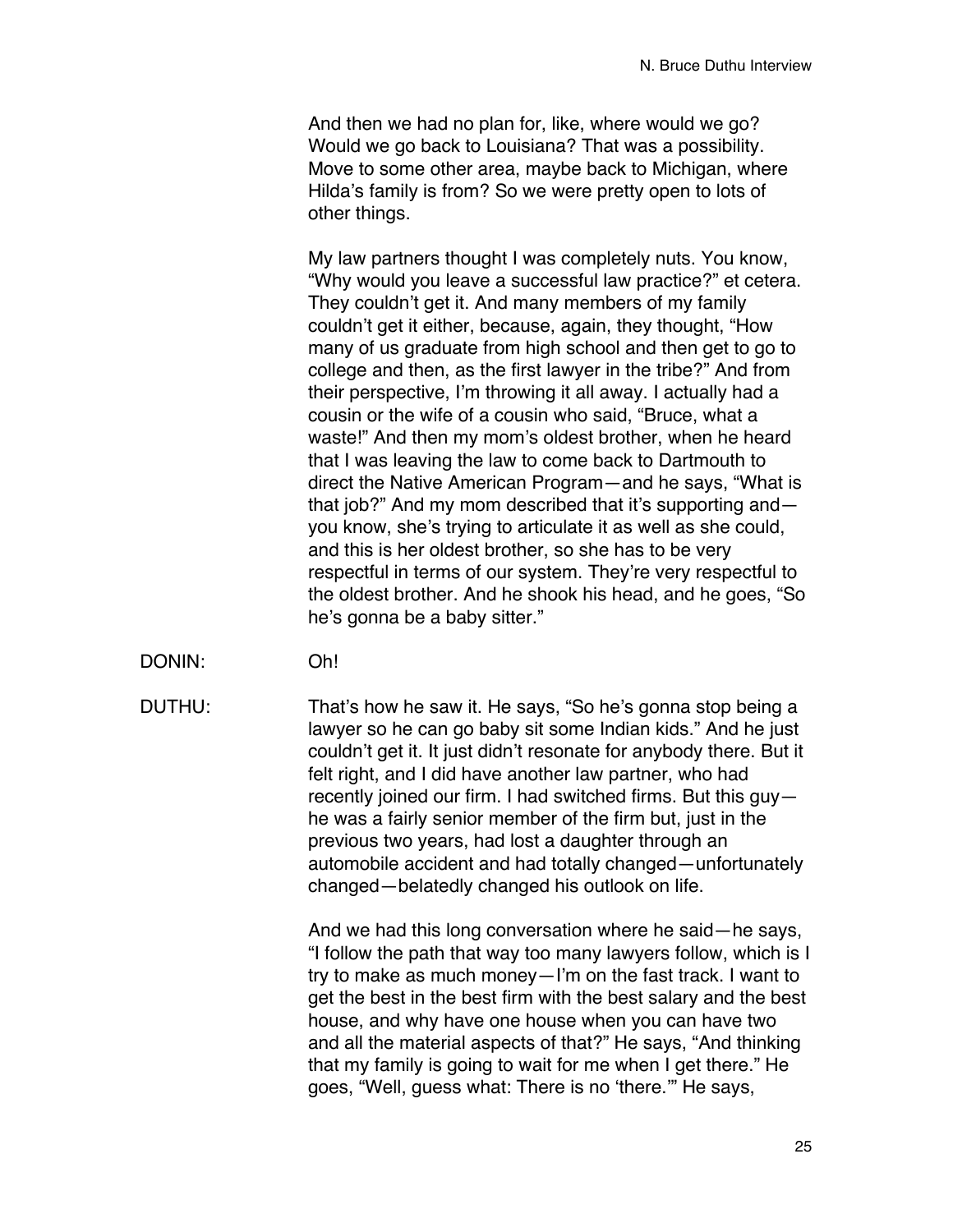"You're never going to be satiated." And he says, "So what happens? Two divorces." And he says, "I lost my family, and now," he says, "I've lost my daughter forever." He goes, "I never will get those years back," he says, because I came in and said, "I don't know what to do."

And he says, "Bruce, if I had your youth and your choices, there's no question. You gotta do this." He says, "You can always come back to this." He says, "Don't let any of these people tell you you're gonna lose your edge or you're gonna be off the merry-go-round and you're never back on the merry-go-round." He says, "No, you can always come back to this." He says, "That's why you got this education, so you will be able to empower, self-empower." So he says, "What do you got to lose?" I was, like, "Thank you. Thank you." [Laughs.]

- DONIN: Fantastic.
- DUTHU: So it's voices like that. I actually wrote an essay, where I said, "My best hope for my children is that they will have the benefit of these wise voices at just the right time to come in and help you right at those pivotal moments," because that was a pivotal moment. And it really has made all the difference.

I mean, coming back to a community where now we were going to be residents, so Dartmouth is now my employer. It's also my *alma mater.* But it's also now the place where we live and are going to be raising our children, part of the school system. So once I stepped into the classroom, which didn't happen until the second year—I spent the first year learning how to be a counselor. But that felt, to be honest, very natural. I mean, I just walked in and did what Dave had done for us. Dave was my template. And learning all the other allies that we had to work with and lots of other things that we were able to do, including this project.

So that job kept me very, very busy and brought me into all different kinds of sectors, but the teaching—1987 was the first time that I taught the course. I had spent a good chunk of the first year building it up, developing it, testing it with my colleagues and then offering it. And as soon as I'm in the course of that experience, I was like, *I*'*m never gonna be a*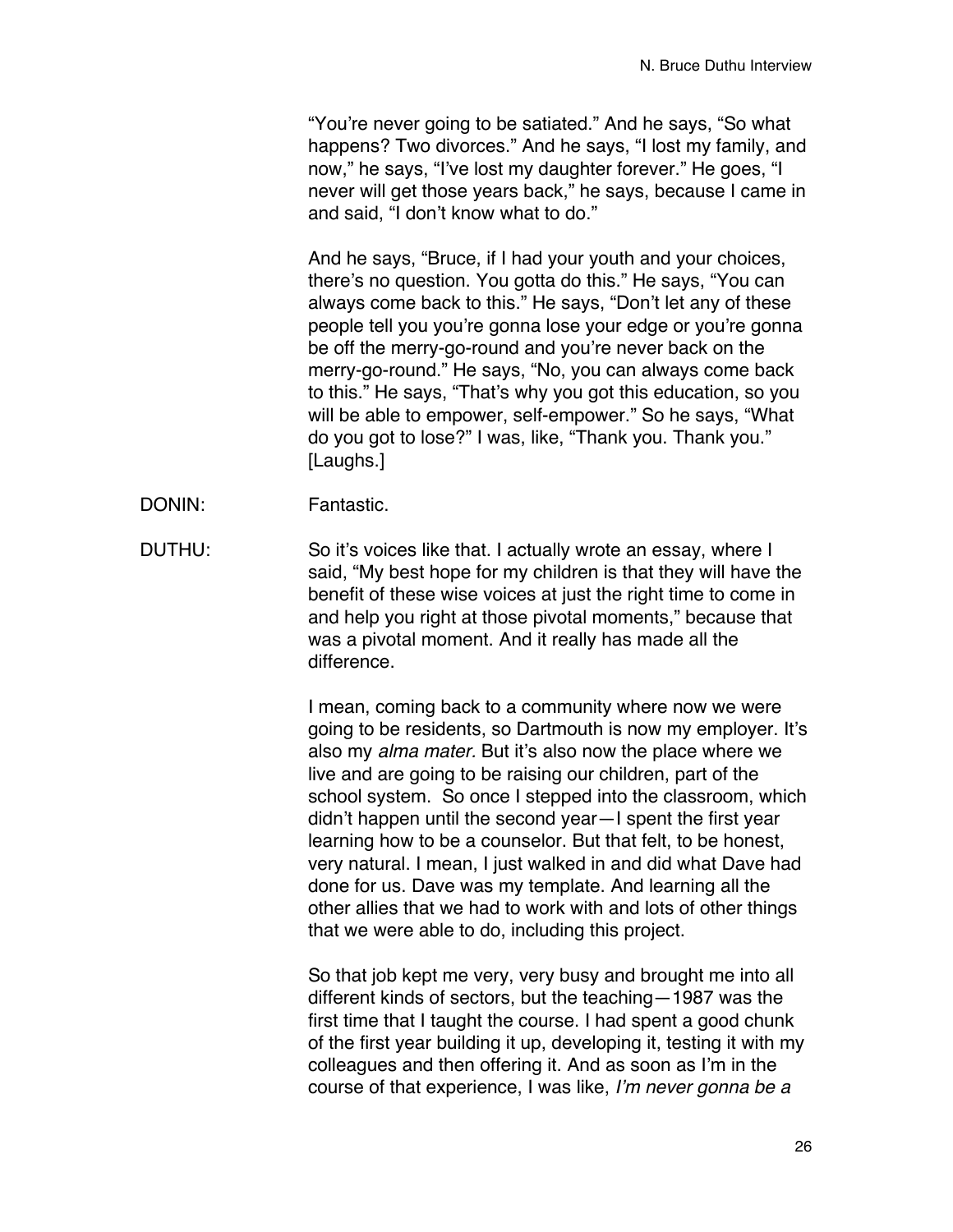*lawyer.* I remember coming home to Hilda, and I said, "I'm never going to go back to law practice. This is too much fun."

I remember thinking, *What were the things about being a lawyer that I loved the most when I was in private practice?* And it was the two things that I most routinely got—not criticized, but my partners worried that I was spending too much time in the library and that I spent too much time with clients, chatting with my clients. I liked to communicate about the law, and I loved getting into and learning about the law. I was modeling what I saw here—

DONIN: Exactly.

DUTHU: —people who just *dove in* until you could literally read the rocks, you know, and see what they had to tell you. And my partners would say, "We don't have the time for all of that stuff. They just need an answer. They need an answer."

> I have to tell you one more story. My senior partner at the first firm I joined was the managing partner of the firm. It was a small firm, about 35 lawyers, general civil litigation. And he was a very well-respected lawyer. He had been the president of the Louisiana Bar and the New Orleans Bar Association. Very prominent guy. Had a reputation for being somewhat of a bear. But, like a lot of bears, he really was cuddly on the inside, but no one—he didn't let many people see that side.

> So when there were five baby lawyers hired that year, 1983, and we were each assigned a mentor, he was my mentor. And Bob did mentoring in a very—he took it—they all took it seriously, and I'm always grateful for that, would always share this with my law students years later at Vermont Law School, saying, "You want to find yourself a place where they take mentoring seriously, because you really don't know much about being a lawyer even after we're done with you after three years."

So one of the things Bob would do, besides a regular luncheon—food is—remember, this is New Orleans. Food is sacred. There's no such thing as a—you know, there's no problem with a three-hour lunch there. If we'd come back from a *two*-hour lunch, they'd say, "What's wrong?"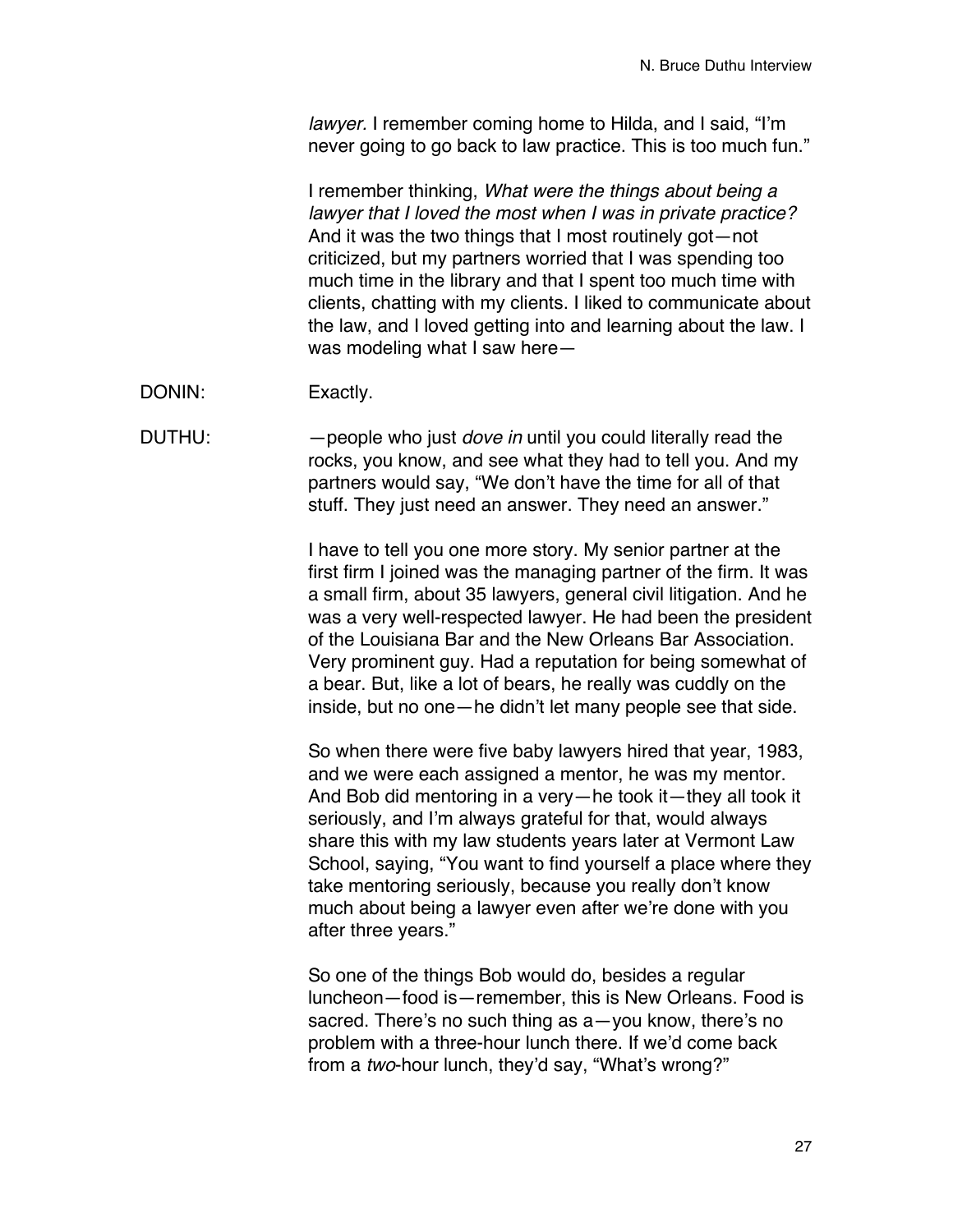DONIN: "What went wrong?"

DUTHU: "What went wrong?"

DONIN: [Laughs.]

DUTHU: So he would take me to lunch and chat about being a lawyer. But also he would regularly call me in, or he would pick up the phone—he's from Shreveport, Louisiana, so he had that northern Louisiana accent. [Imitates his accent]: "Bruce, I want you to bring the Johnson file, and let's see what we got goin' in the Johnson file." I was, like, "Yes, sir, Mr. Leake" and go and get the Johnson file; pray to God I had done something on the Johnson file in the last week. And he would go, and he would walk through every pleading, every correspondence, to see—"Why'd you write that letter? What was the point of this letter?" Okay. He wanted to know everything that I was doing on that letter. "When was your last correspondence?" "How fast do you return phone calls?—all this kind of stuff. So [snaps fingers] on your toes!

> My favorite Leake story, though, was when we had a client who wanted to know—we represented lots of shipping companies, and one of our clients had discovered a barge, sunken barge in the Mississippi River. But before they salvaged it, they wanted to know, "What are we getting into? What's the law, maritime law? Are we assuming debt?" things like that.

> So Mr. Leake put me on the case to produce this thing, and I researched this subject to death, because he wanted an opinion letter. And I wrote a three-page opinion letter, singlespaced. This thing was, I thought, meticulous. Not for Mr. Leake. So I sent him the draft, and the glasses are down here. So he's looking at it and flips it over. [Imitates a deep sigh.] Puts it back to the front page, takes out his red pen, circles the first paragraph, holds it up and says, "Is the answer here?"

DONIN: Oh.

- DUTHU: And I said, "Well, I set it up there."
- DONIN: [Chuckles.]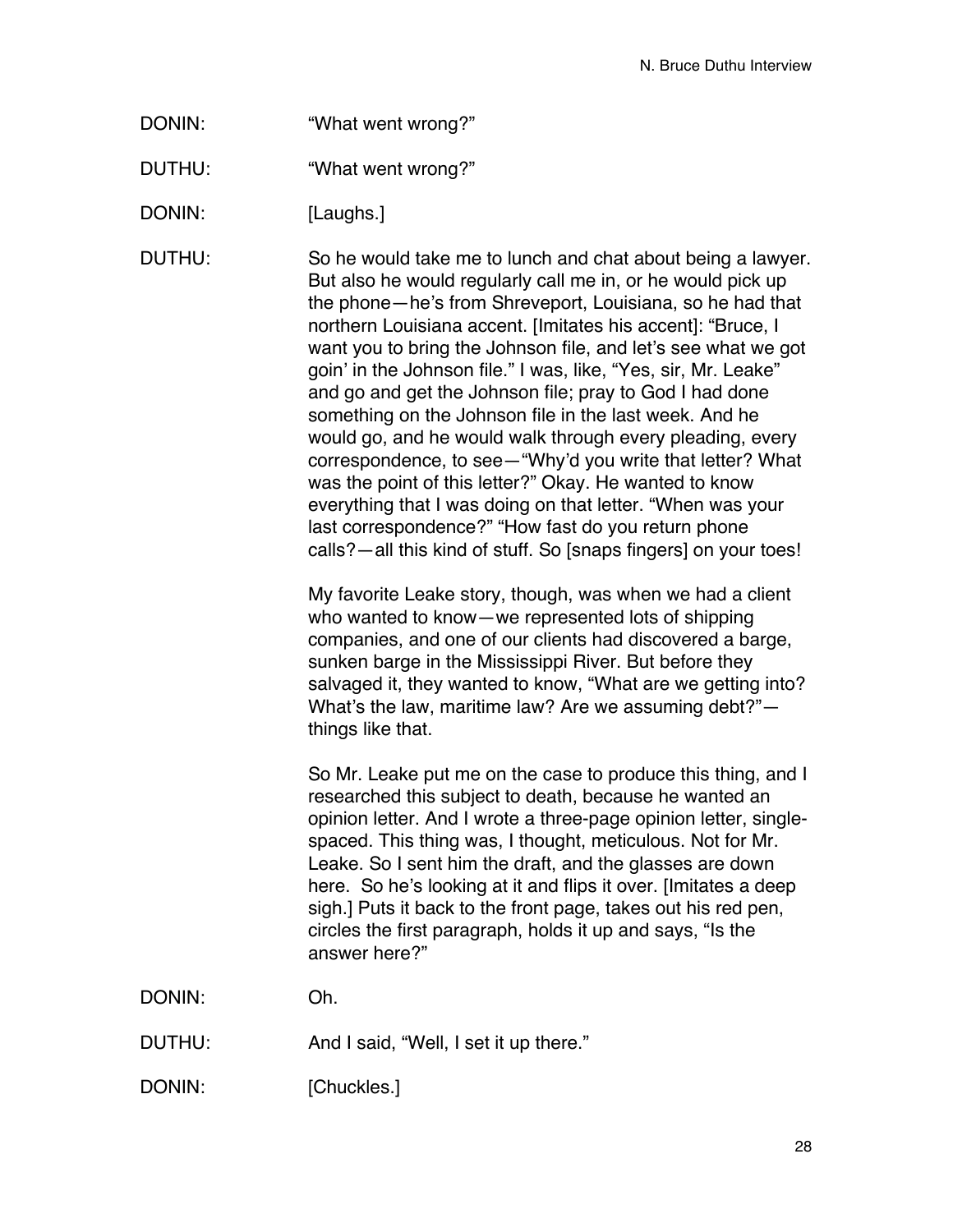- DUTHU: Then—you know, I was kind of a kooky young guy, and I think he liked that about me, so he tolerated my little—I said, "I set it up there, but then it builds up, and then it gets to the crescendo." [Laughs.]
- DONIN: And he says, "I appreciate it, Bruce," he says, "but your client is busy. Your client wants an answer. They don't want a damn law review article." So he says, "One page."
- DONIN: "One page."

DUTHU: "And the answer has to be here."

- DONIN: [Chuckles.]
- DUTHU: Well, when I started teaching at Vermont Law School, eventually integrating into my torts and criminal law—an exercise where they have to write an opinion letter, and the Leake story would come up.
- DONIN: Perfect.
- DUTHU: Anyway—
- DONIN: That was great.
- DUTHU: —being in the classroom allowed me to do those things, the two things that I loved most about being a lawyer, which was the intellectual aspects of that and the communication aspects of that, learning for myself but also being able to share that with other people. And that's when I went home to Hilda and I said, "I'm done being a lawyer. I want to do this."
- DONIN: You found your niche.
- DUTHU: [Laughs.]
- DONIN: Yes, yes.

So before we jump into your experience working as an employee here, let's back up a little bit. How would you describe your relations with the Dartmouth student body, for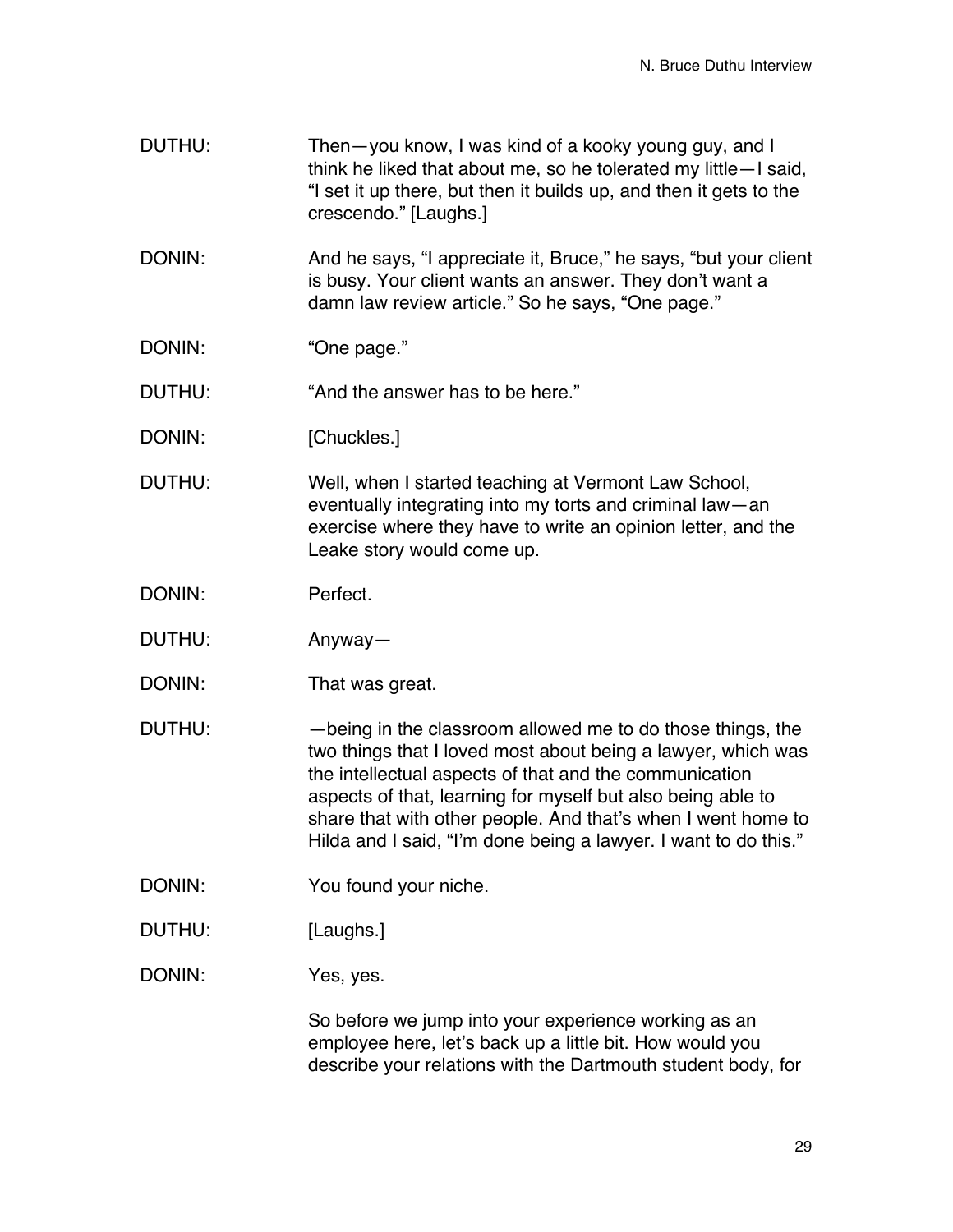starters, outside the Native students you were hanging out with, it sounds like, most of your time?

### DUTHU: Mm-hm.

DONIN: Is that fair to say?

DUTHU: Yes. As a student back in the ʻ70s, I had very little connection with the Dartmouth student body outside of the Native and African-American community. And the reason those two communities were—for the Native community, that's the first and most meaningful set of relationships that I built early on. For the African-American community remember, I was part of the bridge program, so those 28 students by the fall became 128 students, and we became very, very close and remained close throughout our four years at Dartmouth.

> John Rich, who is now a trustee, was one of the—John wasn't a "bridgee," but he was one of the first friends that the bridgees made, brought into the bridgee circle. So John and I have been friends—were friends very early on in those years.

Beyond the Native community, probably the closest set of friendships that I made during my student years were those off-campus programs, where you really spent a lot of time with your classmates. We traveled together. We were in class every day. So both in London and in France, those friendships continued when we all got back to Dartmouth, and we would see each other, not as regularly but then you had that kind of experience.

But I didn't do sports. You know, I wasn't in sporting teams. I was not a Hop rat so I had a very limited set of circles there; it was predominantly the Native and African-American community, with these other kind of satellite communities.

DONIN: Now, let's talk about Greek life.

DUTHU: Not on the radar at all. And in those days, the preponderant view of Native students was that the Greek system represented the enemy, in the sense that they were the established order. That's where the hotbed of support for the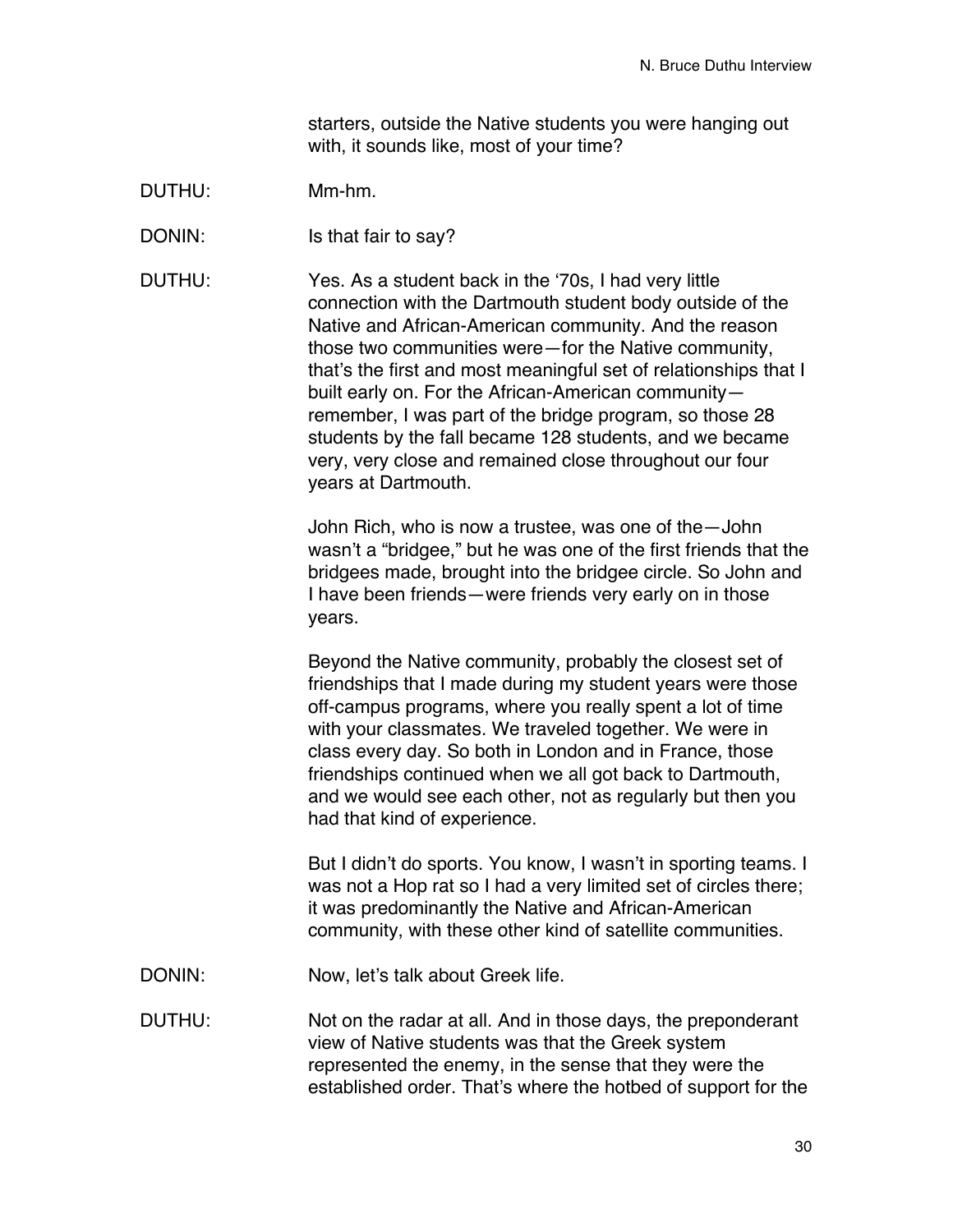Indian symbol resided, was in the Greek system. They were the enemy. [Chuckles.] And if a Native student pledged a fraternity (there were no sororities), they were really outcasts from the Native community. You could not do both.

Now, that was utterly unfair to those students trying to bridge those communities, and thankfully those walls have really gone down, but in those days, you could not be both a member of the Native community and a member of the Greek society, because you had to pick a choice, because you're now part of the enemy. You were part of that system that basically existed to denigrate the presence of Native students here by their embrace of the symbol. You couldn't do both. It was utterly inconsistent.

- DONIN: Did you live together?
- DUTHU: No. Many of us did live together. The Native American House at the time was one of those old Colonials on North Park Street, which has since been moved.
- DONIN: Yes, out to Lyme Road.
- DUTHU: Exactly. So the Native American House was at 18 North Park, and right next door to it was the International Student House, and they could only accommodate maybe five, maybe six students if you doubled up some of the rooms. There were always squatters. I was a squatter one term.
- DONIN: [Chuckles.]
- DUTHU: Actually, for an interim. I lived in the basement. And I did live there a couple of terms. But it was mostly the cultural center. But we were all in dorms and, you know, throughout—
- DONIN: Spread around.

DUTHU: Spread around campus and so forth. So we all had our circles of friends outside of that. But I do remember that there were some folks who were very ac-—now, people would go to the frats. This here was the irony: Many people would go to the parties but we mostly had parties at the Native American House. And, in fact, this was the disco era, as you might recall—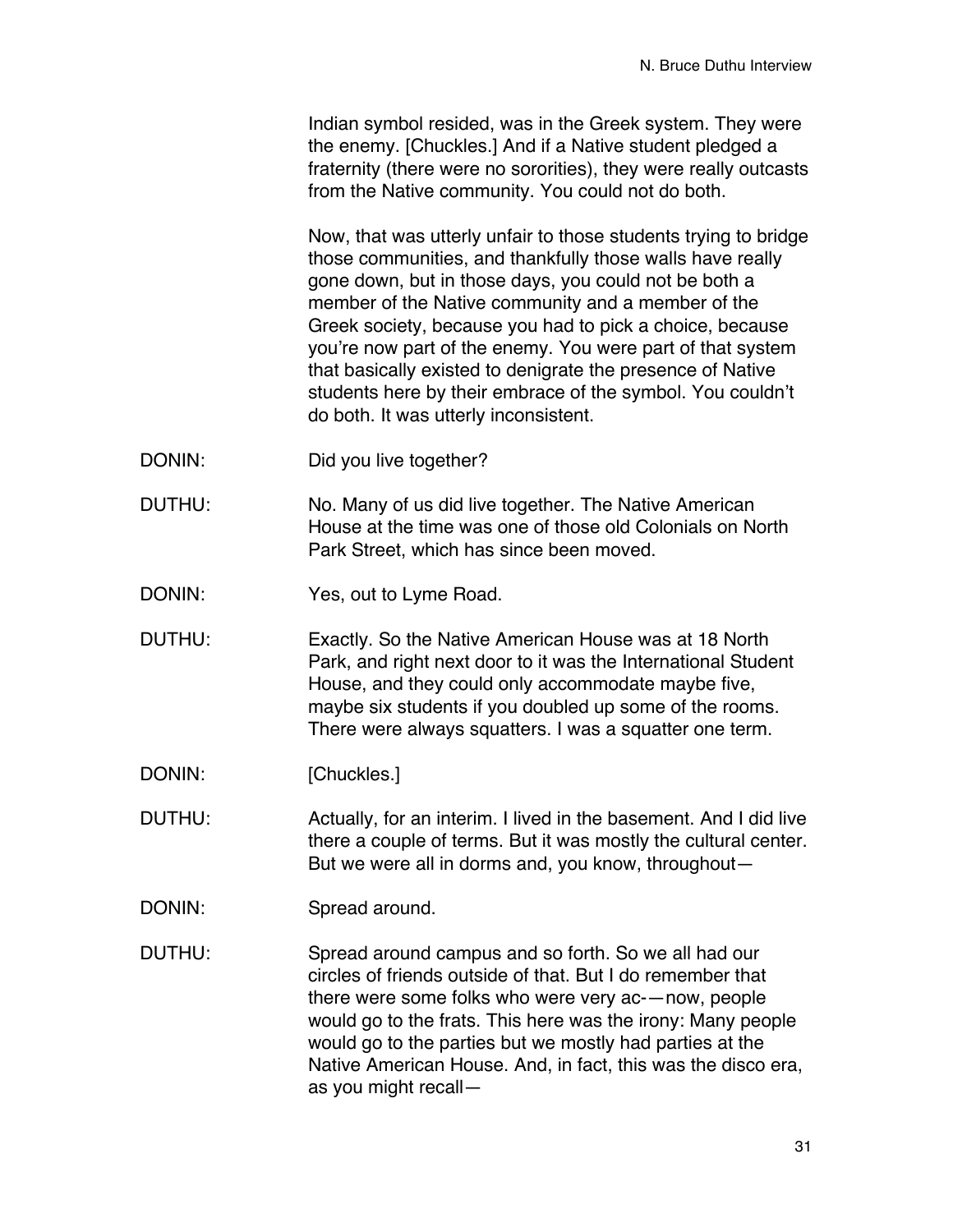### DONIN: Oh, yes, right.

DUTHU: —during the ʻ70s, so the faculty dinner parties became, in the words of many faculty members, "the hottest ticket on campus" because every term we could invite all of our professors to this social event, where we get to know them outside of the classroom, and the professors loved going to these parties because there was always disco dancing in the basement after the meal.

> The meal was usually terrific. Sometimes we would cook it; sometimes we would have it catered. But the house literally was packed. You could not move in the house. Today, it bears no resemblance to what it was like back then, and I tell that to the Native students, and I say, "You guys, our house was much smaller. I recognize that, but you could not walk around. Every room was packed with faculty talking with their students."

- DONIN: Wow.
- DUTHU: And then there was the dancing, and they said, "You danced with your faculty?"
- DONIN: [Chuckles.]

DUTHU: And I said, "Mostly it was faculty dancing with faculty, but every now and then, for fun, you'd get the mixing and stuff. And, you know, by 11, 12 o'clock, people would be leaving, but you'd spent a good five, six hours together, socializing.

- DONIN: That's amazing!
- DUTHU: Oh, it was just wonderful.

DONIN: Was that true with faculty in general, or do you think it was a special relationship with the Native American students?

DUTHU: You know, that's a good question. We did not hear—in fact, I heard from other faculty that this was actually quite exceptional, that they were invited, as they still are, to lots of other functions, but it did not have that same feeling. And they certainly weren't there dancing into the hours of the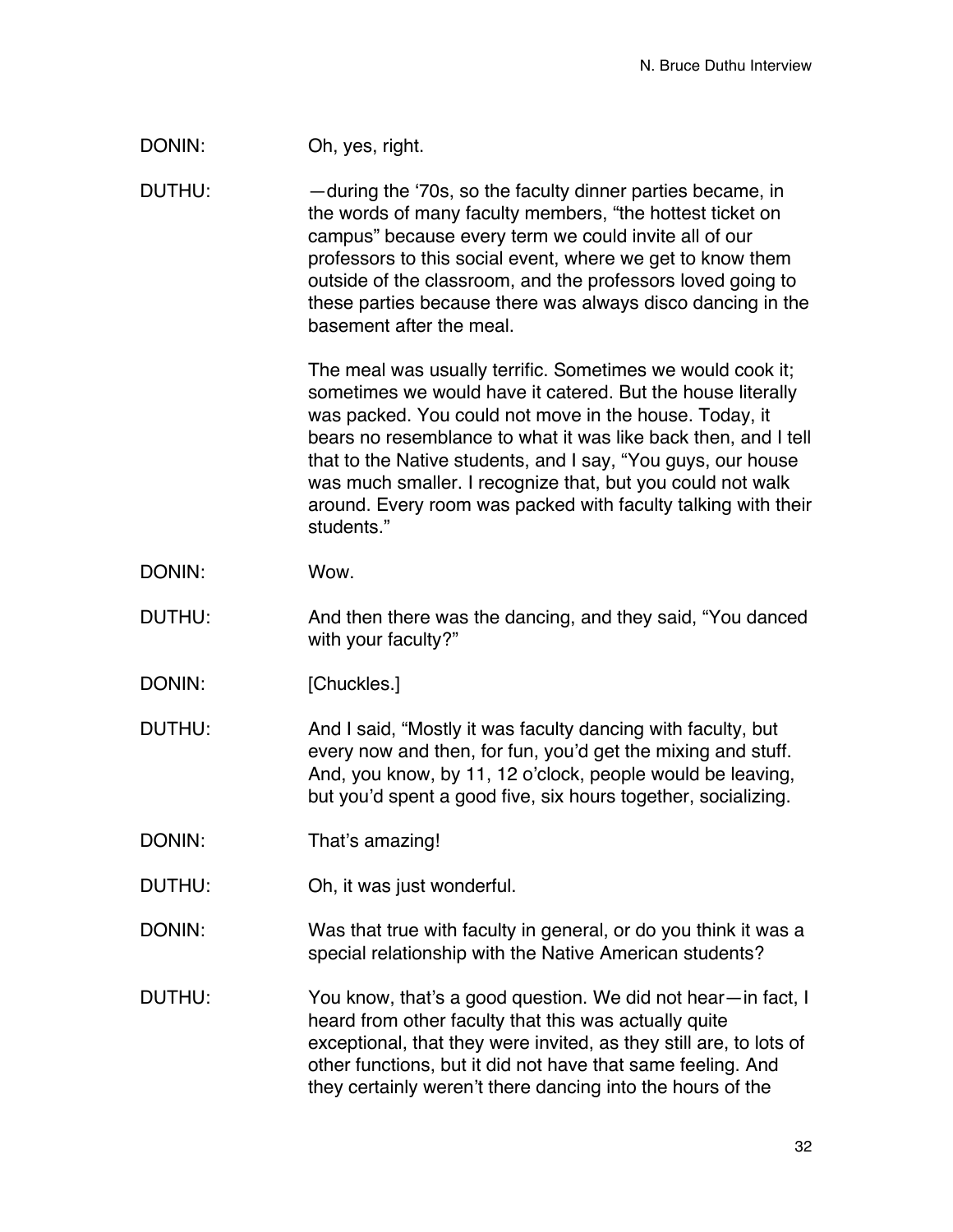night, that it was a nice, more prim and proper sit-down chat, and then everyone would leave by 8, 9 o'clock. But at the NAD House, you were there till 11 or midnight, sometimes later. [Laughs.]

DONIN: That's great.

DUTHU: They were fun. They were great parties.

So the Greeks. We had established our own kind of niche, so we didn't really need the Greek society for the social outlets because we'd formed and created our own outlets, and because we saw faculty, so many faculty and staff, we didn't feel like we were missing out on stuff. But, no, the Greek life was very, very different.

But that changed very quickly, because by the time I'm back as program director in 1986, of course now I have to present a much different kind of perspective, and the students, themselves, were already very different, in the sense that they wanted to be part—they were claiming all of Dartmouth, which is exactly what we wanted them to do. You know, "This is your school. Find every nook and cranny," so there were Native students on varsity sports and Hop rats and the [Sanborn tea clique, and the Greek system.

And one of the first students, Class of '91, Taylor Keen, became I think the first Native person who chaired the—what was it called?—the Interfraternity Council—

DONIN: IFC.

DUTHU: IFC. Taylor Keen became the first-to my knowledge was the first Native person to chair that body. While there were some NAD students who were somewhat resentful of his complete embrace of the Greek system, he was well respected within the Native community because he was also still very active in the Native community. And here was a young man who was deeply rooted in his tribal community. He danced at every single Pow-wow. He was also deeply religious and spiritual in his traditional way. He was Cherokee on his dad's side and Omaha on his mom's side. So people respected that he came from rooted sets of cultural perspective.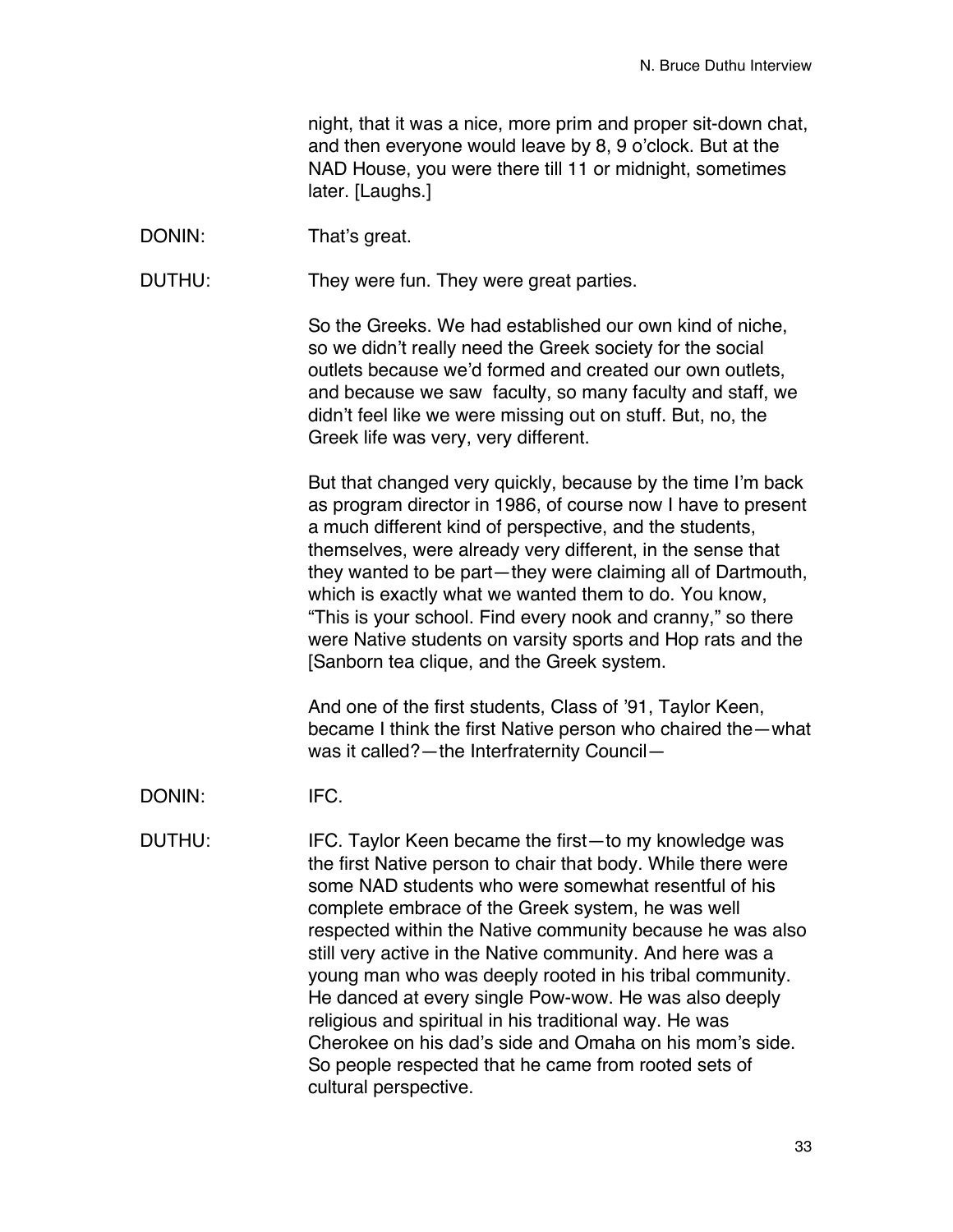- DONIN: Was he one of the profiles in *First Peoples*?
- DUTHU: He was the kid—
- DONIN: Oh, that's what I remember.
- DUTHU: He was the young man who had talked about his grandmother—
- DONIN: Yes. Yes.
- DUTHU:  $\longrightarrow$  —in the film. That's Taylor. So Taylor was just one of these strong leaders and he would talk to NAD stu-—and he used his leadership position within the IFC to really talk about building bridges of understanding, so he tackled the Indian symbol head on. He would go into Beta and all these other places and just talk about basically, you know, "This is me. I'm not this cartoon that you put on a T-shirt or something like that. This is me, my culture, my life." And people respected that very, very, very much.
- DONIN: So that was a real transition from the years when you were here.
- DUTHU: And notice how quickly, yes.
- DONIN: You were all self contained.
- DUTHU: Absolutely.
- DONIN: So in the matter of a decade—
- DUTHU: In about a decade, in about a decade the students were coming in and really having a very different kind of sense of orientation, which I thought was quite wonderful, to see that they were claiming all aspects of the Dartmouth community as their own and making an impact in that.

What was also already evident and continued to build and now continues to build is, you know, Dartmouth is producing more and more alumni, Native alumni, so what you see in the ʻ80s is the jelling, the coming together of this alumni network of graduates who are intensely interested in being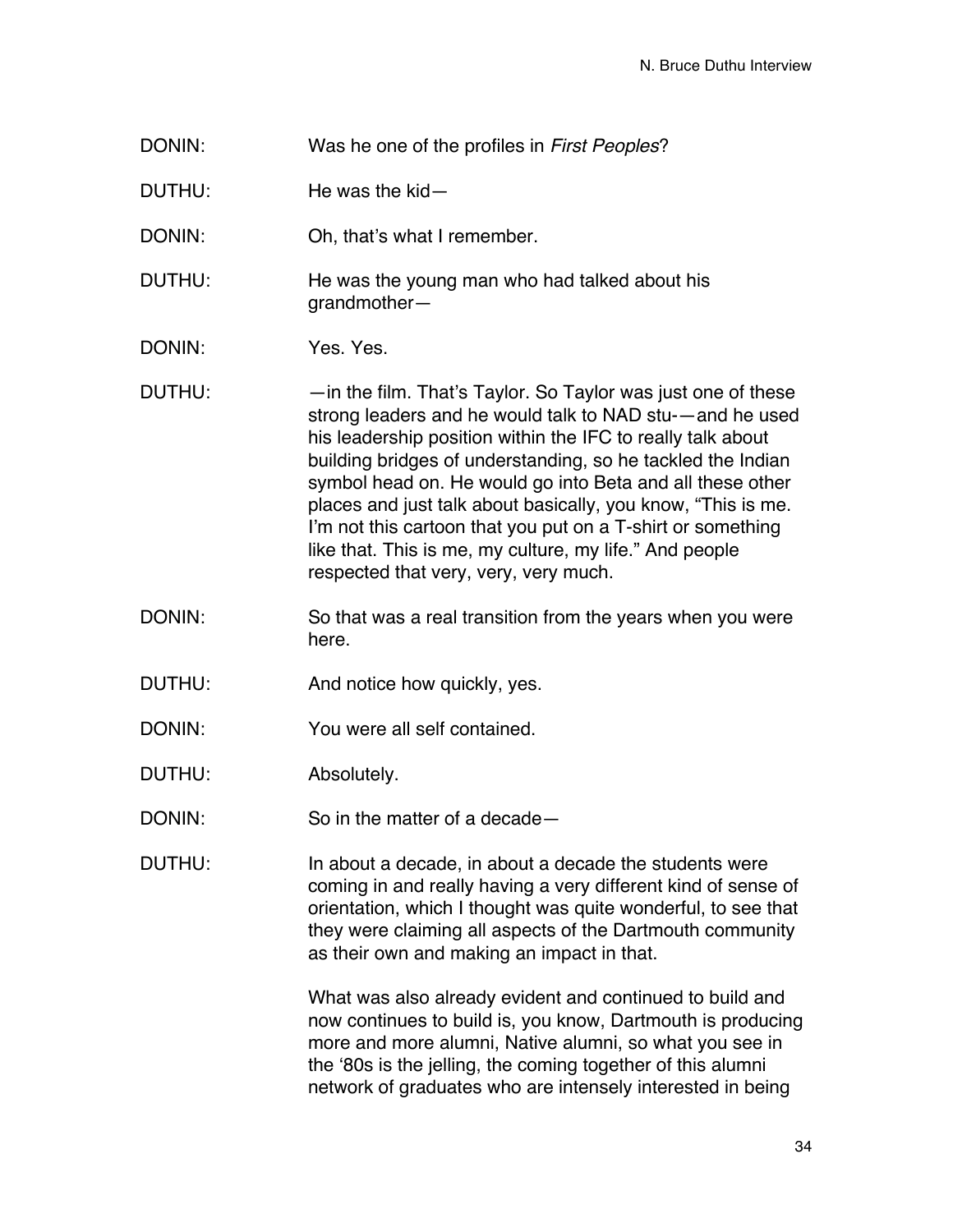supportive of the current students. Some of them became members of the Native American Visiting Committee. Others, their contribution was to come back and participate in the Pow-wow or as guest lecturers. Or sometimes they would say, "I'm back working for this organization or this tribe. We could use an intern. Do you have students that you could—" They were making these connections and creating—so now we're obviously much more intentional about how we facilitate that kind of communication so that the network of Native alumni, which now exceeds 800, can be a resource for the current students, which now exceed 180, as opposed to the—

- DONIN: A hundred and eighty total.
- DUTHU: Total. There are about 185 undergraduates at any given time; on average, we're bringing in 40-plus Native students in each freshman class.
- DONIN: And has the outreach changed? I mean, from when John Kemeny was president and he's often—I don't know if this is folklore or if it's really true, if he really did renew the college's vow to be responsible for educating Native Americans. I mean, that's sort of the folklore. Is that reality?
- DUTHU: It's real. I mean, it was in his inaugural address. He repeated it multiple times, particularly when there was some backlash and so forth—you know, with the symbol especially. He commissioned a committee that was chaired by Bob Kilmarx in 1972. No, Kemeny really was with us for the long haul. And that commitment also included making sure that the admissions office was doing its part to do outreach. So they created, and still have, a designated position within the admissions office, whose charge includes—it may not be the sole charge; sometimes it *has* been the sole charge—to be the principle organizer for Native American recruitment.

And many times, alums have come back to fill that position. So, yes, that has continued. The office has—ever since Michael Hanitchak—I think Michael was the first person to occupy that role. He was in that role when I—or was one of the first people to occupy that role. Might not have been *the* first one, but Michael was the recruiter in admissions when I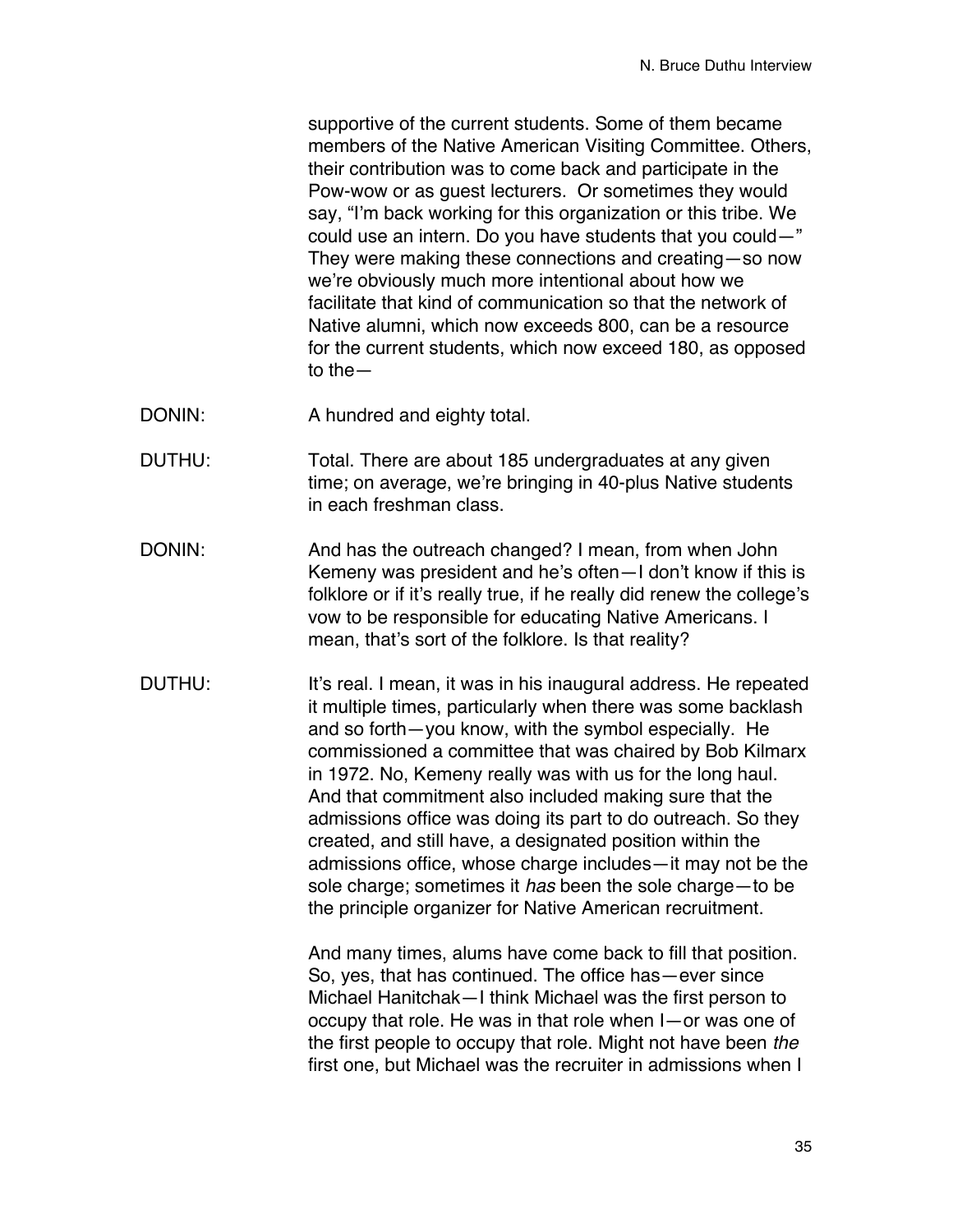was here in the ʻ70s. And he's still here. [Chuckles.] In the community.

They've always had, in the admissions office, a designated point person for Native American recruitment. That is sometimes shared, so that, for example, if you're a recruiter and your region happens to have the Dakotas or something like that, then the point person may also make visits but will also work with you to make sure that you're covering as much terrain as possible.

This is where the Native American Visiting Committee has been actually very helpful because the admissions office regularly reports—they are among the offices that report to the NAVC when they make their visits to campus. And what they share with the NAVC is the recruiting schedule and contacts and so forth. And what the NAVC is looking for is, Are we still giving attention to the breadth of experience and reality of Indian country? To make sure Dartmouth isn't doing what some of the other big schools do, which is to hit the major metropolitan areas that are proximate to Indian country.

Harvard, for example, Yale—they go to Minneapolis; they might send someone to Albuquerque, Denver—that's Indian recruitment, because educators and students might go to the college fairs that are hosted in those areas. But they're looking at that and saying, "It's fine to do that, but you can't limit yourself to that. You have to send someone to the rez, to the urban Indian centers, not just make them come to you; you go to them."

So they look at that schedule, and there have been some years where they've been critical and say, "This looks like you're walking away a little bit from that commitment to reaching out to areas where none of the other schools, the selective schools are bothering to go. We can't backslide." That's been very helpful for the NAVC to hear those regular reports, monitor and, when appropriate, say, "Pick it up a little bit. You're slacking."

DONIN: Wow.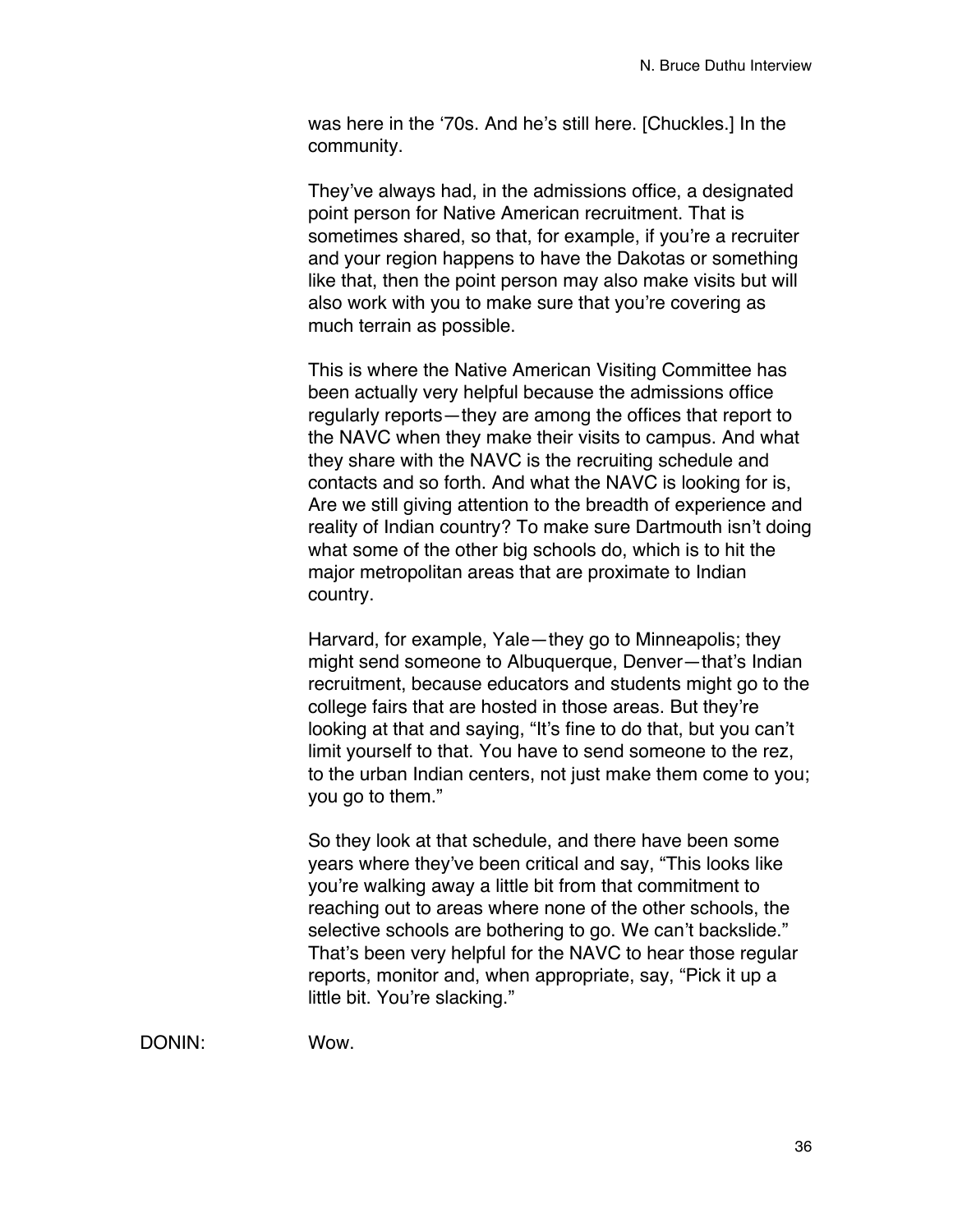| DUTHU: | And that's been very, very helpful to have. And that report       |
|--------|-------------------------------------------------------------------|
|        | goes directly to the president, so institutionally and            |
|        | structurally, we have been able to point to those kinds of        |
|        | things in sharing with other universities the architecture of     |
|        | Dartmouth's commitment to Native education, that it is pretty     |
|        | well entrenched and begins with the top down type of thing.       |
|        | Most other schools, it really is the bottom up, where you         |
|        | have folks either in student services, sometimes in pockets       |
|        | of the faculty, not even the whole faculty; it could be a part of |
|        | Ethnic Studies, for example, which is not a model that we         |
|        | approve or would ever endorse because it puts all the sort        |
|        | of—it's the ethnic enclave, and then "Here's some resources.      |
|        | Now fight amongst yourselves as to whether you're going to        |
|        | recruit a Latino Studies or African-American Studies."            |

Dartmouth has never had that model. I hope we never go to that model. But we can point to an architecture that has consistently been supported from the very, very top, and the NAVC is a critical part of that because it's a way to keep the alumni involved, to monitor, to keep us honest, and also the report goes directly to the president of the college. And other schools really admired that. They said, "Well, that's the right way to do it."

- DONIN: So let me ask you about—I assume there's an alumni group to represent the Native American students.
- DUTHU: Yes. Big NAD, it's called.

DONIN: Big NAD.

DUTHU: So there's Little NAD, Big NAAAD. Little NAD is the current Native Americans at Dartmouth; Big NAAAD is Native American Alumni Association of Dartmouth.

DONIN: I see.

DUTHU: It's got, like, four A's in it, something like that. [Chuckles.]

DONIN: Yes, okay, that's a good distinction. Okay, Big NAAAD.

So in terms of picturing community, when they come back here just as a group of Native Americans, are they also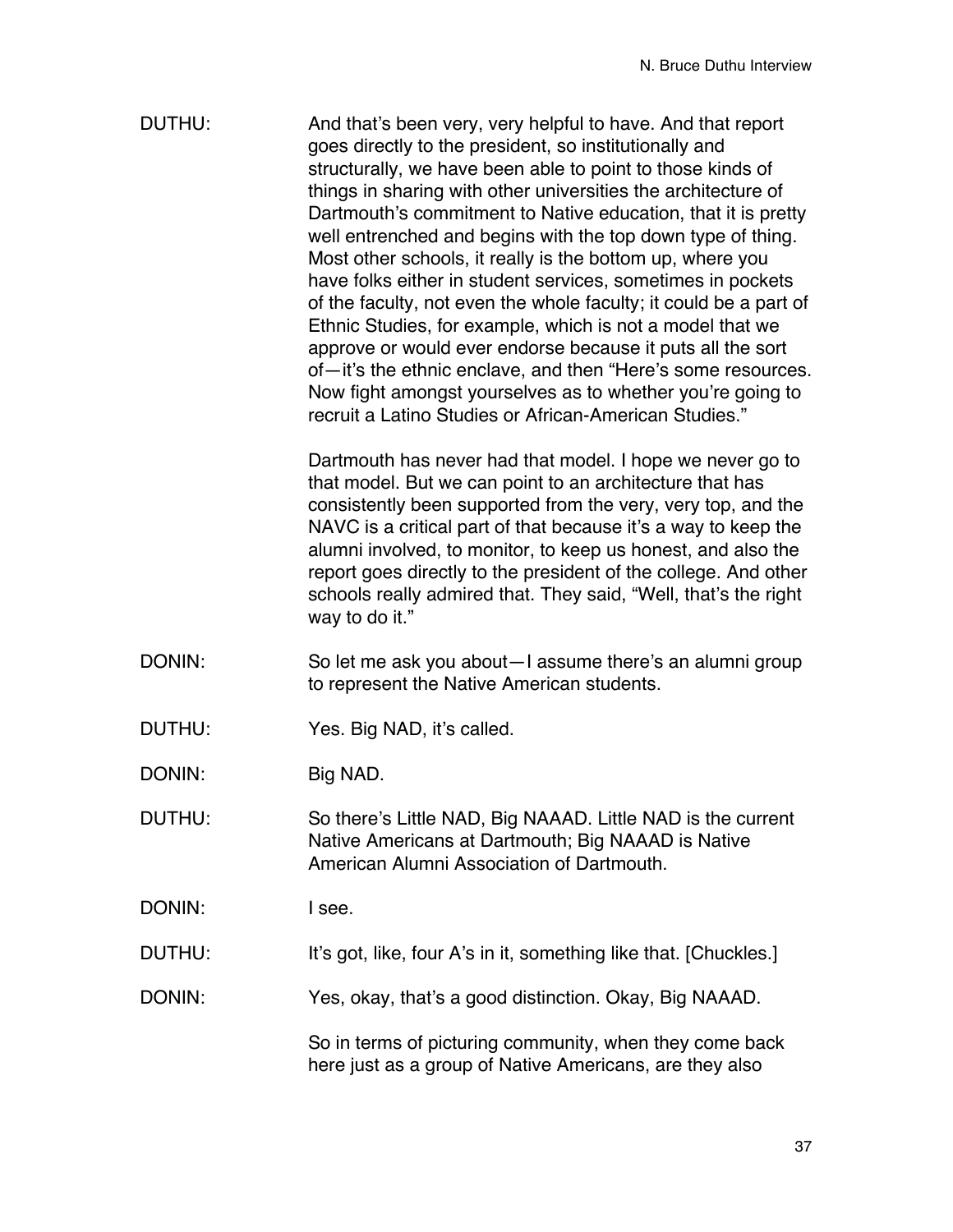coming back as a member of the Dartmouth community in general?

DUTHU: Many of them are. Many of them are. So, for example, many of them will have also made substantial connections with other parts of the college, be it athletics, the arts, the administration. Many of them were interns in different offices. So when they come back, they have a list of people and places where they want to reconnect with, which I think is a positive thing. It means that their sort of entrenchment within the college is not just moored to the Native community. That's a big part of it, but for some Native students, it's not at all a part. They were not active. They were not connected to the Native community. So we don't know what their experiences are if they were never really active with the Native community—what they come back to and who they connect with when they return for reunions or something like that.

> We know that in Native American Studies, we will see far more Native students than, for example, might avail themselves of the services of the Native American Program.

- DONIN: Uh-huh!
- DUTHU: So the NAP is there, which I formerly directed, in the ʻ80s, as the counseling and advising outfit. But not all Native students take advantage of that. However, many Native students, whether they're involved with that or not, or even involved or not with NAD, *will* take Native American Studies courses, and so we may have a connection with them that the other two entities don't have. To me, that's an interesting dynamic, is that by having three quite distinct Native communities, they've got different touchstones, points of contact when they come back as students.

For example, they come back as reunion—they may come back to our offices to say hi because of classes they took with us, but they're not going to necessarily touch base with the either Native communities. So the Native community is actually not the monolithic Native community; it's quite distinct, in the minds of the students.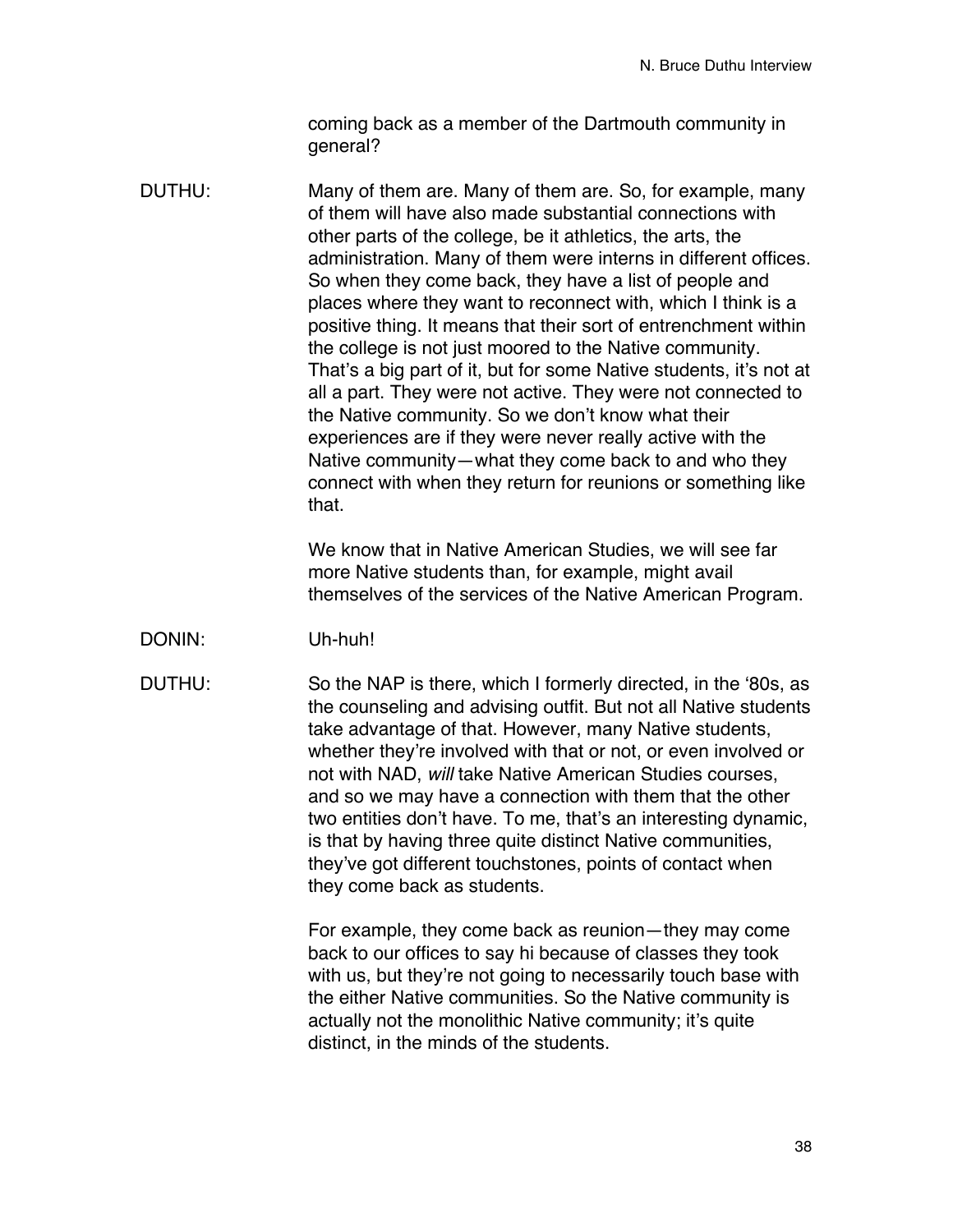- DONIN: And I noticed, in reading the Andrew Garrod book, that many of them said they really discovered their Native American roots here. Rather than losing them—
- DUTHU: Yes.
- DONIN: —the flip side happened, that they sort of got much more deeply in touch with who they were.
- DUTHU: Mm-hm. Yes.
- DONIN: You know, that's such an interesting concept, that both of those things, I suppose, happened. Some sort of leave it behind when they come, and other students discover it for the first time.
- DUTHU: Yes, and I think that that is one of the marvelous consequences, frankly, of having a residential college experience, is that you're catching students at these formative developmental stages, where their brains are still forming, we know; their conceptions of their identity is still forming, and for most of them it represents their first time away from home, where they have the time and the freedom to engage in self-discovery unfiltered through Mom, Dad, Grandpa—you know, who you see, what you do and all these kinds of things—they're the authors of that, and the self-discovery is a very common phenomena for I think all Dartmouth students, but for the Native students, it's a very powerful opportunity, and I think partly because they see so many different examples of Native identity and identity formation.

For example, they'll meet kids who were adopted, raised in Anglo families, and doing their own searching, figuring out, you know, *Now that I*'*m here, I know I*'*m Native because I*'*ve been told I*'*m Native. I don*'*t have any sense of what that means*—or *I have a vague sense of what that means, because every few years my family would make a trip to the West* or something like that, whereas the other kid might have been raised on the rez in a very traditional upbringing, to everything in between: kids who have a strong sense of identity but maybe not a strong connection to that; for them, the experience of *Well, I want something different*—it becomes their outlet.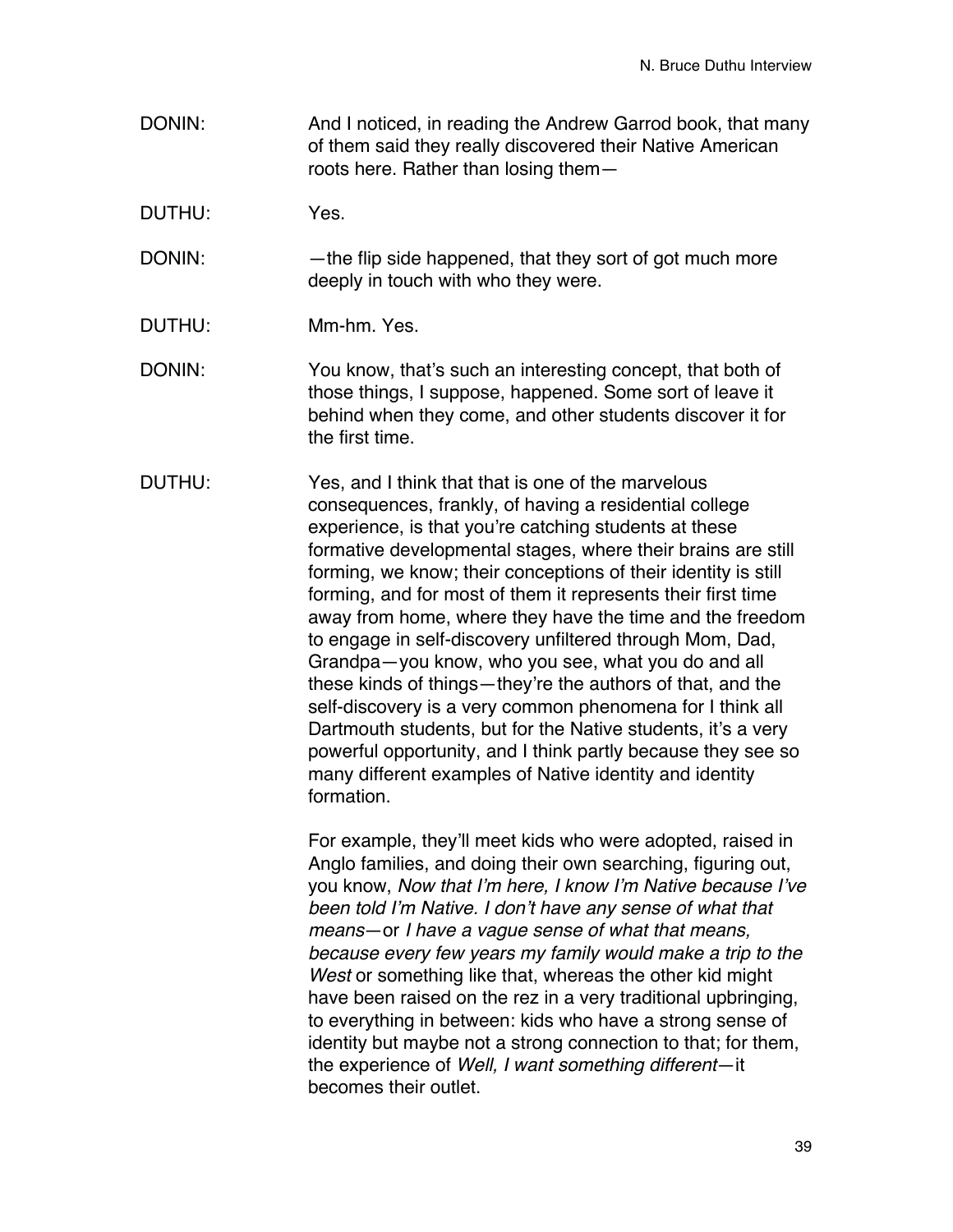It's a fascinating kind of period to watch them go through. And yet, because they're going through it together, it can also be that kind of cementing experience where they might end up at different points, but they're in the same car [chuckles], kind of talking about that and getting off at different points on the exit ramps or something like that. But it's a fascinating and sometimes difficult—for the reasons that I outlined earlier, where they're bringing some of their baggage—some of them are bringing baggage from home that is kind of their cultural litmus test of authenticity.

So as you're trying to figure out who you are, make sure that, you know, there's this checklist here that says it's not just because you self-identify; it's, will others identify you as Native, based on this weird set of criteria?

- DONIN: Is there a sense that they're—and I'm talking about the newer generations—
- DUTHU: More current, yes.
- DONIN:  $-$  of students. By trying to take advantage of everything that Dartmouth has to offer, are they in danger of stepping outside their identity by mixing with all these white people?
- DUTHU: No. Well, I mean, I think that for the short term, there is maybe that worry. Some of them may have—it doesn't last very long, because all they need is a quick trip back home and they kind of get reconnected. I mean, there are some little bumps and hiccups along the way, but students will routinely say: at their core, what they discover is that they still hold on to that core sense of who they are. What they've done, though, is added more layers or more shades of meaning to what they value. So they find, as I did when I was here—I found that there was a reason I did well in school, even though I was surrounded by a lot of antiintellectualism and a lot of anti-Indianism growing up, was I loved the life of the mind. I was curious. I had this intellectual curiosity.

They find that very, very quickly, that that's what they share in common. They're here because they have this desire many of them went to summer enrichment camps, where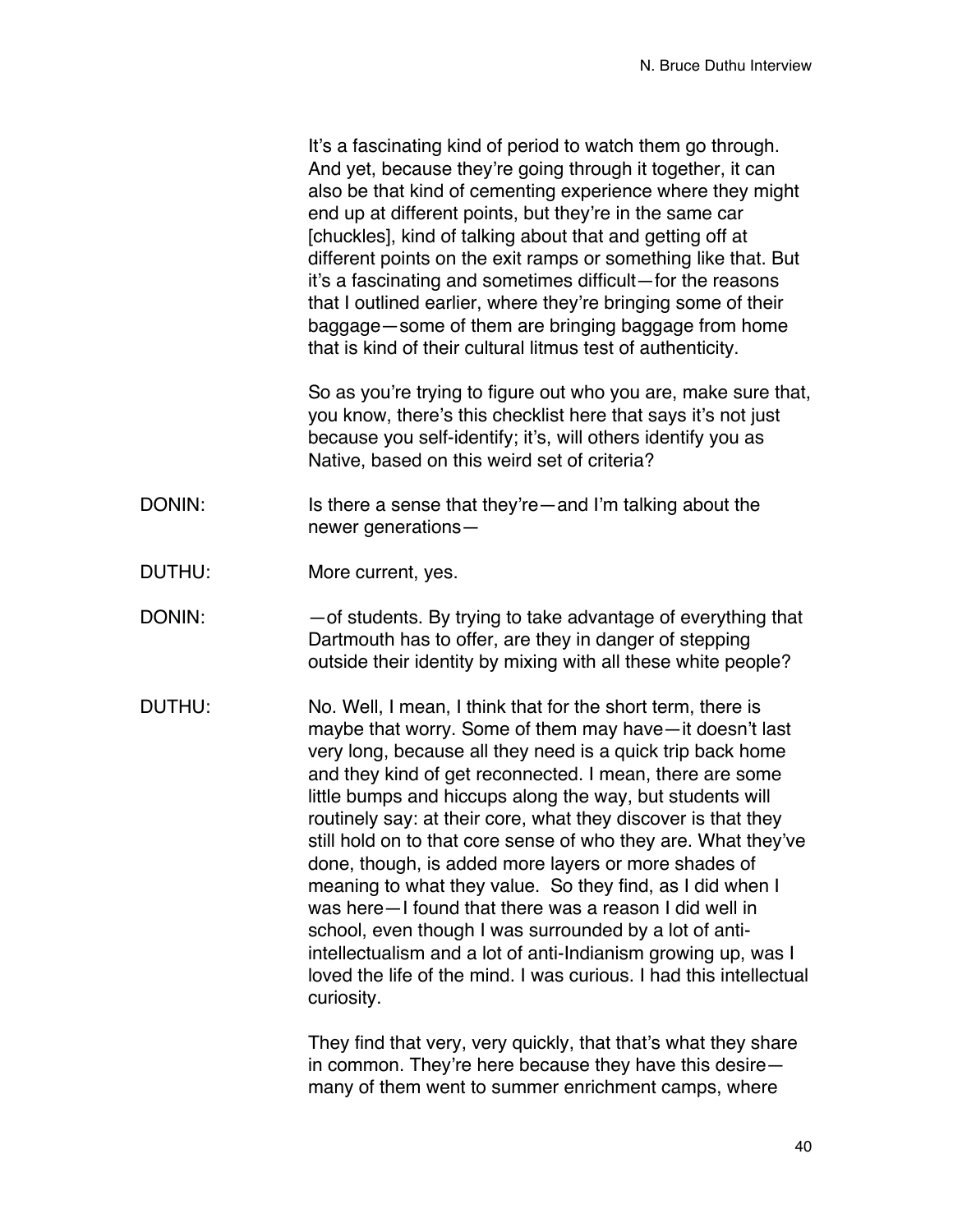they were willing to take two, three, five, eight weeks of their summer—when other kids are doing soccer, they're doing math camp. And they said, *Now we*'*re with the rest of the weird kids* who loved doing math camp and all this kind of stuff. And they happen to be Indian! So, *other Indians like me*.

What they find is that they were the kids who put a hood over their intellectual sides and can now lift the hood. It doesn't mean that they're putting a hood on their cultural sides; they're carrying that with them. But they will get it bumped and challenged and so forth the way that I did in terms of saying when you take on these new things, is it a zero sum type of thing? And I think what we learn is that, no, cultural identity is much more complex and much richer than that. It *is* this process of adaptation, but you still have this sense of, like, *But I know who I am in my core self of that. I just know that to be happy, I also have to be doing these other kinds of things. But I*'*m not letting go of these other things*.

As an 18-,19-year-old, I could not probably have even fathomed that it was possible to do all that. It felt like you had to make a choice: *I either will be an Indian or I will be an intellectual*, because I had no models, growing up, as to whether or not you could do both of those. Now, many more of these kids have so many more models, sometimes right in their own homes—like my children.

For my kids, this is a no-brainer because they've grown up with two Indian parents, both of whom have multiple degrees, both of whom have navigated in and out of their communities. So even though they're raised in a predominantly non-Native community, they're around lots of Natives because my students are frequently at our home, so my kids have grown up with lots of Native kids around them.

But when they have all gone off to college, they have also taken with them the sense that they know that they're Native. What they do with that, how they express that sense of Native identity—they're all very different.

My oldest daughter, Lisa, lives in New Jersey, but she's still very active in the Pow-wow circuit; she makes her own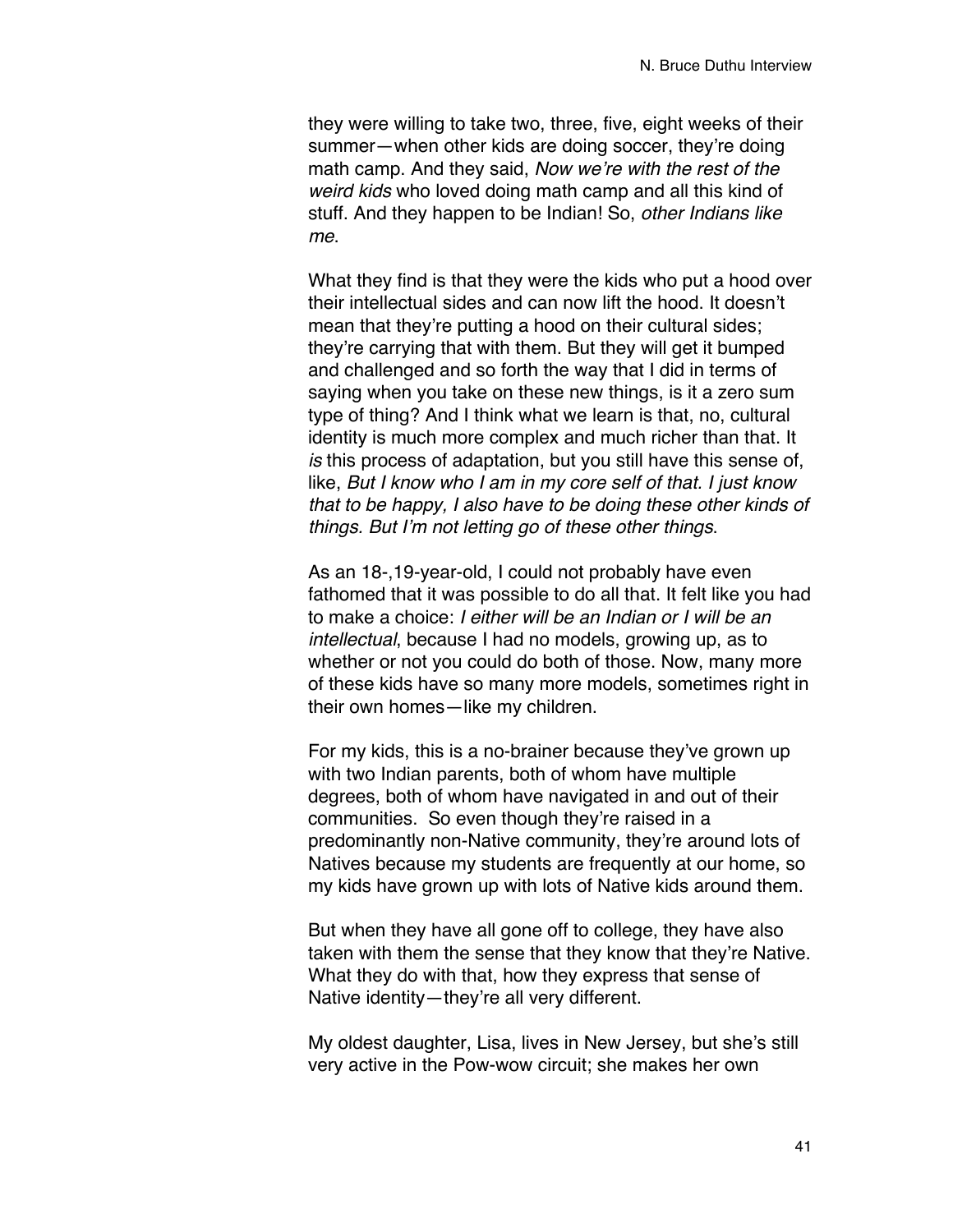outfits, she dances, and that goes way back to when she was a little girl, when we were first here.

My son went to Penn State, became—during his years there, we called him the "uber Indian" because, even though he is even lighter-skinned than his dad, because he was on his own and Penn State had so few students of color in a huge institution like that—there were very few minority students at state college—so he became very active with race relations issues and working with other communities, ethnic communities and gave him an outlet to say, "Our issues have to be out there," and he became kind of an activist in that way.

Our youngest daughter—the Indian part of her identity is certainly there, but it's not foremost. She's the hippie in the family, so for her—she is connected to the whole world and she wants the whole world to be at peace. Her little van at home is filled with John Lennon stickers and Bob Marley lyrics and all kinds of—she's our protester. She was on the streets in San Francisco just two weeks ago, protesting the regents meeting for a possible hike in tuition or something like that. She wants to save the world. She's at Santa Cruz, so—

- DONIN: Oh, great place for her.
- DUTHU: Great school for her. [Laughs.]
- DONIN: *Great* place for her.

DUTHU: So even our own kids have been very different in terms of how they have expressed their sense of indigeneity, from my oldest daughter, who, some would say, is the more traditional one, only because outsiders would see someone performing in an Indian kind of way, and the others much more subtle. I think that's true of a lot of these kids here. What they do with their—how they manage their sense of indigeneity.

> The thing I should point out, though, that has been quite remarkable is—and we need to do some data on this. We need to do a better job of celebrating this fact, but anecdotally, we think that there are more—that something's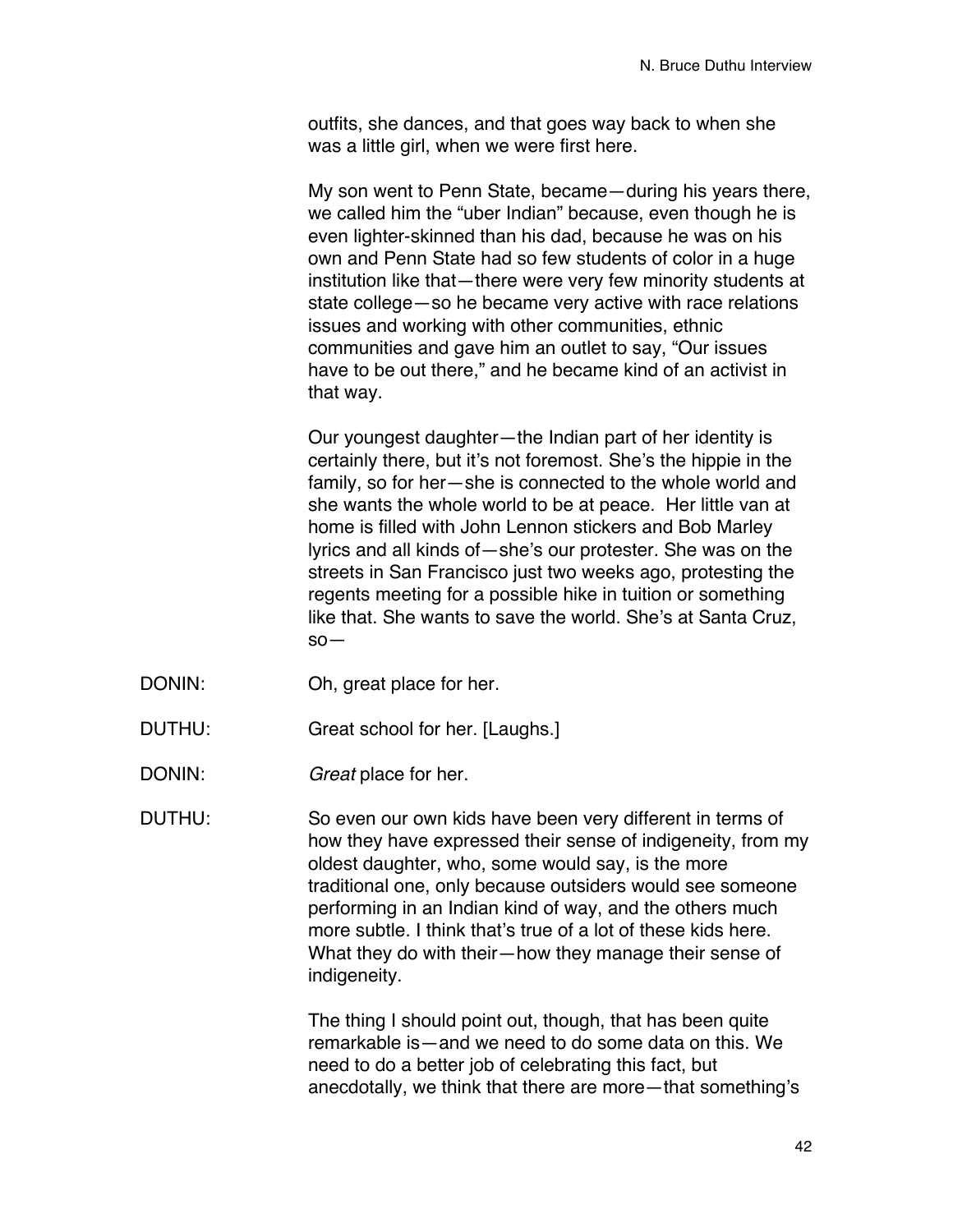in the water here, that the Native students who come to Dartmouth really do feel a calling to use their education here in service to the Native community, even if they, themselves, did not grow up in a tribal community.

For example, kids who were adopted, Native kids raised in white families, come here. The lights, the synapses about their indigenous side really come alive. And partly it's the classroom experience, partly it's the stimulation of being with other Native kids, where they are now made to feel proud of that and can celebrate that aspect of their—and it becomes a career trend.

So whether they go into education, business, law, medicine, other positions of leadership, we look at who populates the leadership in Indian country, both at the tribal and the nontribal—state and federal, for example. There are lots of Dartmouth kids in leadership positions.

President Obam-—well, some of these alumni—

- DONIN: The profiles...
- DUTHU: Exactly. A lot of these kids here—Jodi Archambault Gillette is President Obama's White House adviser on Native American issues. You know, she's one of the kids we helped recruit in '91.

Taylor Keen was a former member of the Cherokee National Council. He was the only one, by the way, who voted against—this is a very controversial—still controversial issue in Indian country. They amended their constitution several years ago, the Cherokee Nation did, to change the membership rules of who is able to claim citizenship rights within the Cherokee Nation. The membership rule was changed to require that you must descend from an ancestor who is Cherokee. Now, that sounds obvious enough, but it masked a very complicated history.

Post-Civil War, when the Cherokee Nation actually aligned itself with the South, the Cherokee citizens also owned slaves. They were slave owners, like many Southern tribal societies, and brought that kind of tradition or practice with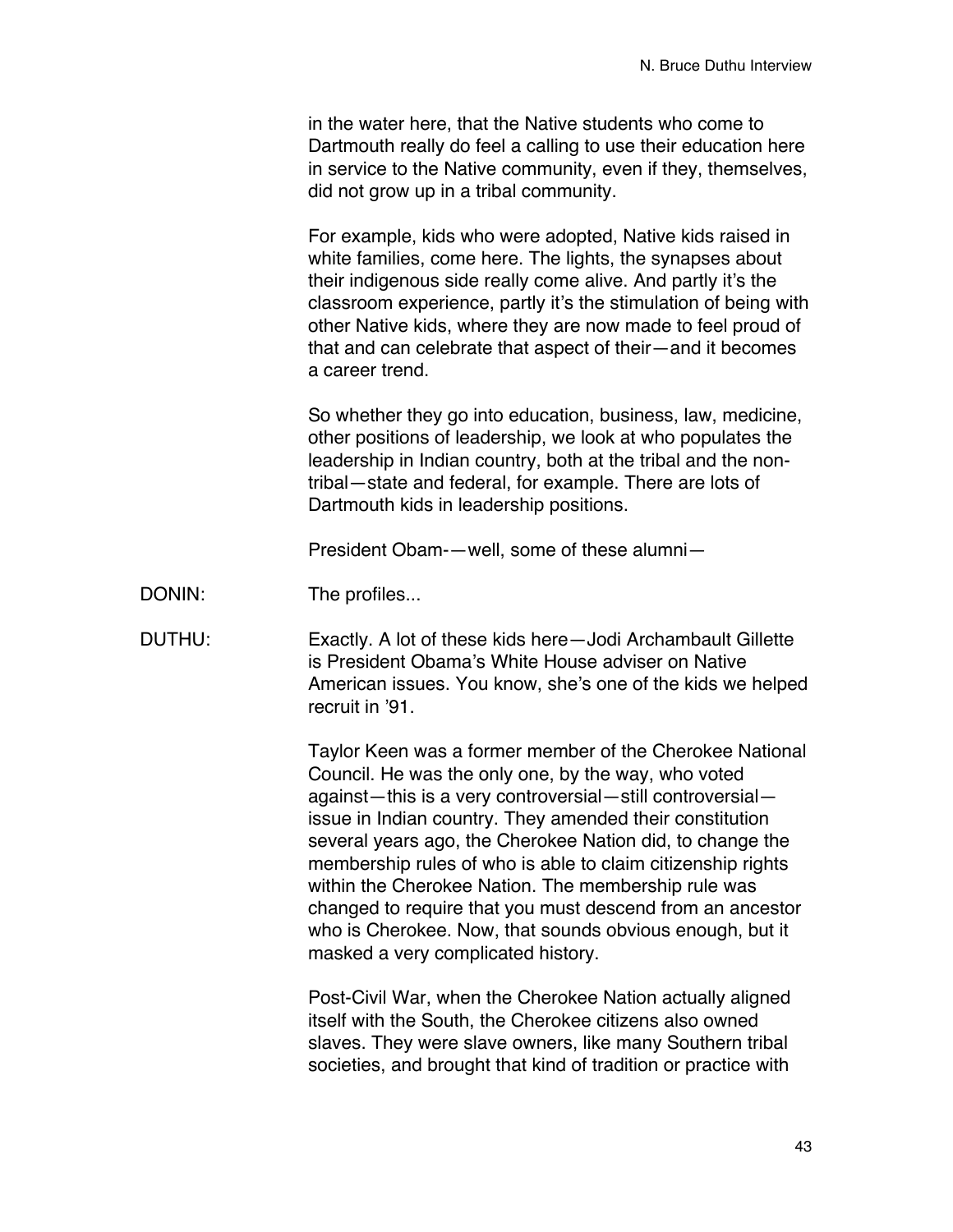them to Oklahoma when they were removed forcibly in the 1830s.

After the Civil War, the Cherokee Nation, like most of the tribes that fought on the side of the South, signed their own treaties of surrender with the Union, and their treaty in 1866 required that the Cherokee absorb their former slaves as citizens of the Cherokee Nation.

DONIN: Ah.

DUTHU: So they were made to be tribal members. Eventually the government, working with the tribe, developed two sets of rolls: what's known as a Cherokee roll and the Freedman roll. And you were both citizens, but the names were kept distinct. So as long as you had an ancestor on either of those rolls, you were a citizen of the Cherokee Nation. It didn't matter how much blood quantum you had; you had to point to an ancestor on that roll.

> In the 1970s, the Cherokee Nation, like many tribes, wanted to repatriate their constitution, make it more, what they felt, was a document that spoke to Cherokee values. And they ultimately voted in—I think this finally happened in the 1990s—a constitution that required that you must trace lineage to a Cherokee ancestor. Well, that meant that if your only connection to the Cherokee Nation was to the Freedmen, you were no longer a member.

> Now, a lot of Freedmen had intermarried with Cherokee, which meant that you were still a member. But if you were only able to point to that side— Now that meant functionally, close to 3,000 citizens of the Cherokee Nation would be booted off the rolls because they were only able to trace through the Freedmen.

When that vote came before the council, Taylor was on the council. He was the only member, I believe, to vote against that amendment, and he said, "That's not the Cherokee Nation that I grew up with. My Cherokee Nation is one that honors its whole history," and he says, "This is not what we represent." It cost him his seat in the council. He was not reelected.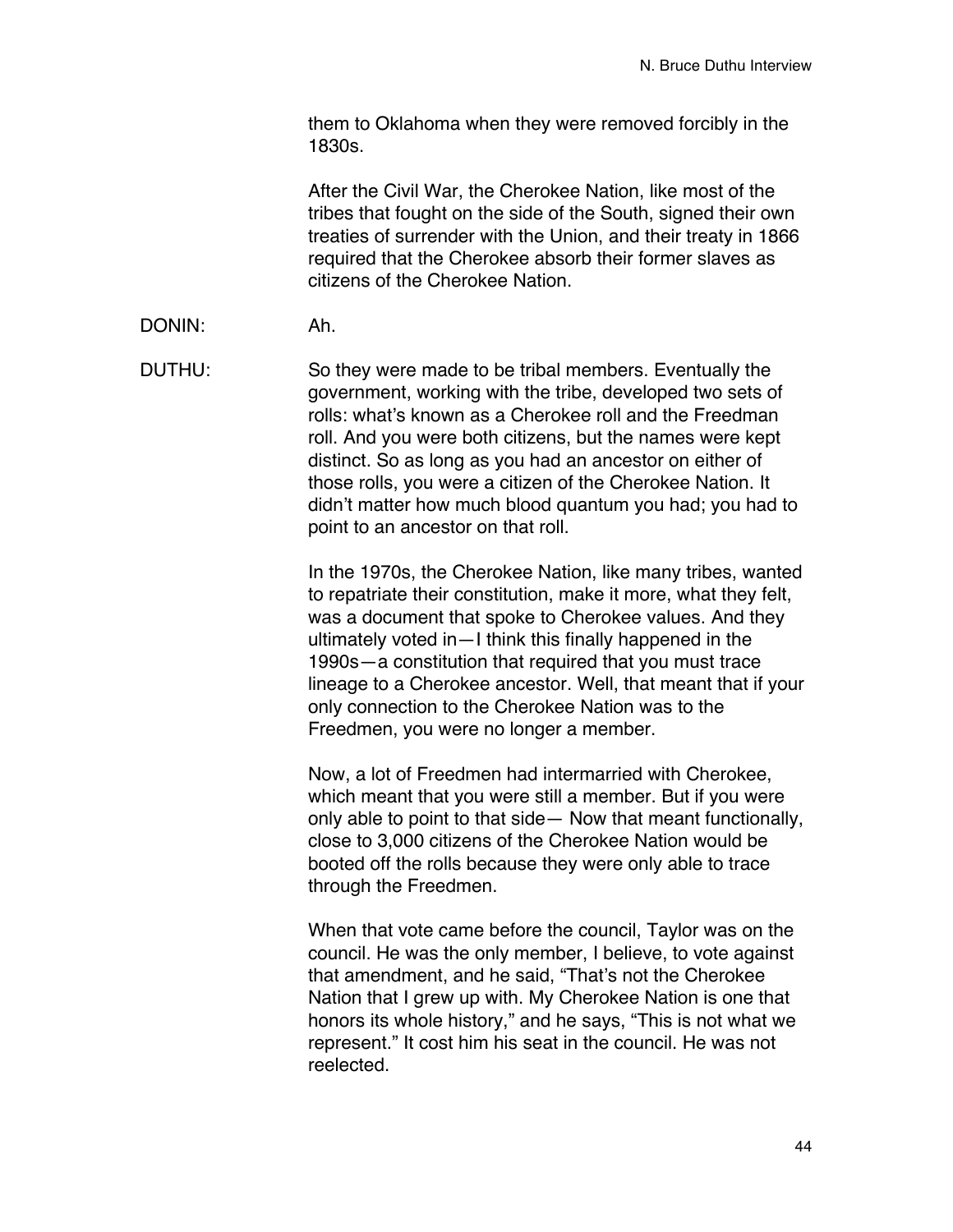# DONIN: Wow.

DUTHU: He was not allowed to pray in chamber. They often allowed each council member to open with prayer, and so he was basically marginalized for his vote. And many, many members came up to him and said, "Sorry, you're on the wrong side on this issue." So he paid a major political price for that.

> I included a reference to that in my latest book, where I talk about the Cherokee/Freedmen issue, and I mention specifically and quote—because Taylor was quoted in *The New York Times* on that vote, and how difficult that was.

When I look back at all these kids that I had as students-Taylor was in my Indian Law class, that very first one.

DONIN: The first class?

DUTHU: In 1987. Taylor was in that class. So was Alvin Warren, Alvin, who became the secretary of Indian Affairs for the State of New Mexico. A lot of these kids—we go back a long way, and I look back, and I just feel so incredibly proud that we have, in a generation—we looked at what happened in one decade. Well, in just over a generation, we have because of this recommitment, we have been able to produce and populate a cohort of leaders who really see their passion as bringing their talents in service of Indian communities. Whether it's back to their tribe or another tribe or an organization or a government entity, they're all over the place.

> I was on the phone not too long ago with a very prominent Native activist named Suzan Harjo, who's been to Dartmouth several times. And Suzan was describing—she was organizing a program through the National Museum of the American Indian on racial stereotypes and mascots and so forth. And it was scheduled for November 1, but because of the hurricane, it got postponed. We're doing it in February.

> And she was talking about a meeting at a number of—and the individuals that were there—she said "So-and-so and So- —" She named everyone, and I said, "You know what all these people have in common, the ones that you just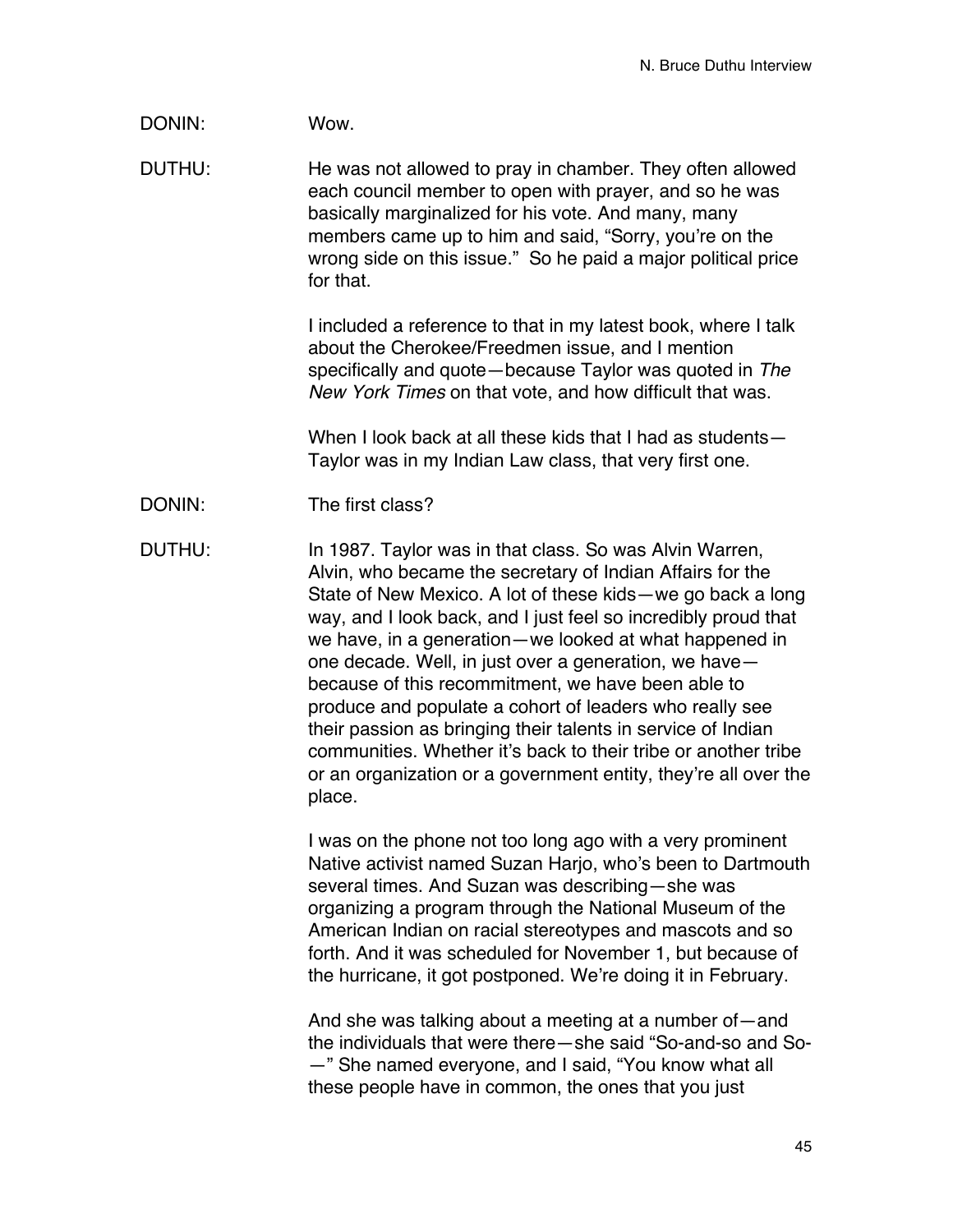named?" I said, "They're all Dartmouth graduates." She goes, "You know, you're right!"

DONIN: Amazing.

DUTHU: "What do you guys do up there?" [Laughs.]

- DONIN: And that's a byproduct, probably, that you didn't—I mean, nobody envisioned that sort of after-effect.
- DUTHU: I think some people might have had aspirations that we would be graduating students who could be that leadership. People would go and take on leadership roles. And I think we may have kept that early on. I suspect we kept that a little bit under our hats so that we didn't appear to be—at least, I suspect; whether this was intentional or not—we didn't want to sound too imperialistic, that we were doing what [Eleazar] Wheelock had initially wanted to do, which was to Christianize and assimilate Native students. That's what we were really trying to do here.

Now I think there is absolutely no reason not to pull out the big hats and—

- DONIN: Yes, celebrate.
- DUTHU: —celebrate it. The alumni magazine I think is still planning to do some sort of a little spotlight profile. Bonnie Barber and others are working on something that, since this is the  $40<sup>th</sup>$ anniversary of the NAS, gives us a nice opportunity to see what some of our graduates—many of whom—we didn't have NAS. They couldn't major in NAS, but they certainly took NAS courses while they were here, and has really informed their life's work. And that's been a wonderful initially a byproduct, but I think it might have been part of the hope, was that folks would be—"This is how we're making a contribution."

One thing that we recently—through the council, through the Native American Council—we have made a proposal to the college and said, "Now that both the NAP and NAS have each marked these milestones (40 years), that we ought to be very deliberate about how we craft the next 40 or 50 years." And our suggestion has been that we be more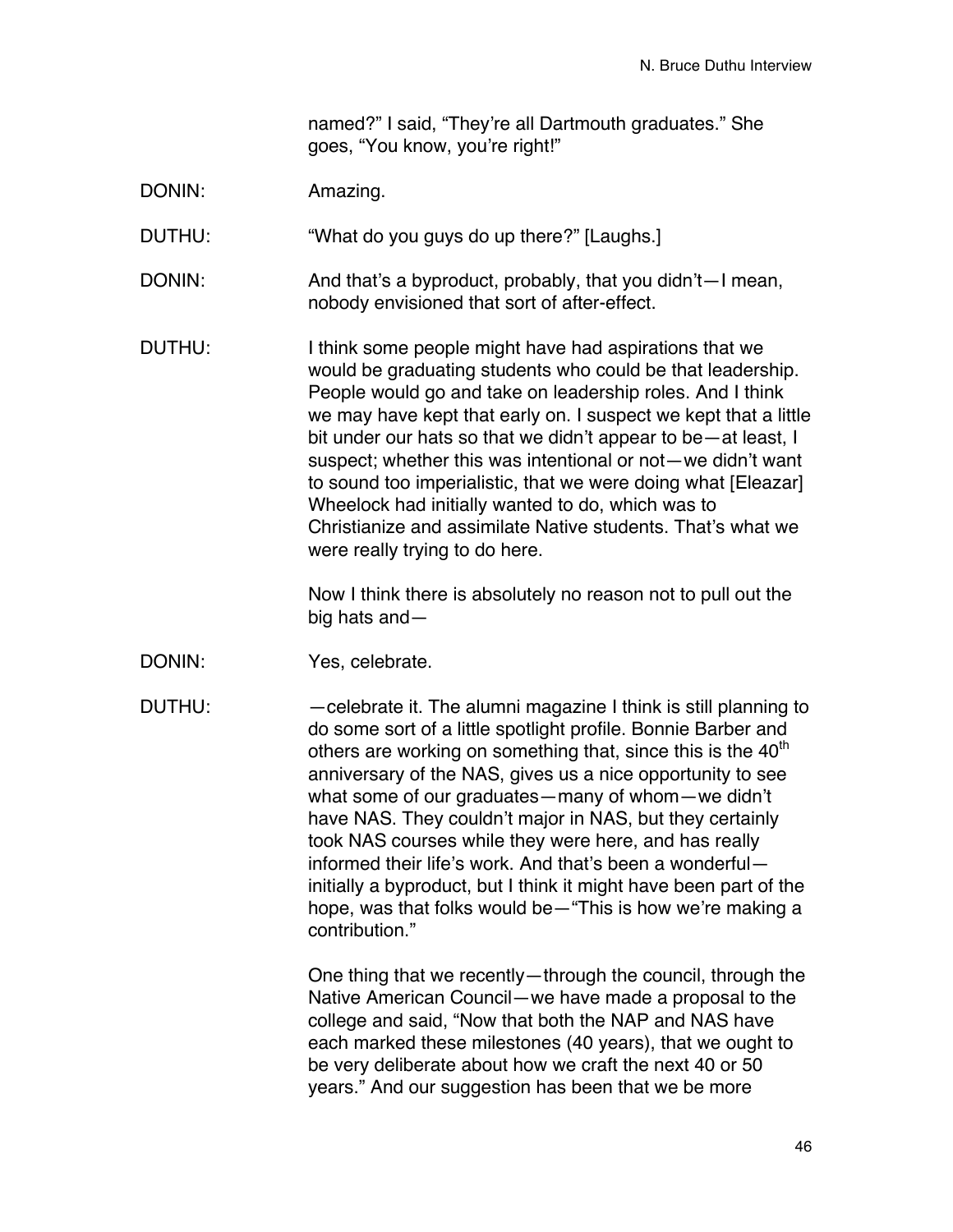intentionally outward in our orientation to tribes, that we look at ways that we can partner with Indian tribes and organizations that work with tribes on ways that we can share resources, expertise and so forth.

And we suggested that the college might think seriously of creating a position and an office that would be the kind of external affairs person, a Dartmouth vice provost for Indian affairs. And this would be the individual who would kind of be the person to find—very strategically, find opportunities where we can work very collaboratively with tribes.

For example, we just recently signed a memorandum of agreement with the Indian Health Service, where Dartmouth will partner with the Indian Health Service, where the number two person is a Dartmouth grad, Dr. Susan Karol. She's the chief medical officer. Graduated one year before I did. We knew each other as undergrads, and now here we are, working on this partnership together.

And we envision all kinds of wonderful collaborations coming out of that: shared research, improving health care results in Indian country, improving the pipeline of young Native students going into the health care professions, because there's a lot of gaps and stoppages that happen along the way. But we could be doing the same thing when it comes to economic development in Indian country.

It's happening episodically; there are some people at the Tuck School who are interested in doing those kinds of things. Having an office that goes beyond arts and sciences—i.e., beyond what *we* do—would be a way to connect the dots of what Dartmouth is doing but really help us stand out in terms of an outward—instead of a very passive "Bring us your children" or "Let us recruit your children; we'll educate them and then wish them well." That model obviously paid off. It's done very, very well.

But our suggestion to the college is, as we move forward for the next few years, we have to show the world and Indian country in particular and maybe even indigenous communities around the world that we really mean it, that we've got a lot to offer. But we have to be very intentional about that.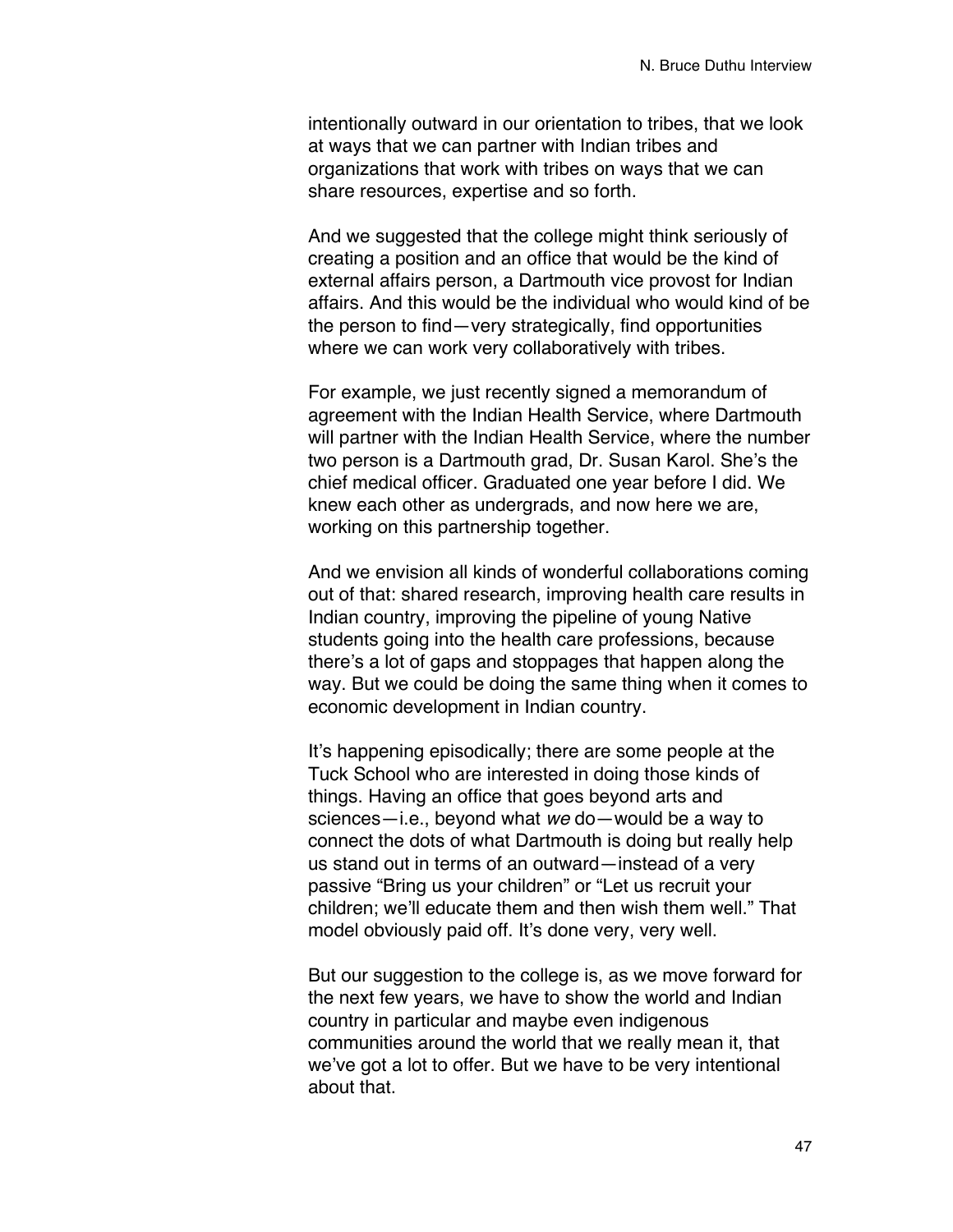My office can't do that—alone, at least. The NAP is certainly not structured to do that. But somewhere—and we're hopeful. I mean we've just floated this out. Karol is obviously—we're in transition, so we don't expect anything really to happen until the new prez comes on board, but I think that would be a very nice thing to have. "Nice"—what a swishy word! I think it would be a very meaningful thing for the college to mark its next phase, to say, "We're going to really go out there and really make things happen, but we want to be partners. We're not going to be just sitting here, waiting, ready to work with the kids willing to come here. We're going to go beat the bushes, looking for opportunities."

- DONIN: Think of all the alums you've got now to-
- DUTHU: Who could help.
- DONIN: —enlist and help with it.
- DUTHU: Absolutely. Mm-hm. When I mentioned this to an alum, it's, like, "Why didn't we think of that 20 years ago?" I said, "We weren't ready 20 years ago."
- DONIN: Right.
- DUTHU: A lot of us were still—we were still making our way. I said, "It has taken a generation for us to get to this position, but now that we're there, many of us are in positions where we have enjoyed the opportunity and the privilege to be in positions of authority. We kind of know how these things can work. We know what the limitations are, but we also know what the opportunities are as well."

Catching someone ten years out of college is too soon. They're still figuring out who they want to be.

- DONIN: Right. They're still busy, figuring it out.
- DUTHU: Yes. I think now is really a great time for that to happen.
- DONIN: So the community that you found here in 1976 has—how do you describe how it's changed—what you found here in '76 and here we are, what, 40 years later, practically—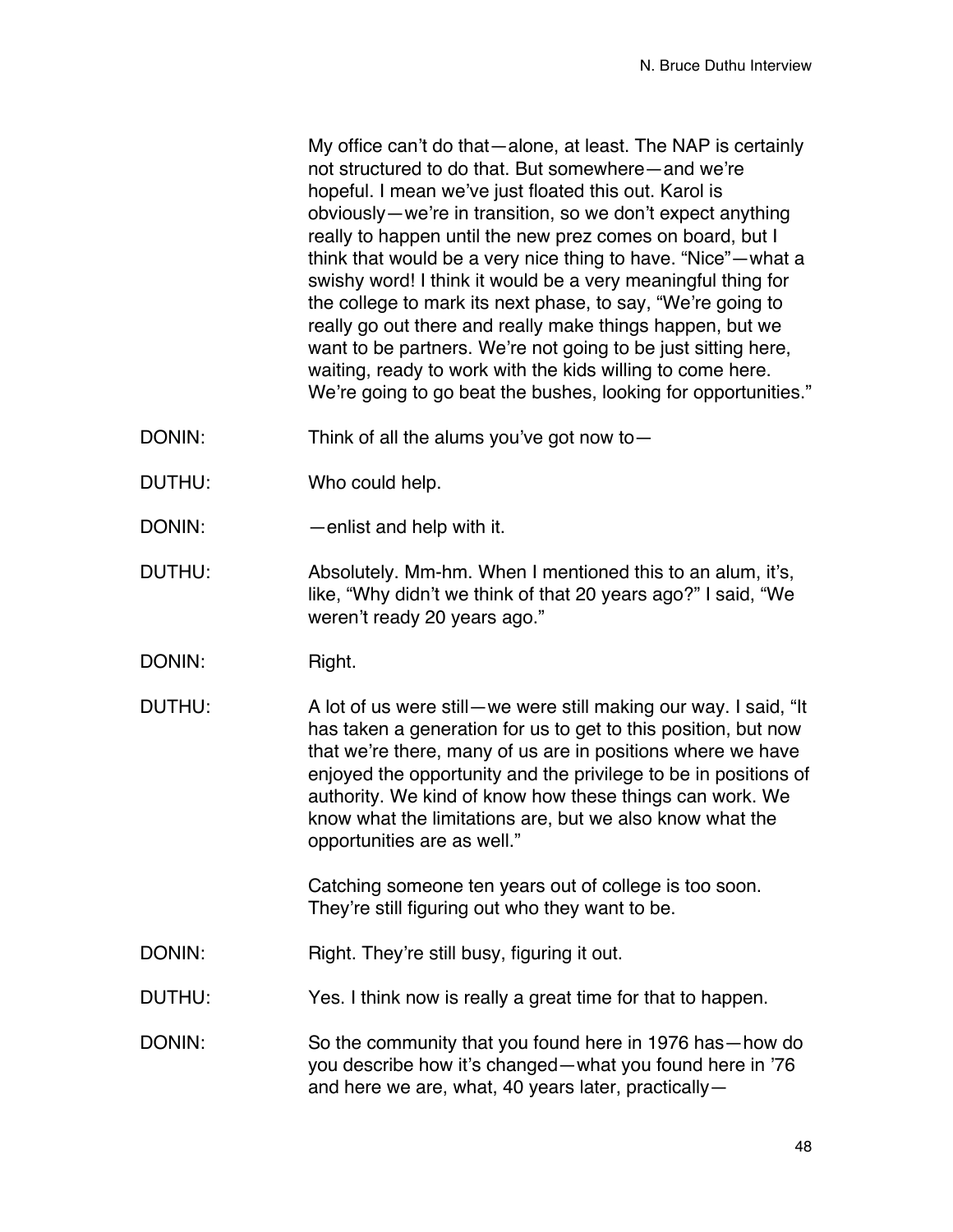| DUTHU: | Yes. |
|--------|------|
|--------|------|

DONIN: How has it changed?

DUTHU: Well, it's changed in a lot of ways. It's also stayed the same in a lot of ways, which is good, and I think for a lot of alums—they want, when we come back or when they come back—because I've lived here—they want to see that the college still looks like the place they left behind, even though they know they'll see new buildings, things like that.

> What has changed, in a good way, is that this feeling of uncertainty or even ambiguity about the rightness of recruiting Native students, bringing them here, isolated from their families, sounded very much like the boarding school experience of the  $19<sup>th</sup>$  century, was actually a good thing to do. Now we know it was a good thing to do. We've got a base of decades of experience to show that something quite positive can happen and does happen here for students.

> Back in the ʻ70s there was a lot of searching and saying, "We think it's the right thing." But yet it was very difficult. People had to deal with the Indian symbol, and they were few in numbers, and fits and starts and all of that, so no one, I think, could emerge from that environment [and] feel totally sold that we were doing right by Native students and by Native communities, that we might be, in fact, doing more damage than good.

I think that by persevering, by being willing to adapt, by being willing to grow. For example, the commitment to recruitment, to say, "We're not going to slack off on that"; the commitment to Native American Studies—we have to have a vibrant intellectual institution here; the commitment to an NAP, to say, "We've got to keep this office that provides not just support for Native students but is there as a programming body for the entire campus, that helps create the kind of environment that will be increasingly welcome," and so forth. And when there are these flare-ups, you know who to go to. There's someone that students can go to and say, "What are you guys gonna do about this? Because I got a final Friday, and I can't do all this kind of stuff."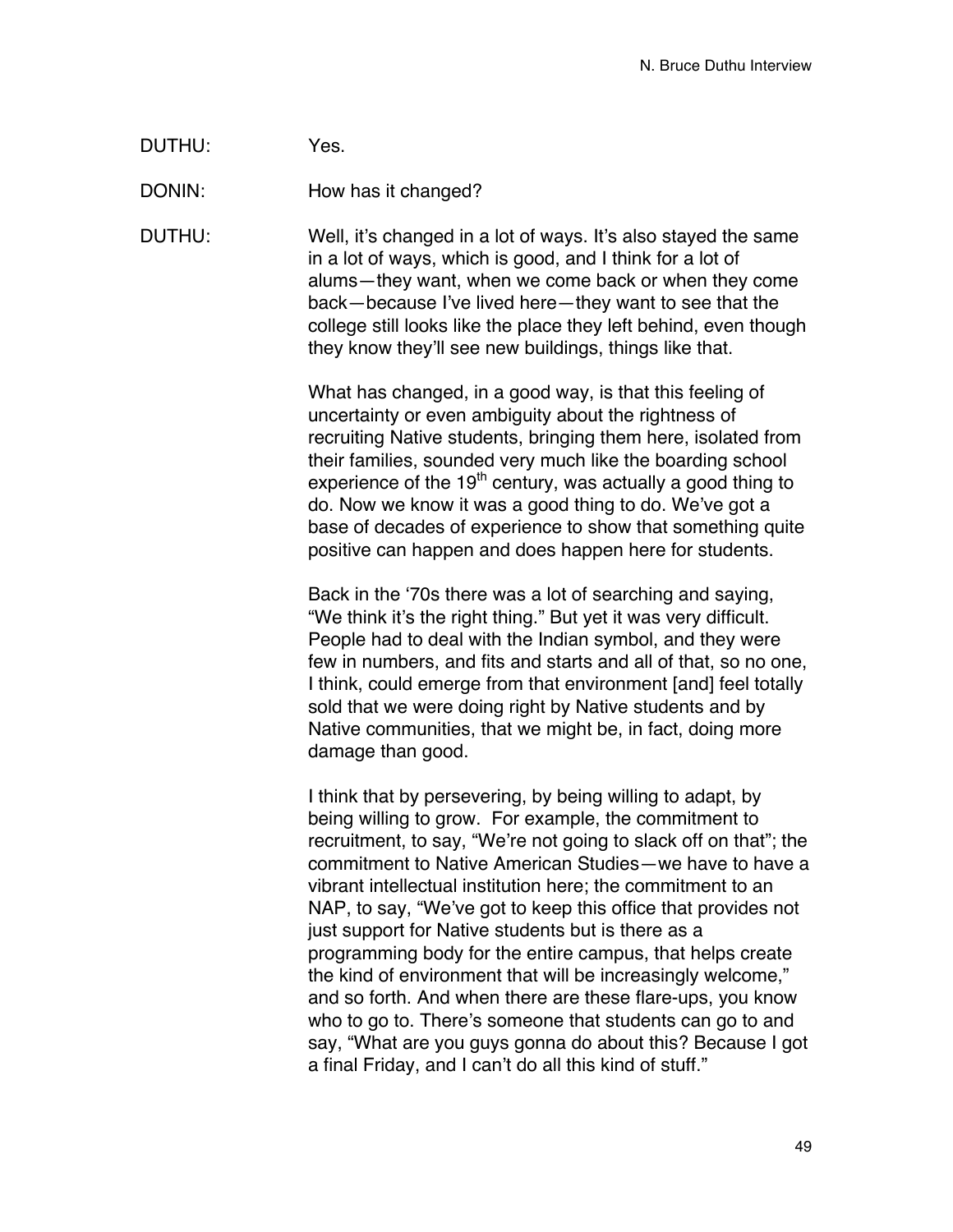So I think one positive change is that we have grown in our certainty that there's value to the educational mission. We know what that mission is. It's not assimilation. It is intellectual growth and, at the same time, providing the opportunity for this search into identity to take place in a secure, nurturing way. We know it's going to happen and we're more aware of how to have that conversation.

Like I said earlier, we have a vocabulary now that we can help students, help ourselves understand: Here's where you are, and you shouldn't worry because generations of kids before you have gone through the exact same sort of thing, and guess what: They got through it at the other end in great shape if you make it through this period where you just—you don't know what it means. You're not supposed to. [Chuckles.]

- DONIN: It's almost like you've developed a roadmap for them.
- DUTHU: In some ways, yes, without being too prescriptive.
- DONIN: No, no. Right.

DUTHU: And that's the beauty, is that if anything, we can point to an ever-expanding roadmap to say: When we have students who are co-curating the Hood Museum's show on Native American art, it's, like, "Were we doing that in the ʻ70s? Was the museum—" Well, first of all, there *was* no museum. "Were these other entities coming and wanting to play, come to our sandbox and play in our sandbox?" This happens routinely now. That shows me, it shows us that the work that we do and what we represent is of great value here.

> I can tell you from first-hand experience, my colleagues at other universities that have Native Studies programs are envious of the kind of resources that we have, first of all, but not just the money; it's the fact that we're in a place where people want to play with us. I mean, I hate to put it in that kind of—but that's what I mean. They really want to—"Can we co-sponsor with you?" "Can we do something together?" "Let's get together and—" There's an exciting kind of charge.

People tell me they feel it when they come to NAS. They say, "You guys have stuff going on there that doesn't even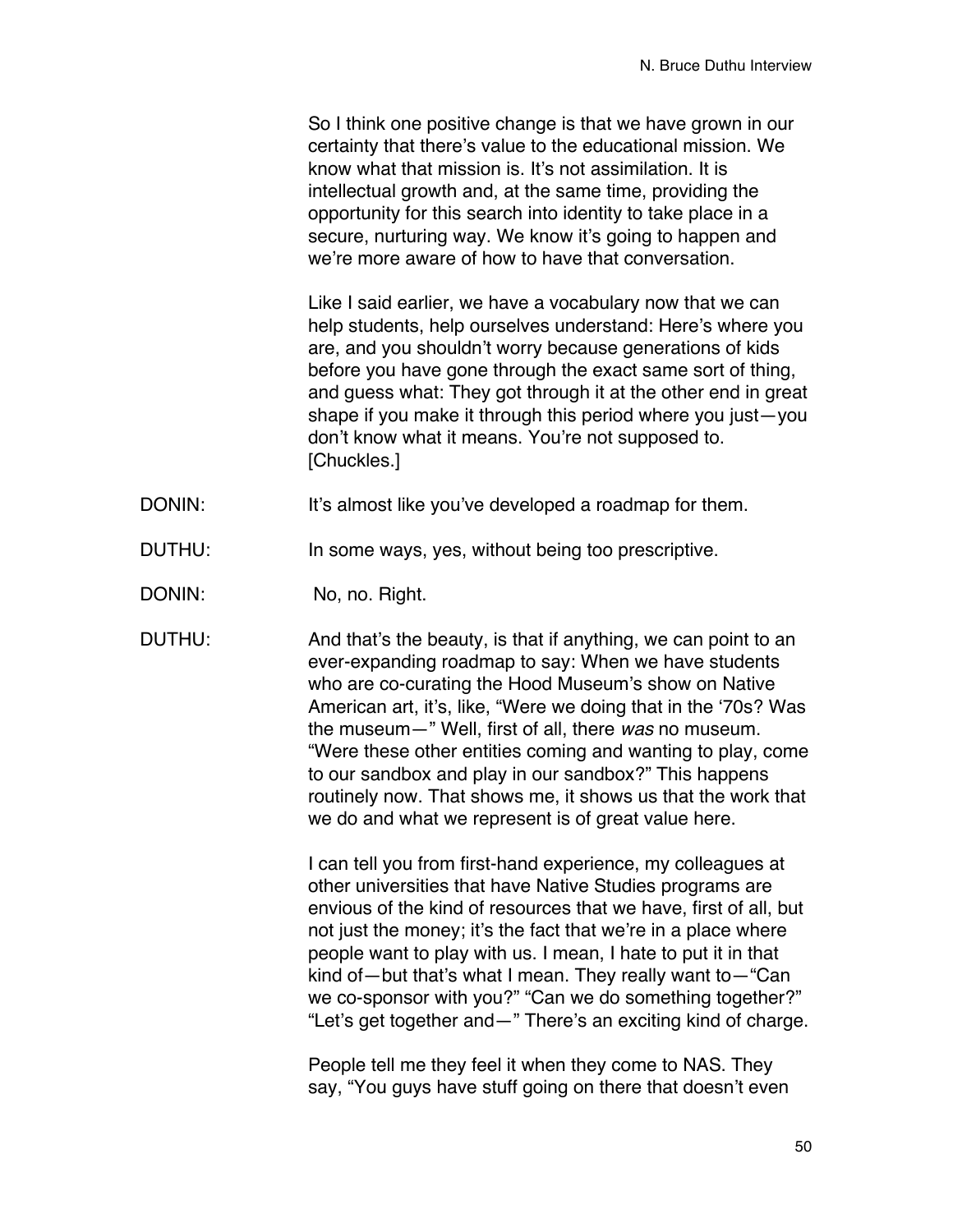happen at other departments." There's a collegiality, there's an excitement, there's a passion. I sense it. I mean, I sense that we have been fortunate to be able to bring people who love working together—you know? I mean, Colin [Calloway] has heard this so many times, when I said, "My big draw in wanting to come back to Dartmouth when I did as a faculty member in 2008, having been at Vermont Law School for 17 years—I never left Dartmouth. I was still coming back and teaching."

But to want to come back full time was motivated, I think, by a sense that I felt that I had done what I could do as a law professor, and some of the things that I was doing, I was finding myself heading into directions that, while they were exciting and challenging, wasn't really nurturing in a way that I felt, *Am I doing what I should be doing?* Kind of that, *Am I answering the call?*

I mentioned a while ago that I was the first director of our China program. I was the academic dean at the time. I was the chief academic officer for the law school, and we were just winding down our relationship—very successful partnership with schools in Russia, helping to build the first legal clinics in Russia—that was a Vermont Law School initiative—the first summer schools in environmental law, and now legal clinics that focus on environmentalism and so forth. Those were winding down, but we felt very committed to the idea that we should have an international dimension to our work in environmental energy policy and wanted to find another partner to kind of make that a real venture.

So I pushed that it should be China. I wasn't alone, but others were putting India and other places—or "Let's renew the Russia thing" and so forth. Said, "China is what we gotta do." So I visited. We visited and long story short, we partnered with a school, Sun Yat-Sen University in southern China. Couldn't find a faculty member to head it up under this grant that we got from USAID, so I became the director of the program for its first year.

Developed the framing documents, all the minutia that you have to do for federal grants and stuff in terms of having objectives, goals, metrics and all of that kind of stuff, and setting it up, hiring a young assistant director, who was a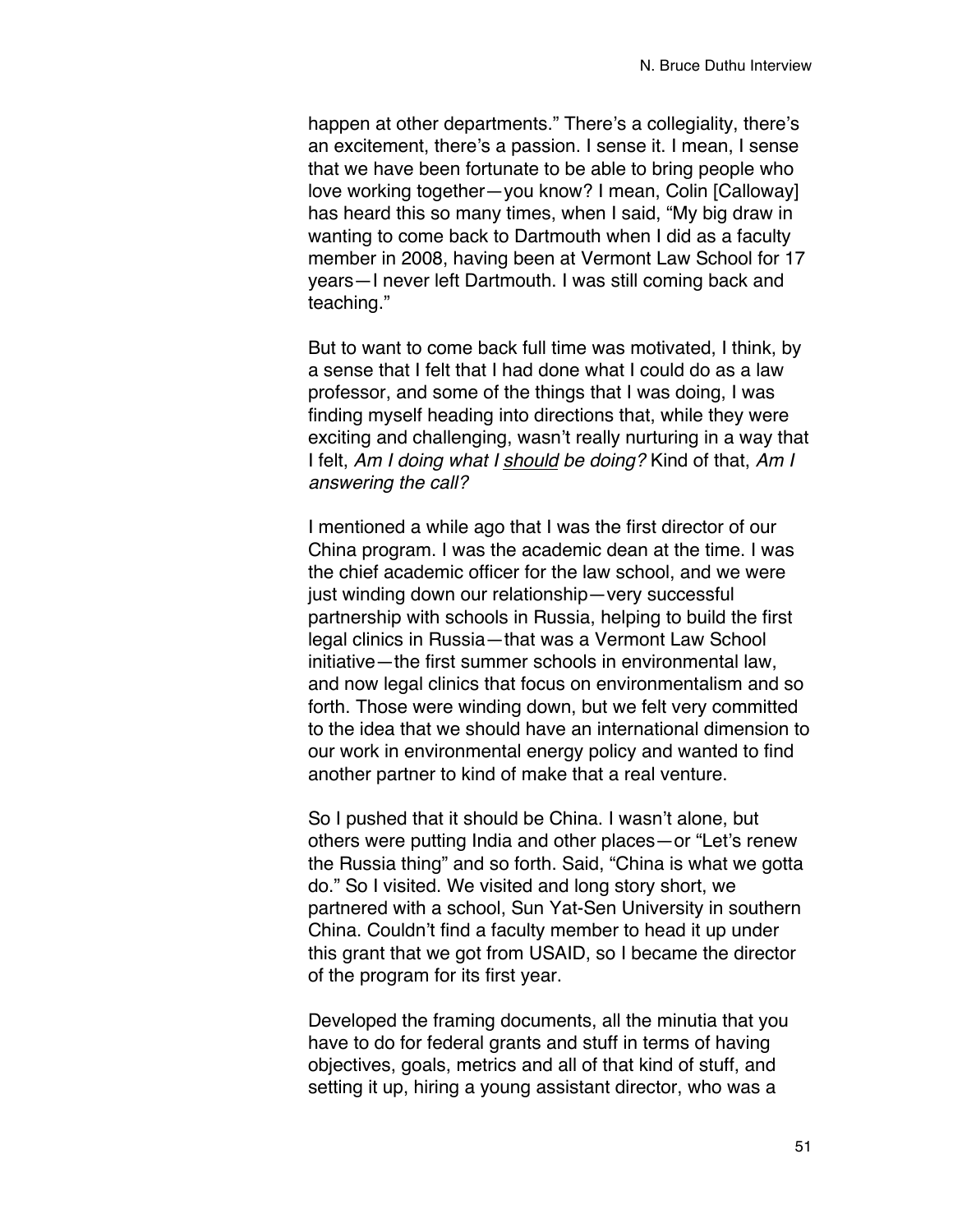Chinese law student, who was our translator when we were in Guangzhou. She now, still, is at Vermont Law School, after all these years.

That was exciting. So a couple of trips to China, and we got this program off and going. We got another multi-milliondollar grant. All felt great. But it wasn't nurturing me in the same—I felt, *Okay, I*'*m really out of my element here. I*'*m not a Chinese scholar. I*'*m not an environmentalist. I*'*m certainly not an internationalist. I love all this kind of stuff, but I*'*m further and further and further away from the stuff that I feel is my first calling.*

So on sabbatical to Australia, I wrote to Colin. This would have been back in 2007 or something like that. And I was just finishing up my first—my one and only year as director, because I was able to pass it off to another colleague. I said, "Just for kicks and giggles, would there be any possibility of my coming to Dartmouth full time as a faculty member?" I said, "Without a Ph.D. And at my age, I'm not interested in going back to school to get one, particularly if it means making less money than I make already as a law professor." And he's, like, "Let's talk." [Chuckles.] So that's what kind of got it started.

And, of course, it needed to get—President Wright had to approve a new faculty line, which he did. That was, for me, a wonderful re-embrace of not only me but the work and what it means to the college. It kind of reminded me of back in 1987, when Mike Green said, "We need this law and policy piece for our program to really be viable, for it to be meaningful, because law pervades Indian country. It's such a big piece of that." It was that same sort of feeling of: We have to have it. This is the way to ensconce it even more within the program.

So it's been great. To be honest, if you ask my kids, "Do you know when your dad moved from Dartmouth to VLS and back to Dartmouth?" They probably would have no idea.

DONIN: No idea. Right.